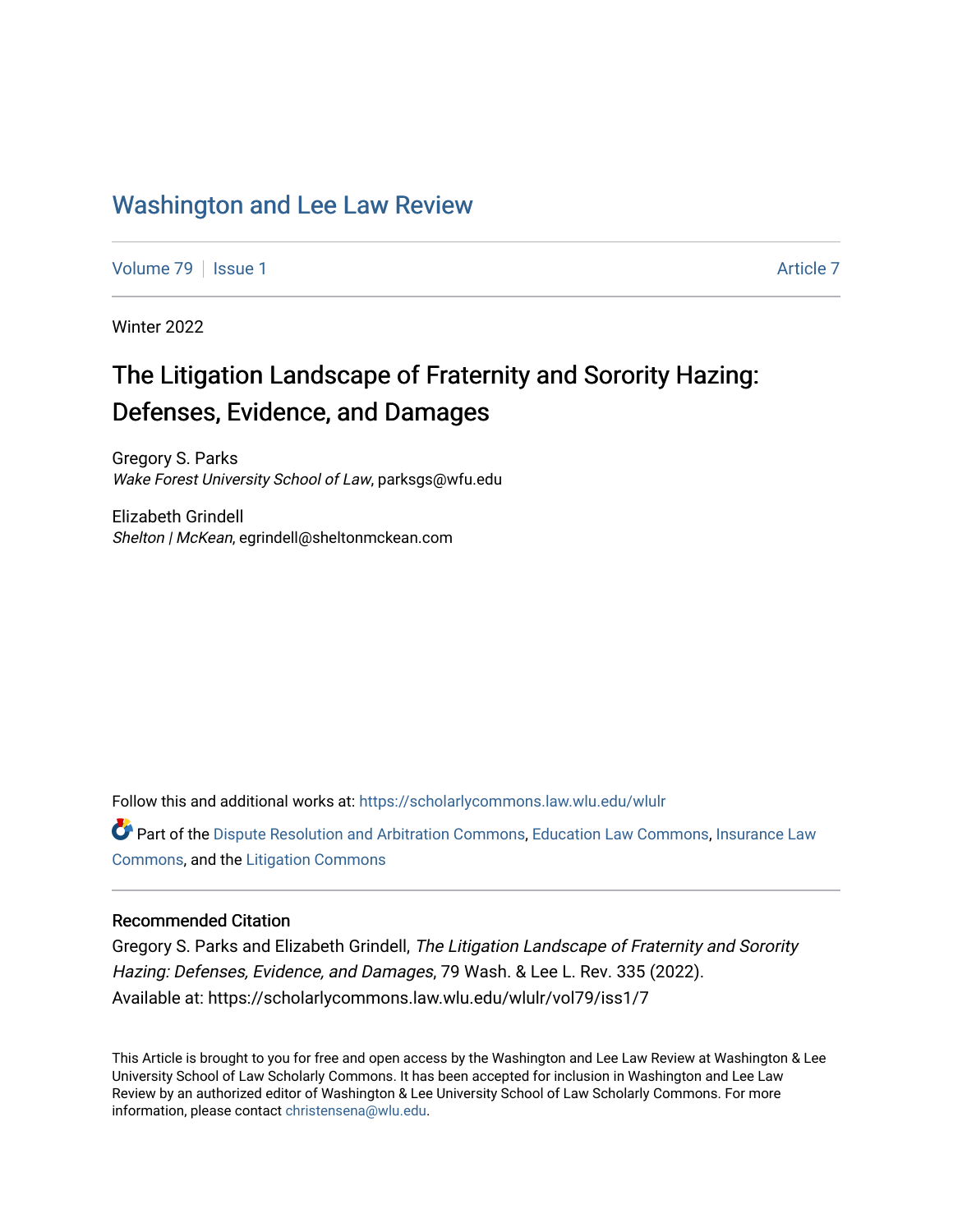# The Litigation Landscape of Fraternity and Sorority Hazing: Defenses, Evidence, and Damages

Gregory S. Parks\* and Elizabeth Grindell\*\*

## *Abstract*

*In recent years, increasing public and media attention has focused on hazing, especially in collegiate fraternities and sororities. Whether it is because of the deaths, major injuries, or litigation, both criminal and civil, collegiate fraternities and sororities have received increased scrutiny. In this Article, we explore a range of tactical considerations that lawyers must consider—from defenses to evidentiary concerns. We also explore how damages are contemplated in the context of hazing litigation.* 

## *Table of Contents*

| L | A. Fraternities, Sororities, and Insurance                                     |  |
|---|--------------------------------------------------------------------------------|--|
|   |                                                                                |  |
|   | 1. Fraud in the Inducement342<br>C. Assumption of Risk, Comparative Fault, and |  |
|   |                                                                                |  |
|   |                                                                                |  |

\* Professor of Law, Wake Forest University School of Law.

\*\* Associate, Shelton | McKean.

335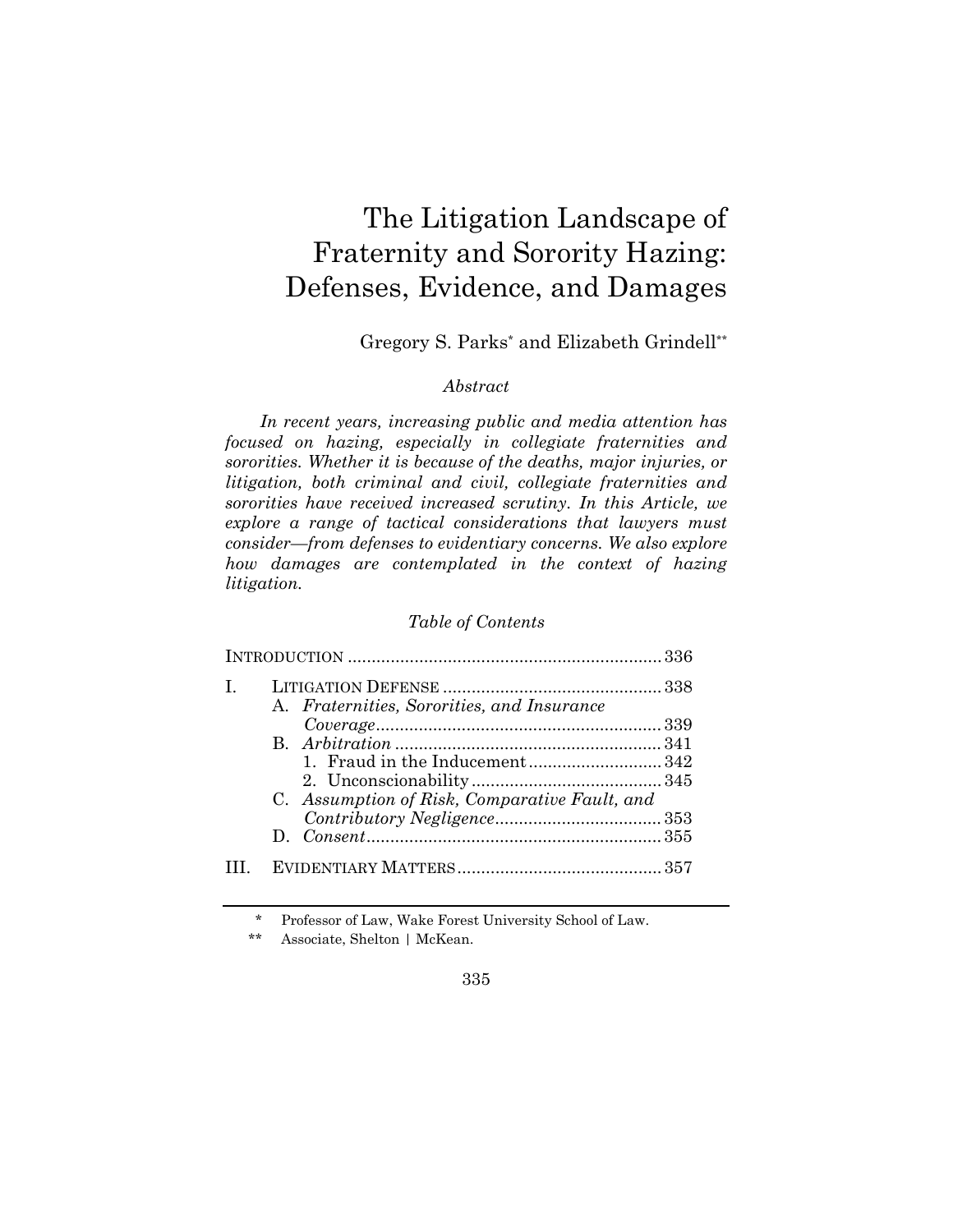| A. Poems and Songs, Signs, and Symbols  358         |  |
|-----------------------------------------------------|--|
| B.                                                  |  |
| Organizational Culture of Hazing 363<br>$C_{\cdot}$ |  |
|                                                     |  |
|                                                     |  |
| 2. Requests for Production of Documents  367        |  |
|                                                     |  |
| Е.                                                  |  |
| 1. Legal Standard for Expert Testimony  370         |  |
| 2. Disqualification of an Expert Witness372         |  |
| 3. Expert Testimony in the Context of               |  |
|                                                     |  |
| IV.                                                 |  |
|                                                     |  |
|                                                     |  |
|                                                     |  |
| D. Problems with Collection of Judgment 388         |  |
|                                                     |  |

#### INTRODUCTION

In the past few years, legal scholars have increasingly focused their attention on hazing. This research has spanned organizational types—athletics,1 Asian fraternities,2 Black

<sup>1</sup>*. See generally* Gregory S. Parks & Nicolette DeLorenzo, *Hazing in High School Athletics: An Analysis of Victims*, 29 MARQ. SPORTS L. REV. 451 (2019).

<sup>2</sup>*. See generally* Gregory S. Parks & Wendy Marie Laybourn, *Asian American Fraternity Hazing: An Analysis of Community-Level Factors*, 22 UCLA ASIAN PAC. AM. L.J. 29 (2017).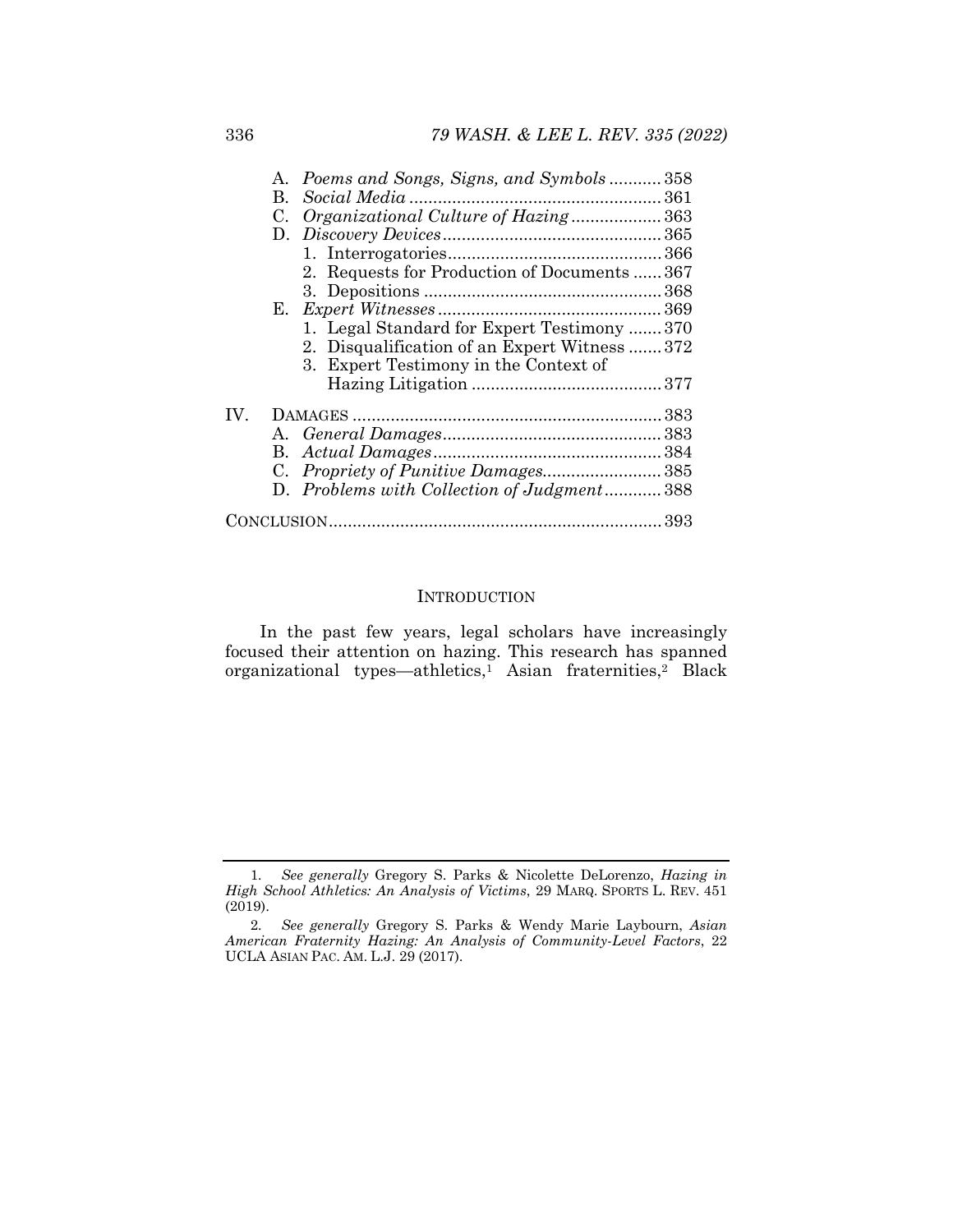fraternities,<sup>3</sup> Black sororities,<sup>4</sup> white fraternities,<sup>5</sup> white sororities, $6$  marching bands, $7$  and the military. $8$  Much of this work has drawn from disciplines outside of the law to explicate the phenomenon of hazing,<sup>9</sup> and some of it has been empirical in

4*. See generally* Gregory S. Parks & E. Bahati Mutisya, *Hazing, Black Sororities, and Organizational Dynamics*, 43 L. & PSYCH. REV. 25 (2019); Parks, *"Midnight Within the Moral Order"*, *supra* note 3; Parks et al., *White Boys Drink, Black Girls Yell*, *supra* note 3; Parks et al., *Menacing Monikers*, *supra* note 3; Parks et al., *Victimology, Personality, and Hazing*, *supra* note 3.

5*. See generally* Gregory S. Parks & Sabrina Parisi, *White Boy Wasted: Race, Sex, and Alcohol Use in Fraternity Hazing*, 34 WIS. J.L., GENDER & SOC'Y 1 (2019); Parks et al., *White Boys Drink, Black Girls Yell*, *supra* note 3*.*

6*. See generally* Gregory S. Parks & Sarah J. Spangenburg, *Hazing in "White" Sororities: Explanations at the Organizational-Level*, 30 HASTINGS WOMEN'S L.J. 55 (2019); Parks et al., *White Boys Drink, Black Girls Yell*, *supra*  note 3*.*

7*. See generally* Gregory S. Parks & Katherine E. Wenner, *Making the Band: Hazing and an Analysis of Interpersonal Dynamics*, 18 VA. SPORTS & ENT. L.J. 35 (2018).

8*. See generally* Gregory S. Parks & Jasmine Burgess, *Hazing in the United States Military: A Psychology and Law Perspective*, 29 S. CAL. INTERDISC. L.J. 1 (2019).

9*. See* Parks & Burgess, *supra* note 8, at 15 (investigating "the various factors" that bear "on individuals and their decision to haze others"); Parks & Hooker, *supra* note 3, at 93 (exploring "the system of ideas and ideals that form the basis of culture and policy within black fraternities"); Parks & Wenner, *supra* note 7, at 37 (contemplating "the issue of hazing from a social-ecological approach"); Parks & DeLorenzo, *supra* note 1, at 490 (considering "how a variety of cognitive biases influences the judgment and decision-making of hazing victims"); Parks & Parisi, *supra* note 5, at 1 (analyzing "the extent to which anxieties about race and masculinity influence hypermasculinity [and hazing] amongst young white men"); Parks & Mutisya, *supra* note 4, at 29 (exploring "a subset of factors that influence hazing's persistence"); Parks & Spangenburg, *supra* note 6, at 94 (analyzing hazing's causes through a

<sup>3</sup>*. See generally* Gregory S. Parks & Matthew Hooker, *Organizational Ideology and Institutional Problem-Solving: Hazing Within Black Fraternities*, 44 L. & PSYCH. REV. 91 (2020); Gregory S. Parks, *"Midnight Within the Moral Order": Organizational Culture, Unethical Leaders, and Members' Deviance*, 40 T. MARSHALL L. REV. 115 (2014) [hereinafter Parks, *"Midnight Within the Moral Order"*]; Gregory S. Parks et al., *White Boys Drink, Black Girls Yell . . . : A Racialized and Gendered Analysis of Violent Hazing and the Law*, 18 J. GENDER, RACE & JUST. 93 (2015) [hereinafter Parks et al., *White Boys Drink, Black Girls Yell*]; Gregory S. Parks et al., *Menacing Monikers: Language as Evidence*, 49 WAKE FOREST L. REV. 799 (2014) [hereinafter Parks et al., *Menacing Monikers*]; Gregory S. Parks et al., *Victimology, Personality, and Hazing: A Study of Black Greek-Letter Organizations*, 36 N.C. CENT. L. REV. 16 (2013) [hereinafter Parks et al., *Victimology, Personality, and Hazing*].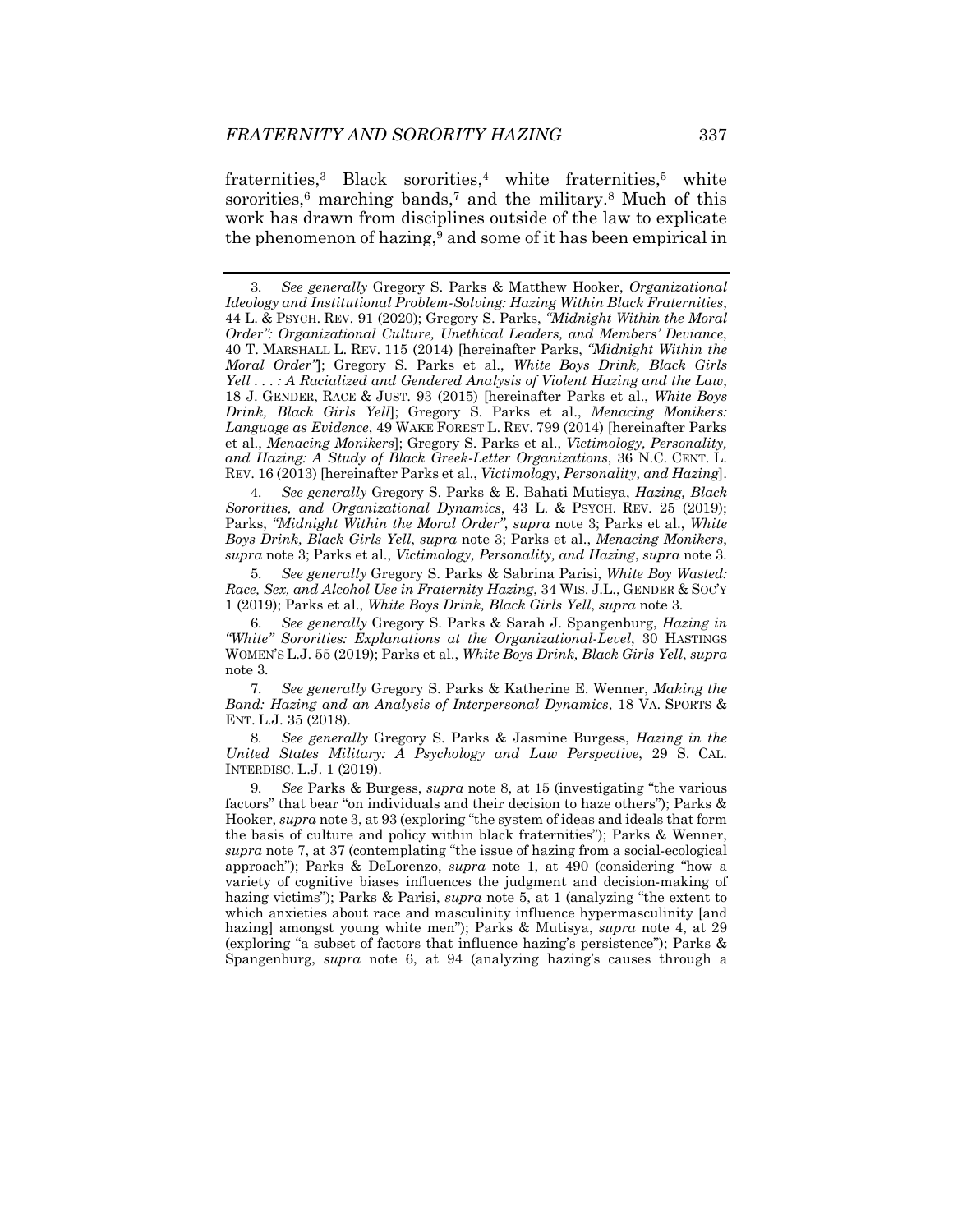nature.10 This has been helpful in elucidating what undergirds and propels hazing and, as a result, why legal sanctions are limited in their effectiveness in curtailing hazing. Nonetheless, some scholars have offered a purely doctrinal analysis of hazing.11 In this Article, we seek to do the same. In Part I, we explore the various defenses that are put forth in hazing litigation. In Part II, we explore the various evidentiary issues that arise in hazing litigation. In Part III, we explore the various damages that plaintiffs seek, and challenges to their recovery.

#### I. LITIGATION DEFENSE

When injuries are sustained in a fraternity hazing incident, plaintiffs pursuing litigation often name all possible parties as defendants. Collegiate fraternities and sororities consist of multiple entities—for example, the national organization; regional, state, and local affiliates; and foundations—that work in conjunction toward a concerted vision and mission.12 In the context of litigation, any and all of these entities could be defendants.13 However, fraternity and sorority national organizations are structured to shield themselves from liability

<sup>&</sup>quot;sensemaking, design-thinking, and the social-ecological model"); Parks & Laybourn, *supra* note 2, at 32 (recognizing the "intersecting systems at the individual, interpersonal, organizational, cultural, and societal levels" that influence hazing behaviors)*.*

<sup>10</sup>*. See generally* Gregory S. Parks et al., *Hazing as Crime: An Empirical Analysis of Criminological Antecedents*, 39 L. & PSYCH. REV. 1 (2015); Parks et al., *White Boys Drink, Black Girls Yell*, *supra* note 3; Gregory S. Parks et al., *Complicit in Their Own Demise?*, 39 L. & Soc. INQUIRY 938 (2014); Parks et al., *Victimology, Personality, and Hazing*, *supra* note 3; Gregory S. Parks et al., *Belief, Truth, and Positive Organizational Deviance*, 56 HOW. L.J. 399 (2013) [hereinafter Parks et al., *Belief, Truth, and Positive Organizational Deviance*].

<sup>11</sup>*. See* Gregory S. Parks & Tiffany Southerland, *The Psychology and Law of Hazing Consent*, 97 MARQ. L. REV. 1, 7–14 (2013) (summarizing criminal and civil treatment of consent and hazing).

<sup>12</sup>*. See* Whitney L. Robinson, Note, *Hazed and Confused: Overcoming Roadblocks to Liability by Clarifying a Duty of Care Through a Special Relationship Between a National Greek Life Organization and Local Chapter Members*, 49 U. MEM. L. REV. 485, 493–94 (2019) (discussing fraternities' structure and goal to "maintain the national brand").

<sup>13</sup>*. See id.*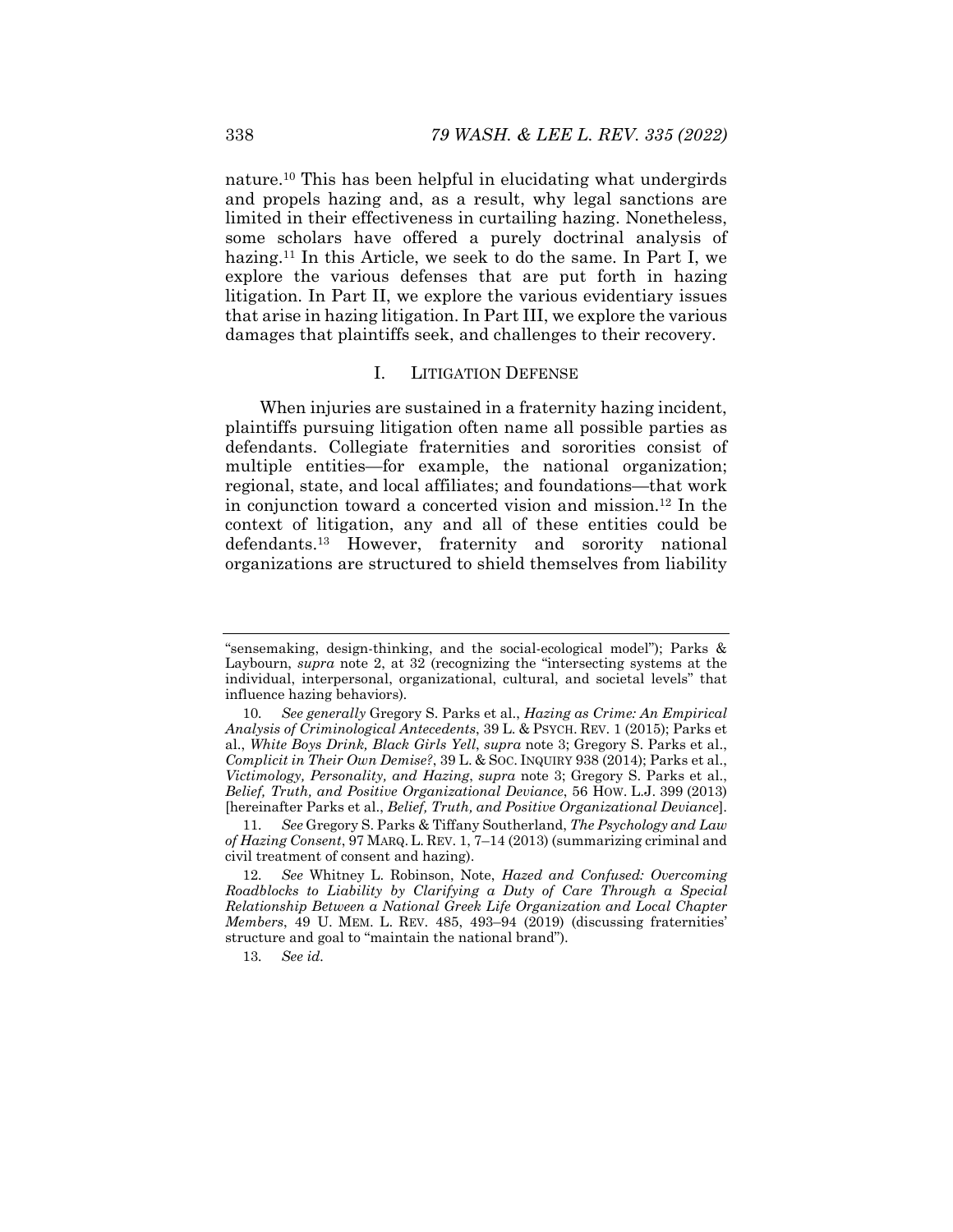for the local chapters' and their members' actions.14 While plaintiffs may bring any number of claims against national fraternities or sororities, national organizations often succeed on various motions to dismiss, or they settle.15 As such, this Part addresses various aspects of the litigation process in fraternity hazing cases, including the role of insurance companies, alternative dispute resolution and arbitration, and procedural defenses, that may thwart litigation or significantly reduce damages—specifically, defenses of unconscionability, comparative and contributory negligence, consent, and third-party liability.

#### A. *Fraternities, Sororities, and Insurance Coverage*

Hazing, alcohol abuse, and sexual assaults pose acute risks of liability for fraternities and sororities across the country and have led to an explosion of fraternity-related litigation.<sup>16</sup> As a result, many Greek-letter organizations have begun to obtain, or attempt to obtain, liability insurance to combat these risks.17 Based on the severity of injury involved in many such cases, these organizations understand the potential for enormous verdicts or settlements. For example, a fraternity at the University of Texas at Austin entered a settlement for \$21 million after a fraternity member was thrown from a moving truck and became permanently disabled.18 Many view fraternities as a breeding ground for liability, leading fraternities to become wary of the potential for litigation and its

<sup>14</sup>*. See id.* at 498.

<sup>15</sup>*. See id.* at 499, 506 (detailing the factors that make settlements common).

<sup>16</sup>*. See id.* at 490 ("When injuries are sustained in a fraternity hazing incident, civil litigation is likely to follow . . . ."); William C. Terrell, Note, *Pledging to Stay Viable: Why Fraternities and Sororities Should Adopt Arbitration as a Response to the Litigation Dilemma*, 43 U. MEM. L. REV. 511, 521 (2012) (emphasizing that hazing-related litigation has "skyrocketed over the last thirty years").

<sup>17</sup>*. See* Shane Kimzey, Note, *The Role of Insurance in Fraternity Litigation*, 16 REV. LITIG. 459, 460 (1997).

<sup>18</sup>*. See id.* at 463–64.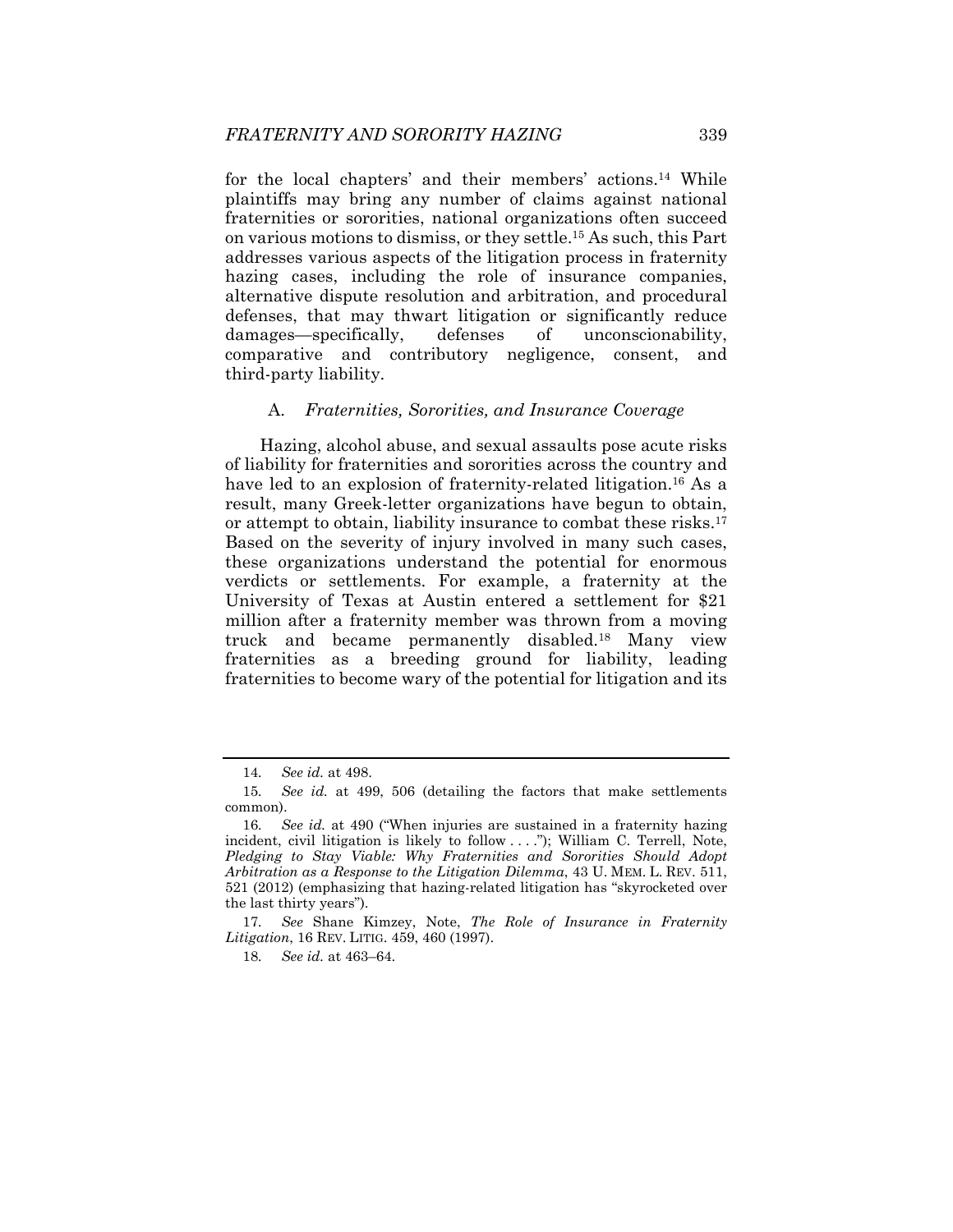serious financial consequences.19 As a consequence, insurance has come to play a significant role with respect to Greek-letter organizations.20

When a dispute involves diverse parties—for example, "individuals involved in an incident, the chapter, the college or university, the chapter's house corporation, the national fraternity, and certain chapter officers, usually the president, the treasurer, and either the social chairman or the rush chairman"—"the fraternity's insurer will usually direct those brought into a suit in addition to the fraternity itself."21 Insurers have resisted providing insurance to such high-risk organizations, making it difficult for Greek organizations to secure adequate coverage.<sup>22</sup> The National Association of Insurance Commissioners ranked fraternities as only slightly less risky than hazardous waste disposal companies and asbestos contracts.23 In general, most fraternities will purchase one comprehensive general liability policy on the national fraternity level that also insures local chapters, their house corporations, and their officers, members, and volunteers in the scope of their duties for the fraternity.<sup>24</sup> However, many insurers do not provide coverage for hazing and sexual assault—which are arguably the largest sources of liability for these organizations.25

<sup>19</sup>*. See id.* at 466 ("One commentator has quipped that '[s]ubpoenas and depositions may be replacing beer cans and pledge paddles as icons on fraternity row.'" (alteration in original) (citing Gary Taylor, *Increasingly Vulnerable: Fraternities Face (Legal) Facts*, NAT'L L.J., Dec. 31, 1990, at 26)).

<sup>20</sup>*. See id.* at 467–69.

<sup>21</sup>*. Id.* at 465–66.

<sup>22</sup>*. See id.* at 467 ("One university official has said that 'fraternities "are the third riskiest property to insure behind toxic waste dumps and amusement parks."'" (quoting Martha T. McCluskey, *Privileged Violence, Principled Fantasy, and Feminist Method: The Colby Fraternity Case*, 44 ME. L. REV. 261, 306 n.197 (1992))).

<sup>23</sup>*. See id.* ("The Fraternity Insurance Purchasing Group (FIPG) manual indicates that the National Association of Insurance Commissioners ranks fraternities as the sixth worst risk, behind hazardous waste disposal companies and asbestos contracts.").

<sup>24</sup>*. See id.* at 472–75.

<sup>25</sup>*. See id.* at 473.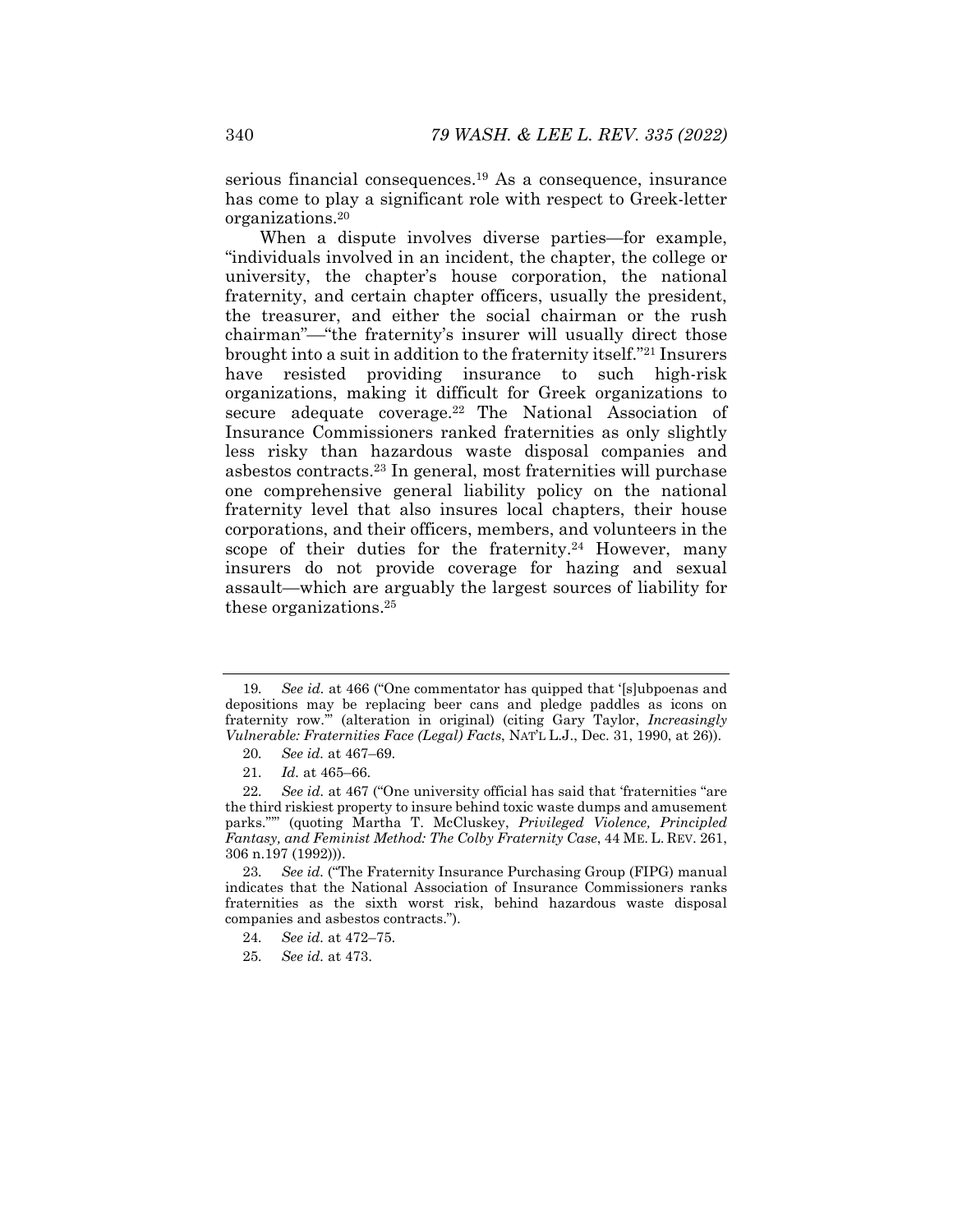#### B. *Arbitration*

Over the last three decades, national Greek organizations have seen a significant increase in litigation resulting from fraternity and sorority hazing practices and pledges' injuries.26 Definitions of hazing are matters of state law, generally defined as "any activity expected of someone joining or participating in a group that humiliates, degrades, abuses, or endangers them regardless of a person's willingness to participate."27 Such activities often include punching, kicking, and other forms of bodily harm, as well as psychological harm stemming from verbal abuse, threats, humiliation, and ridicule.28

Unfortunately, hazing is not an uncommon occurrence in Greek organizations, where "pledges" or "aspirants" are willing to submit to or engage in rituals that can result in severe mental and physical injury merely to earn membership.29 As students continue seeking membership, courts have attempted to keep up with the hazing litigation that inevitably results year after year.30 Nonetheless, Greek organizations are turning to the arbitration process to remain "viable," because arbitration is typically less costly, more confidential, and much faster than the judicial process.<sup>31</sup>

Pursuant to the Federal Arbitration Act (FAA),<sup>32</sup> "[a] written provision in . . . a contract evidencing a transaction involving commerce to settle by arbitration a controversy thereafter arising out of such a contract . . . shall be valid, irrevocable, and enforceable, save upon such grounds as exist at

<sup>26</sup>*. See* Terrell, *supra* note 16, at 514.

<sup>27</sup>*. Id.* at 513 (quoting ELIZABETH J. ALLEN & MARY MADDEN, HAZING IN VIEW: COLLEGE STUDENTS AT RISK: INITIAL FINDINGS FROM THE NATIONAL STUDY OF STUDENT HAZING 14 (2009)).

<sup>28</sup>*. See id* at 513–14 (pointing to statutory and judicial definitions of hazing)*.*

<sup>29</sup>*. See* Parks et al., *Belief, Truth, and Positive Organizational Deviance*, *supra* note 10, at 419 (discussing research finding that "aspirants willingly submit to hazing rituals in order to feel accepted by their peers").

<sup>30</sup>*. See* Terrell, *supra* note 16, at 522–25 (surveying influential hazing litigation cases from 1979 to 2007).

<sup>31</sup>*. See id.* at 544–54.

 <sup>32. 9</sup> U.S.C. § 2.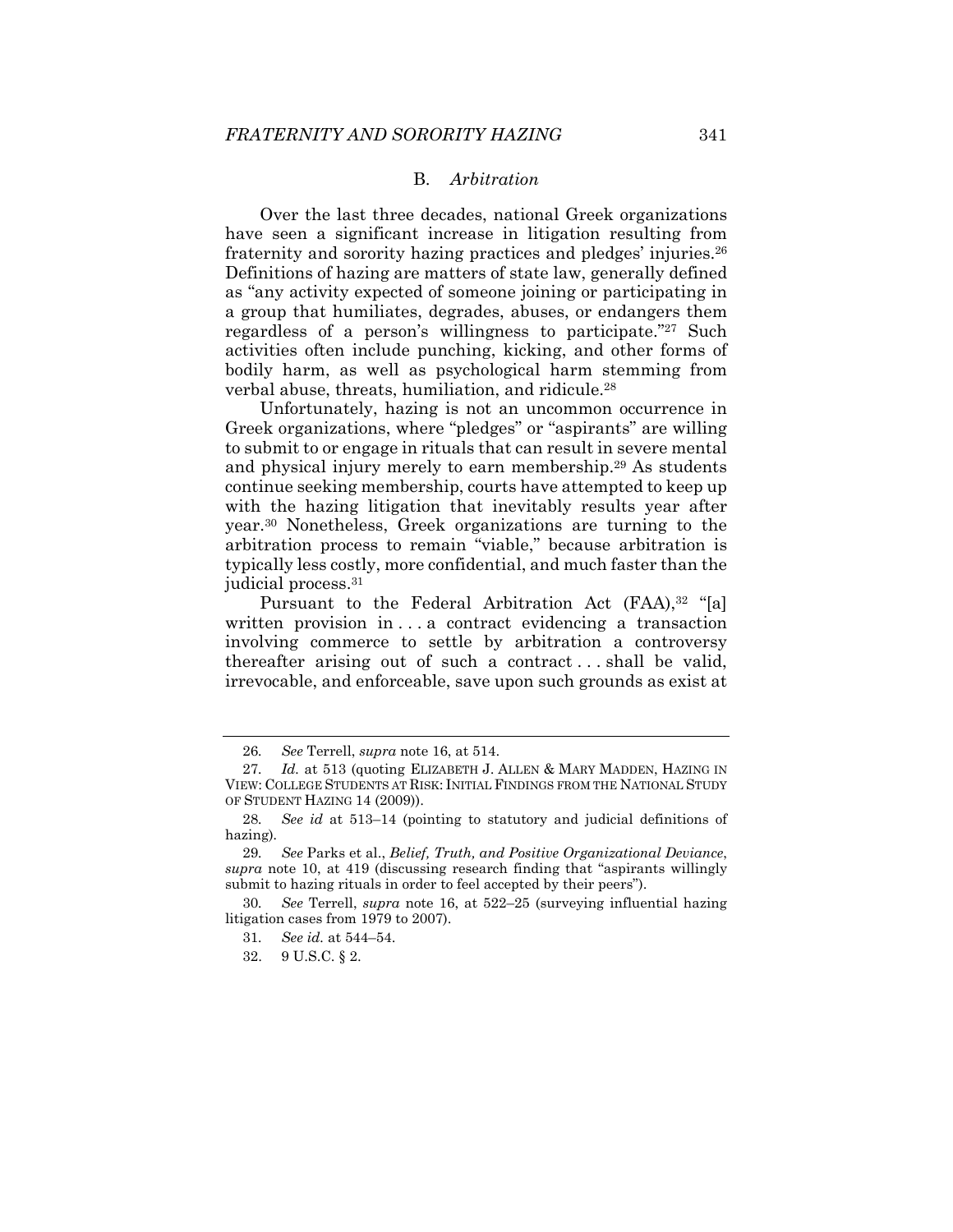law or in equity for revocation of any contract."33 The FAA was enacted to "'revers[e] centuries of judicial hostility to arbitration agreements' by 'plac[ing] arbitration agreements upon the same footing as other contracts.'"34 In determining whether arbitration is appropriate in an individual case, courts apply ordinary contract law principles.35 Under contract law principles, a court may not direct the parties to arbitration unless the agreement is valid.36

## 1. Fraud in the Inducement

One rule in determining the validity of an arbitration agreement is that courts may not direct the parties to arbitration if the agreement was entered into through fraud in the inducement.37 Fraud in the inducement generally consists of (a) a misrepresentation (b) of a material fact (c) concerning the subject matter of the contract, and (d) reliance by the other party on the misrepresentation (e) in executing the contract (f) to his or her detriment.38

When fraud in the inducement is alleged, the enforceability of an arbitration clause will depend on two issues: (1) whether federal or state arbitration law governs the contract, and (2) whether the fraud is alleged as to the contract as a whole or as to the arbitration clause itself. Under federal law, a court may only hear a claim of fraudulent inducement as to the making of the arbitration clause itself. The FAA provides that an agreement to arbitrate any controversy arising out of a contract

<sup>33</sup>*. Id.* 

 <sup>34.</sup> Shearson/Am. Express, Inc. v. McMahon, 482 U.S. 220, 225–26 (1987) (quoting Scherk v. Alberto-Culver Co., 417 U.S. 506, 510–11 (1974)).

<sup>35</sup>*. See* Griffen v. Alpha Phi Alpha, Inc., No. 06-1735, 2007 WL 707364, at \*4 (E.D. Pa. Mar. 2, 2007) ("[T]he laws of the states yield 'generally applicable contract defenses' to the validity of an agreement to arbitrate." (quoting Kiesel v. Lehigh Valley Eye Ctr., P.C., No. 05-4796, 2006 U.S. Dist. LEXIS 47486, at \*11 (E.D. Pa. July 12, 2006))).

<sup>36</sup>*. See id.* at \*7 (finding that an arbitration agreement was valid, and thus, enforceable); Alexander v. Anthony Int'l, L.P., 341 F.3d 256, 264 (3d Cir. 2003).

<sup>37</sup>*. See Ex parte* Perry, 744 So. 2d 859, 863 (Ala. 1999).

<sup>38</sup>*. See* Johnson Mobile Homes of Ala., Inc. v. Hathcock, 855 So. 2d 1064, 1067 (Ala. 2003).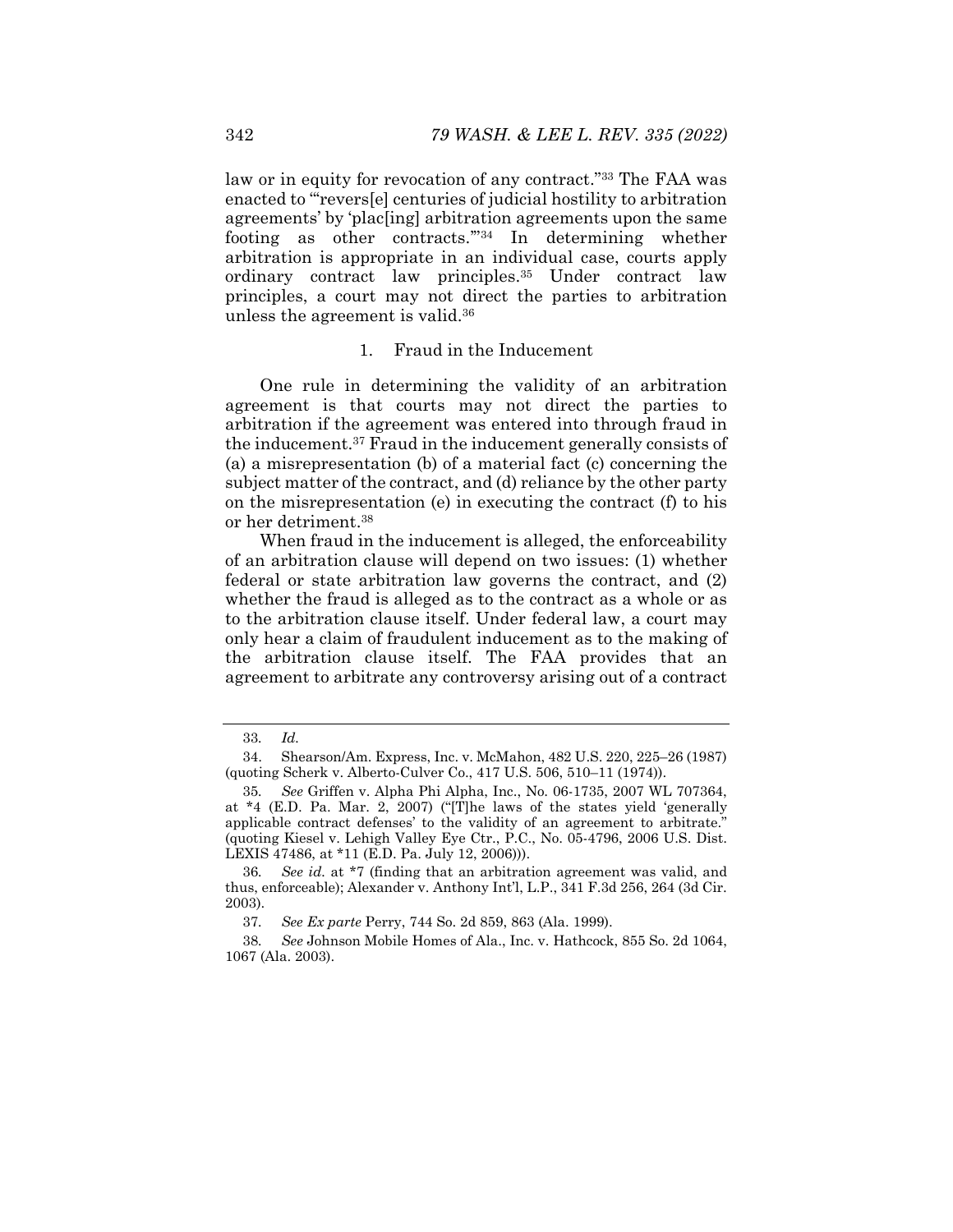involving commerce is enforceable.39 In contrast, if the plaintiff alleges fraud in the formation of the arbitration clause itself, then the arbitration clause may not be enforceable.40 When a claim is brought in court pertaining to a contract containing an arbitration clause, the FAA requires that the court first ensure that the "agreement for arbitration or the failure to comply therewith is not in issue."41 A claim of fraud in the inducement of the actual arbitration clause is "an issue which goes to the 'making' of the agreement to arbitrate."42 Thus, a claim of fraud in the making of the arbitration clause itself will not be compelled to go to arbitration; a court may consider that claim.43 For contracts not involving commerce, the FAA does not apply, and relevant state law is binding.<sup>44</sup> A majority of states have adopted the Uniform Arbitration Act,45 the Revised Uniform Arbitration Act, $46$  or substantially similar legislation $47$ (collectively referred to throughout this Article as the UAA). Most states that have adopted the UAA have followed the separability doctrine articulated in *Prima Paint Corp. v. Flood & Conklin Manufacturing Co.*48 But a minority of states that

45*. See* UNIF. ARB. ACT (NAT'L CONF. OF COMM'RS ON UNIF. STATE L. 2000), https://perma.cc/4P5D-MNSJ (PDF).

46*. See id.* at prefatory note (discussing UAA and RUAA differences).

47*. See id.* at prefatory note; N.C. GEN. STAT. §§ 1-569.1–1-569.31 (2021) (adopting a form of the Revised Uniform Arbitration Act).

 48. 388 U.S. 395 (1967); *see id.* at 404 ("[I]n passing upon . . . a stay while the parties arbitrate, a federal court may consider only issues relating to the making and performance of the agreement to arbitrate."); *e.g.*, Ericksen, Arbuthnot, McCarthy, Kearney & Walsh, Inc. v. 100 Oak St., 673 P.2d 251, 256 (Cal. 1983) ("[T]he majority rule, as reflected in cases like *Prima Paint* . . . is compatible with California's arbitration statute."); Weinrott v. Carp, 298 N.E.2d 42, 47 (N.Y. 1973) ("The result we suggest in this case is consistent with the policy adopted by the Federal courts . . . ."); Shaffer v. Jeffrey, 915 P.2d 910, 916, 916 n.12 (Okla. 1996) (collecting cases).

 <sup>39. 9</sup> U.S.C. § 2; *see* Prima Paint Corp. v. Flood & Conklin Mfg. Co., 388 U.S. 395, 400 (1967) (summarizing FAA provisions on the enforceability of arbitration agreements).

<sup>40</sup>*. See Prima Paint Corp.*, 388 U.S. at 403 (providing that arbitration can proceed if "the making of the agreement for arbitration" is not at issue).

 <sup>41. 9</sup> U.S.C. § 4.

<sup>42</sup>*. Prima Paint Corp.*, 388 U.S. at 403–04.

<sup>43</sup>*. See id.*

<sup>44</sup>*. See* Bernhardt v. Polygraphic Co. of Am., 350 U.S. 198, 201 (1956).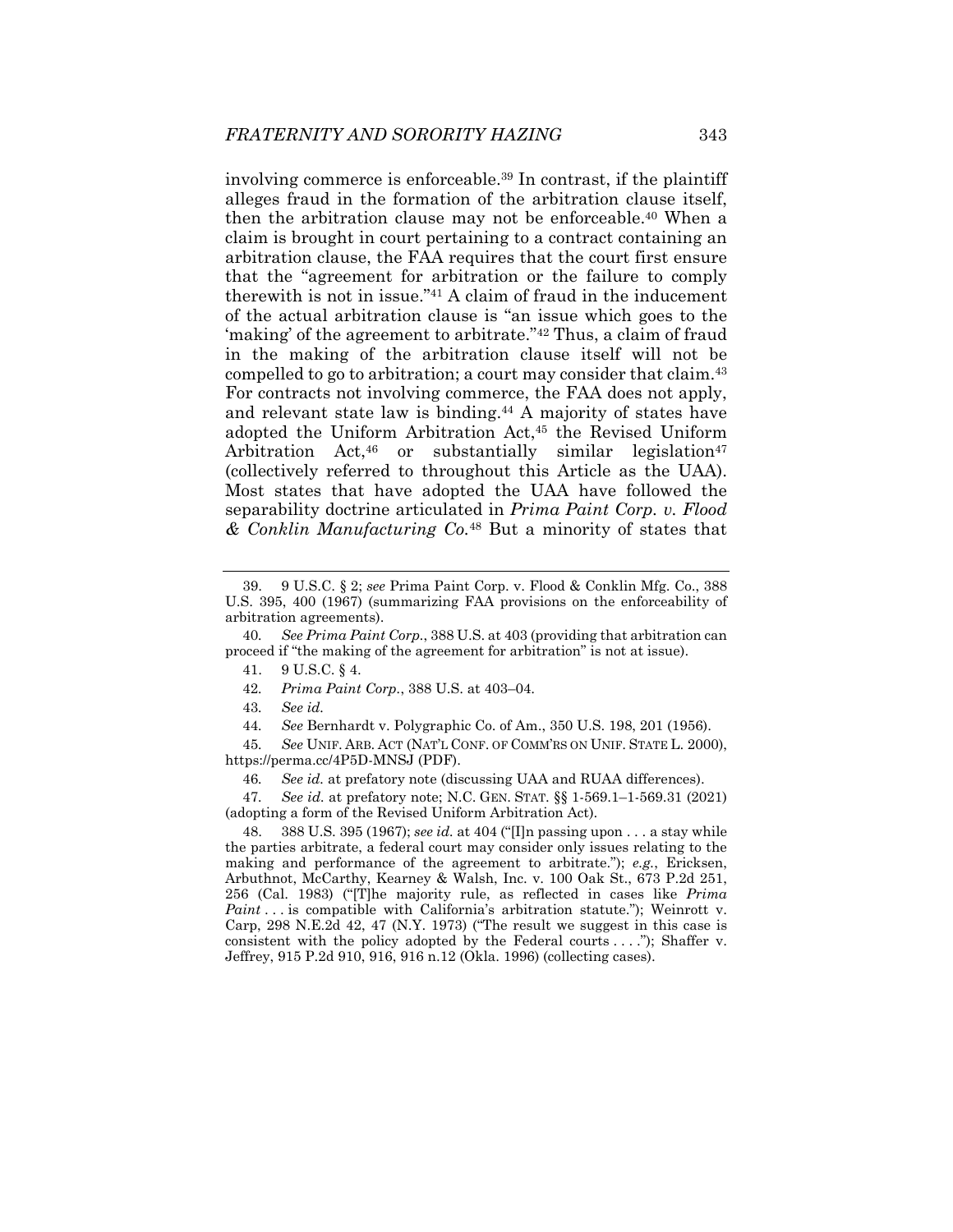have adopted the UAA have rejected the separability doctrine.<sup>49</sup> In those states, a court will not compel arbitration, neither when the fraud alleged pertains to the arbitration clause itself nor when it pertains to the contract as a whole.<sup>50</sup> Whether or not a court will consider allegations of fraud in the inducement of the contract will generally depend on the particular state.

Typically, fraud cannot exist without an "express misrepresentation."51 That misrepresentation can take the form of either a "false statement of material fact"52 or the concealment of "material facts when that person has a duty to disclose."53 Generally, that fact must be either a past or existing fact.<sup>54</sup> A misrepresentation is fraudulent when, "to the knowledge or belief of its utterer, it is false in the sense in which it is intended to be understood by the recipient."55 An expression of opinion cannot be the basis of a claim of fraud.56

Concealment of a fact only constitutes fraud when the party has a duty to disclose a material fact.<sup>57</sup> That duty only arises in special circumstances.<sup>58</sup> For example, "[w]hen a party injects himself into a business transaction," a duty arises to "disclose" all material information necessary to prevent representations

<sup>49</sup>*. See, e.g.*, Shaffer v. Jeffrey, 915 P.2d 910, 916, 916 (Okla. 1996) (agreeing with "[c]ourts in Louisiana, Minnesota, and Tennessee [that] have declined to" adopt *Prima Paint*'s reasoning). *But see* Signature Leasing, LLC Buyer's Grp., LLC, 466 P.3d 544, 549 (Okla. 2020) (noting that the Oklahoma legislature effectively overruled *Shaffer*).

<sup>50</sup>*. See, e.g.*, *Shaffer*, 915 P.2d at 917–18.

 <sup>51.</sup> Lilliston v. Regions Bank, 653 S.E.2d 306, 310 (Ga. 2007) (quoting Miller v. Lomax, 596 S.E.2d 232, 237 (Ga. Ct. App. 2004)).

 <sup>52.</sup> Gordon v. Lewis, 81 A.3d 491, 500 (Md. Ct. Spec. App. 2013).

<sup>53</sup>*. Id.*

<sup>54</sup>*. See* James v. Integon Nat'l Ins. Co., 744 S.E.2d 491, 493 (N.C. Ct. App. 2013).

 <sup>55.</sup> Miller v. Lockport Realty Grp., Inc., 878 N.E.2d 171, 179 (Ill. App. Ct. 2007) (quoting Soderlund Bros. v. Carrier Corp., 663 N.E.2d 1, 10 (Ill. App. Ct. 1995)).

<sup>56.</sup> See Soderlund Bros. v. Carrier Corp., 663 N.E.2d 1, 10-11 (Ill. App. Ct. 1995).

<sup>57</sup>*. See Lilliston*, 653 S.E.2d at 310–11 (upholding a grant of summary judgement on a concealment claim because the parties lacked a duty to disclose).

<sup>58</sup>*. See* Sletto v. Wesley Constr., Inc., 733 N.W.2d 838, 846 (Minn. Ct. App. 2007).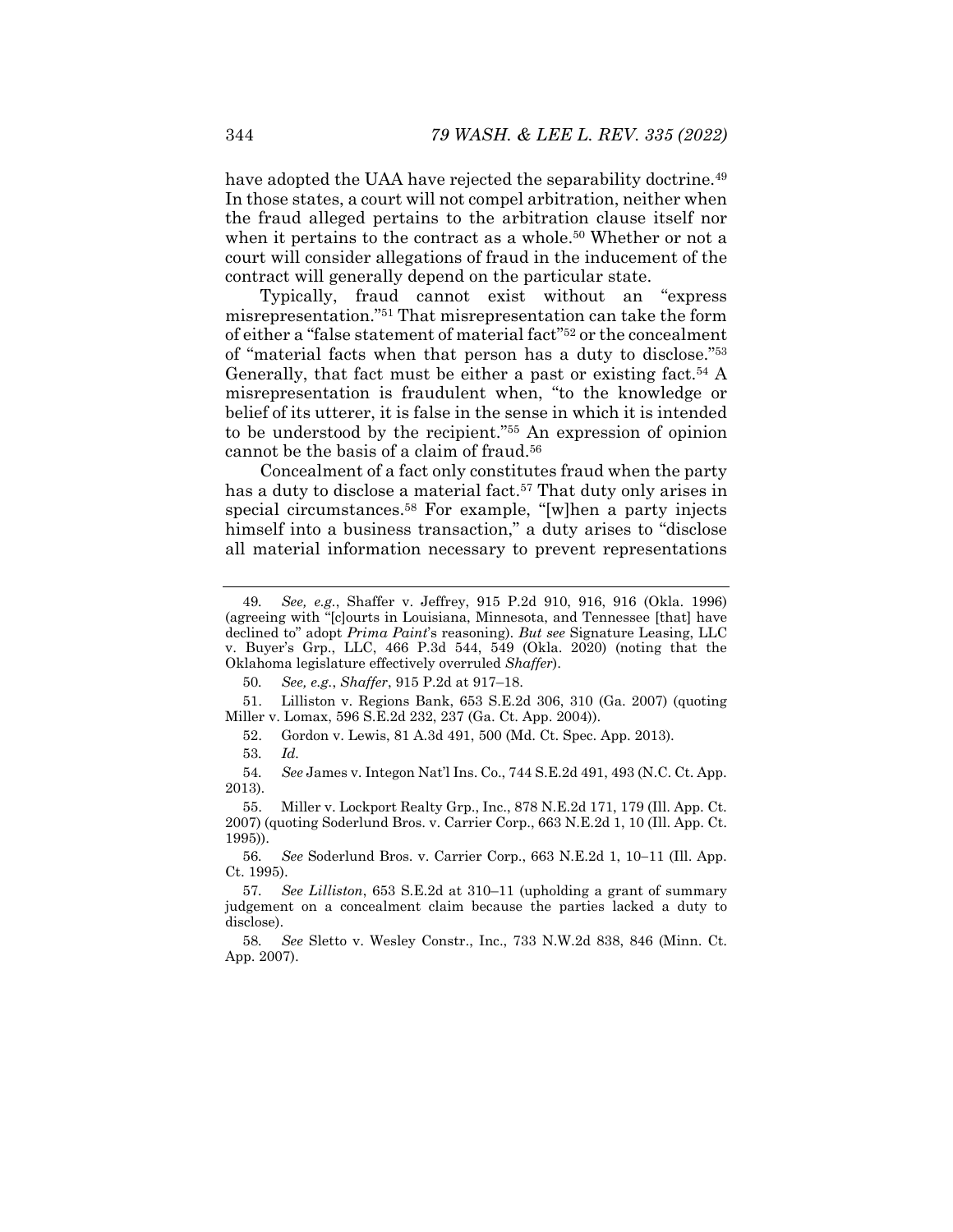he makes . . . from misleading other parties . . . ."59 But when parties deal at arms-length, there is no duty to disclose unless there is a confidential relationship<sup>60</sup> and the information is actually requested.<sup>61</sup> Additionally, a duty to speak can arise from a partial disclosure.62 Consequently, even if there is initially no duty to disclose, if a party chooses to speak, "then he must make a full and fair disclosure of the matters he discloses."63 The duty has been characterized as one to "disclose those facts that are material to the ones already stated so as to make them truthful."64

#### 2. Unconscionability

Another traditional contract doctrine that could prevent the enforceability of an arbitration agreement in the context of Greek-letter organizations is the doctrine of unconscionability. Under relevant contract law, arbitration agreements between individuals seeking fraternity membership and large fraternal organizations may be unconscionable. Fraternities often have greater bargaining power and superior knowledge, while individual litigants are often young, lack requisite mental capacity, and lack a meaningful choice to enter into such an agreement. Because fraternal organizations are often nationwide corporations and carry significant bargaining power, arbitration agreements in these scenarios are rarely

 <sup>59.</sup> Nat'l Consumer Coop. Bank v. Madden, 737 F. Supp. 1108, 1112 (D. Haw. 1990).

<sup>60</sup>*. See Lilliston*, 653 S.E.2d at 309–10 (concluding no duty to disclose existed between the bank and its customer).

<sup>61</sup>*. See* Ladas Land & Dev., Inc. v. Merritt & Walding Props., LLP, 978 So. 2d 55, 59 (Ala. Civ. App. 2007); Gewin v. TCF Asset Mgmt. Corp., 668 So. 2d 523, 528 (Ala. 1995) (finding no duty where the sophisticated plaintiff never asked about the information at issue).

<sup>62</sup>*. See* Ragland v. Shattuck Nat'l Bank, 36 F.3d 983, 992 (10th Cir. 1994)  $("In... cases involving the duty to disclose... Oklahoma has followed the$ rule that one who has no duty to speak, but makes a disclosure nevertheless, undertakes to speak truthfully." (citing MSA Tubular Prods., Inc. v. First Bank & Tr. Co., 869 F.2d 1422, 1424 (10th Cir. 1989))).

 <sup>63.</sup> Freese v. Smith, 428 S.E.2d 841, 846 (N.C. Ct. App. 1993) (citing Ragsdale v. Kennedy, 209 S.E.2d 494, 501 (N.C. 1974)).

 <sup>64.</sup> Freightliner, LLC v. Whatley Cont. Carriers, LLC, 932 So. 2d 883, 895 (Ala. 2005).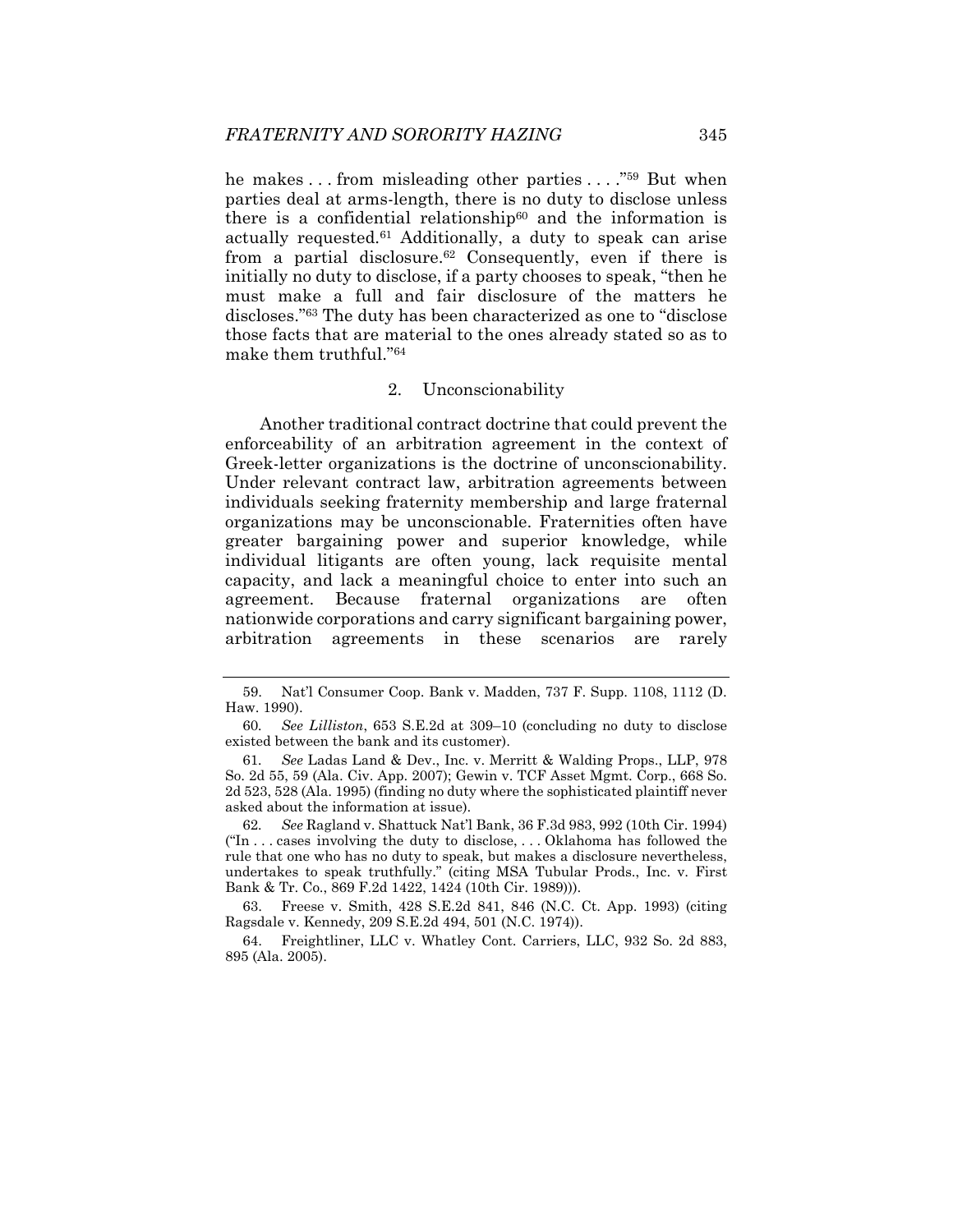negotiated.65 Individuals consent to these agreements on a "take-it-or-leave-it" basis with little understanding of the long-term implications of submitting to arbitration, which typically favors parties that arbitrate more often.<sup>66</sup> For these reasons, and for several others, arbitration agreements between litigants and large fraternal corporations may be deemed unconscionable. Nonetheless, courts infrequently invalidate arbitration agreements in these circumstances, even when the agreements seem prima facie unconscionable.67

"As a defense to validity, unconscionability relieves a party from an unfair contract or from an unfair portion of a contract."68 The party asserting unconscionability bears the burden of proof, and must show that a challenged arbitration agreement is both procedurally and substantively unconscionable.69 A contract is procedurally unconscionable when its formation reflects the "absence of [a] meaningful choice on the part of one of the parties."70 One party to a contract is often found to lack a meaningful choice when the contract is one of adhesion, or a "boilerplate" contract that is "prepared by one party, to be signed by the party in a weaker position . . . who has little choice about the terms."71 Specifically, contracts of adhesion present an offer

67*. See, e.g.*, *Griffen*, 2007 WL 707364, at \*9 ("[T]he intent of all the parties to this litigation to be bound by the compulsory arbitration of the present claims is clear.").

 70. Witmer v. Exxon Corp., 434 A.2d 1222, 1228 (Pa. 1981) (quoting Williams v. Walker-Thomas Furniture Co., 350 F.2d 445, 449 (D.C. Cir. 1965)).

71*. Griffen*, 2007 WL 707364, at \*5 (quoting Kiesel v. Lehigh Valley Eye Ctr., P.C., No. 05-4796, 2006 U.S. Dist. LEXIS 47486, at \*14 (E.D. Pa. July 12, 2006)).

<sup>65</sup>*. See, e.g.*, Griffen v. Alpha Phi Alpha, Inc., No. 06-1735, 2007 WL 707364, at  $*1-2$  (E.D. Pa. Mar. 2, 2007) (describing the defendant fraternal corporation as an "international organization . . . with . . . chapters throughout the United States and foreign countries" that requires applicants to sign and agree to abide by terms of its arbitration clause prior to becoming members).

<sup>66</sup>*. See* Ostroff v. Alterra Healthcare Corp., 433 F. Supp. 2d 538, 543 (E.D. Pa. 2006) ("Often the other party to the contract is told that the terms of the contract are non-negotiable. There may also be conditions which prevent the consumer from obtaining the product or services except by acquiescing to the contract." (internal citations omitted)).

<sup>68</sup>*. Id.* at \*4.

<sup>69.</sup> See id. at \*5-8.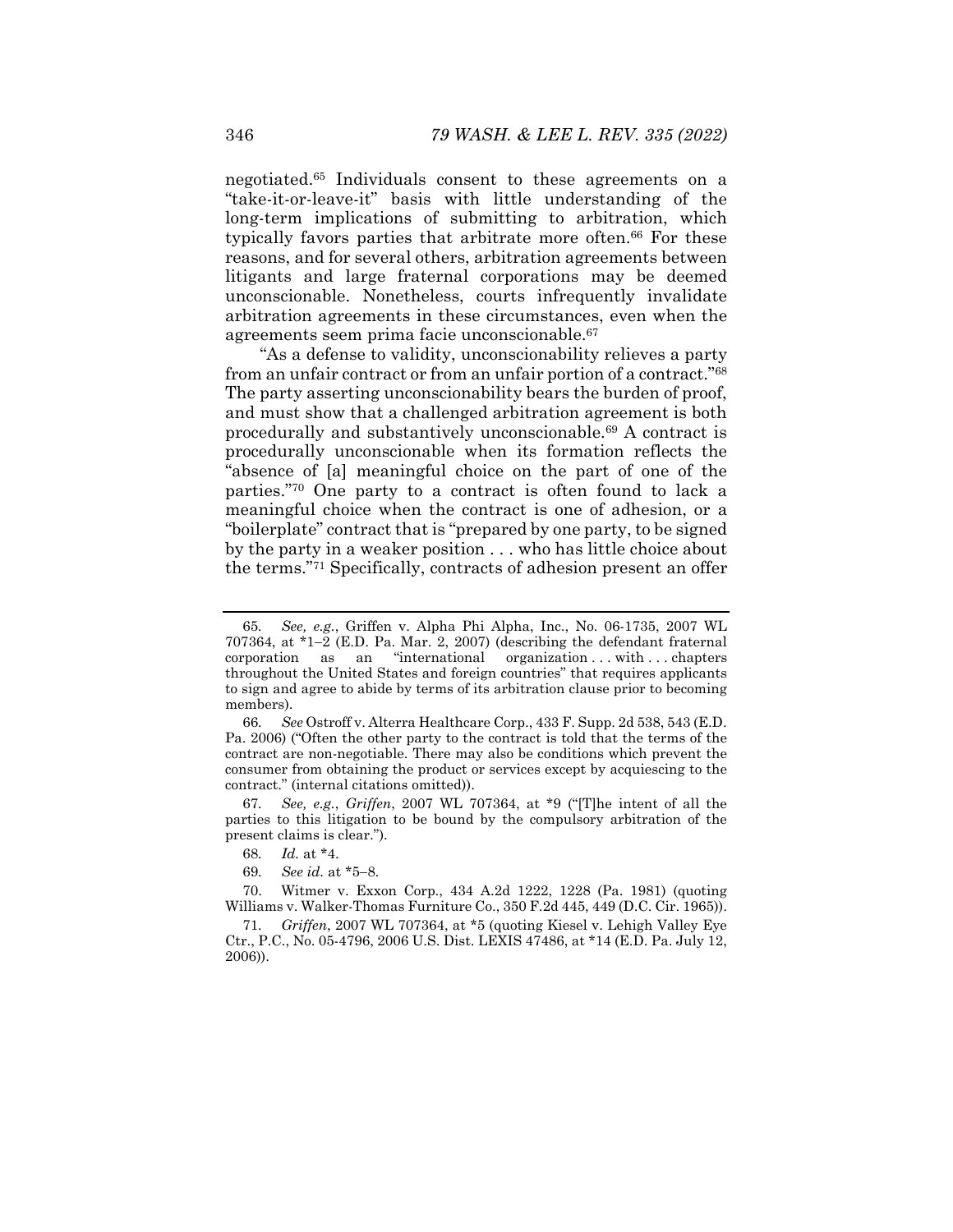to a weaker party on a "take-it-or-leave-it" basis, "prepared by a party with excessive bargaining power."72 Courts typically find contracts of adhesion to be procedurally unconscionable.73 There are several similarities between contracts of adhesion and arbitration clauses, $74$  namely that parties with higher bargaining power do not give weaker parties an opportunity to negotiate, and that the weaker parties often lose the benefit of the rest of the contract if they do not submit to the terms of the arbitration agreement.75

A contract is substantively unconscionable when "the terms of the arbitration clause itself . . . [are] unreasonably favorable to the party with greater bargaining power."76 Several examples of substantively unconscionable arbitration agreements include:

arbitration provision[s]...[that] severely restrict[] discovery for the weaker party, place[] the burden of costs on the weaker party, limit[] the remedies available to the weaker party, limit[] the period in which the weaker party may bring a claim, raise[] the burden of proof of claims higher than the burden of proof in a judicial forum, or provide<sup>[]</sup> only the stronger party with judicial recourse.<sup>77</sup>

Public policy also comes into play because substantive unconscionability can be grounded in public policy principles, "provided that the public policy is derived from law or precedent and not couched in general terms of morality."78 Several factors can be assessed to determine if arbitration clauses in the hazing context are unconscionable.

One of the main factors the unconscionability theory relies on in challenging the validity of an arbitration agreement in fraternity hazing litigation is the age of the fraternity member. Age is of particular importance in considering unconscionability

<sup>72</sup>*. Id.*

<sup>73</sup>*. See, e.g.*, *id.*

<sup>74</sup>*. See id.*

<sup>75</sup>*. See id.*

<sup>76</sup>*. Id.* at \*6 (citing *Witmer*, 434 A.2d at 1228).

<sup>77</sup>*. Id.* (citing Ostroff v. Alterra Healthcare Corp., 433 F. Supp. 2d 538, 543 (E.D. Pa. 2006)).

<sup>78.</sup> *Id.* at \*7 (citing Hall v. Amica Mut. Ins. Co., 648 A.2d 755, 760–61 (Pa. 1994)).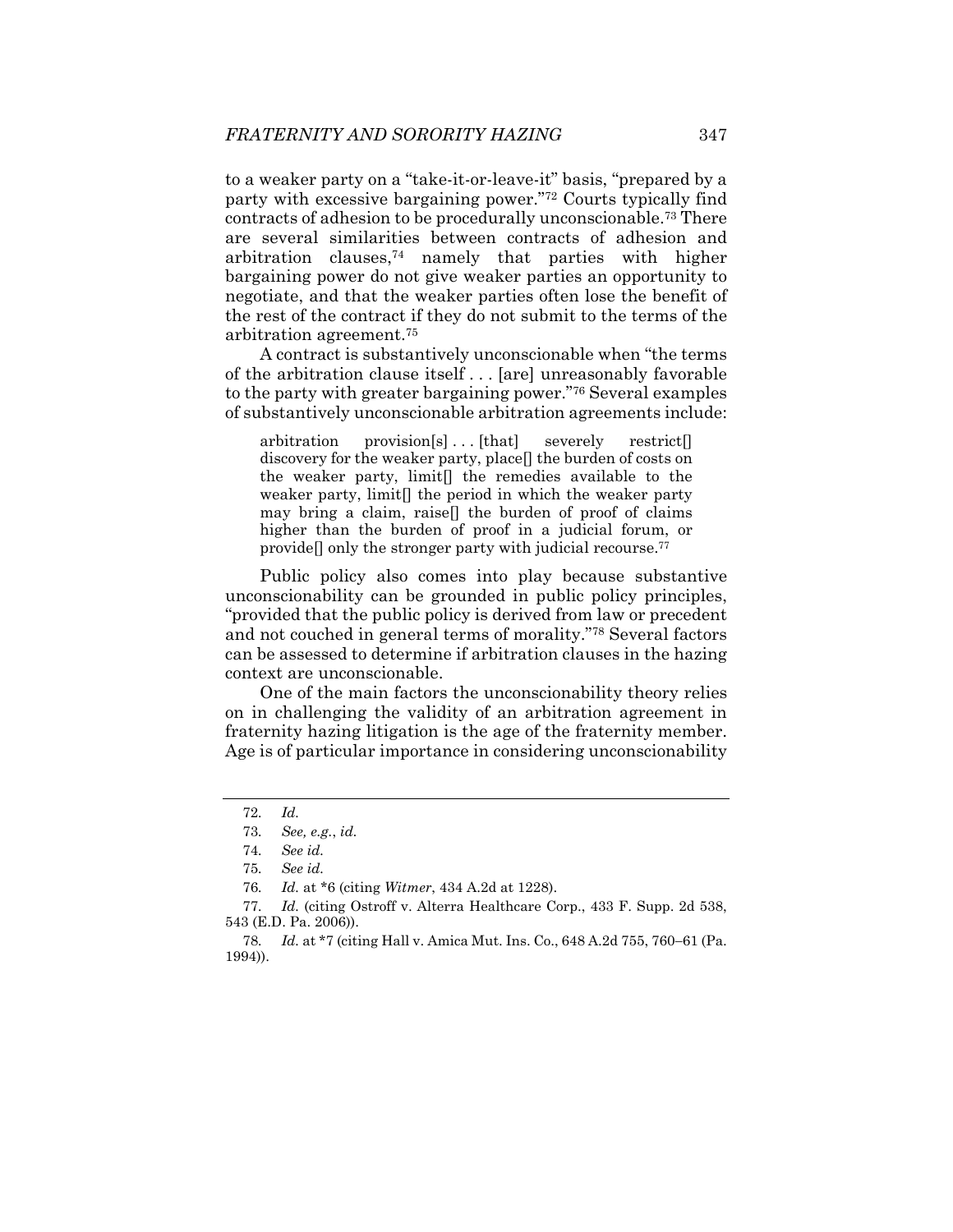in fraternity arbitration clauses because it speaks to the relative expertise and bargaining power of the parties to an arbitration agreement. Although undergraduate students seeking fraternity membership are typically over eighteen years of age and are legally able to enter contracts, large institutions may take advantage of students' youth and any correlated vulnerability.79 In *Griffen v. Alpha Phi Alpha, Inc.*,80 the plaintiff, an Alpha Phi Alpha "aspirant" or pledge, submitted to arbitration as a requirement to join the organization when he was under the age of twenty-one.<sup>81</sup> The court ultimately found that the fraternity's arbitration agreement was not unconscionable, because the plaintiff failed to equate the risk of not submitting to arbitration and not joining the fraternity to more dire circumstances in which arbitration clauses were found to be unconscionable.<sup>82</sup>

However, procedural and substantive unconscionability requirements do not in themselves require that circumstances be "dire."83 For example, in *Higgins v. Superior Court*,84 the court found that an arbitration agreement between a television network and the twenty-one-year-old petitioner was unconscionable, in large part because of the petitioner's youth and inferior knowledge of the agreement's implications.<sup>85</sup> Similarly, in fraternal organizations, potential members are vulnerable to agreeing to an arbitration clause at an age at which they have inferior knowledge of hazing and its risks

 83. Griffen v. Alpha Phi Alpha, Inc., No. 06-1735, 2007 WL 707364, at \*5 (E.D. Pa. Mar. 2, 2007).

85*. See id.* at 304.

<sup>79</sup>*. See* Higgins v. Superior Ct., 45 Cal. Rptr. 3d 293, 304 (Ct. App. 2006) ("The . . . defendants knew petitioners were young and unsophisticated . . . . Indeed, it was petitioners' vulnerability that made them so attractive to the . . . defendants.").

 <sup>80.</sup> No. 06-1735, 2007 WL 707364 (E.D. Pa. Mar. 2, 2007).

<sup>81</sup>*. Id.* at \*1–2.

<sup>82</sup>*. Id.* at \*5. Some of these examples were the threat of eviction, *see generally* Ostroff v. Alterra Healthcare Corp., 433 F. Supp. 2d 538 (E.D. Pa. 2006), and threat of economic livelihood, *see generally* Trailer Marine Transp. Corp. v. Charley's Trucking Inc., 20 V.I. 282 (1984).

 <sup>84. 45</sup> Cal. Rptr. 3d 293 (Ct. App. 2006).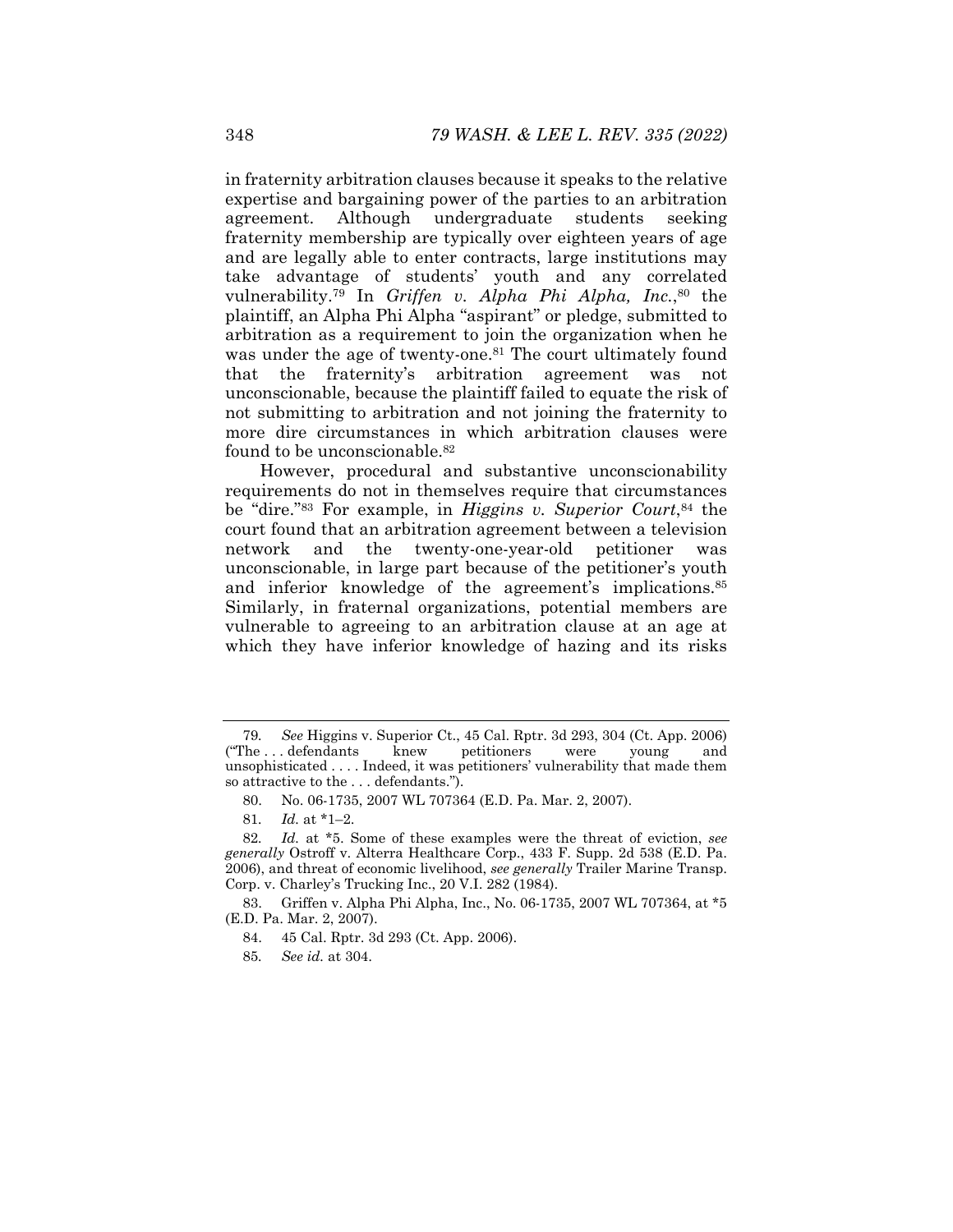compared to the knowledge of the organization.<sup>86</sup> Thus, courts should render arbitration clauses in these situations unenforceable.

A second factor of critical importance in determining the unconscionability of an arbitration agreement in fraternity hazing cases involves analysis of the relative bargaining power of the parties. Courts analyze the bargaining power of both parties to determine whether an arbitration clause is substantively unconscionable.<sup>87</sup> The substantive unconscionability analysis looks at the arbitration clause itself and determines if it "is unreasonably favorable to the party with greater bargaining power."88 Examples of unreasonably favorable conditions could include cost-shifting provisions, restrictions on remedies, prohibition of the right to appeal, or one-sided *access* to the courts.89 These conditions are amplified in cases in which an individual litigant challenges hazing-related injuries against a large fraternal organization.<sup>90</sup>

Further, while "[a]dhesion is not a prerequisite for unconscionability,"91 "the threshold inquiry of an unconscionability analysis is whether the arbitration agreement is adhesive."92 Arbitration agreements in fraternity "Membership Process Forms" or similar documents are considered adhesive, are presented on a "take-it-or-leave-it"

89*. See id.* (enumerating criteria of substantive unconscionability); *Ostroff*, 433 F. Supp. 2d at 545-47 (same).

90*. See* Christopher R. Drahozal, *"Unfair" Arbitration Clauses*, 2001 U. ILL. L. REV. 695, 711 (2001) ("Because of the lack of court oversight, arbitration critics fear that arbitrators will disregard the applicable law—particularly laws that favor individuals over corporations.").

 91. Higgins v. Superior Ct., 45 Cal. Rptr. 3d 293, 301 (Ct. App. 2006) (quoting Harper v. Ultimo, 7 Cal. Rptr. 3d 418, 424 (Ct. App. 2003)).

 92. THOMAS H. OEHMKE & JOAN M. BROVINS, COMMERCIAL ARBITRATION § 10:18 (3d ed. 2020).

<sup>86</sup>*. Compare id.* at 295, 303–04 (dealing with a twenty-one-year-old plaintiff against a much more sophisticated party offering a contract with nonnegotiable terms), *with Griffen*, 2007 WL 707364, at \*55 (dealing with a similarly aged plaintiff against a similarly sophisticated party offering a nonnegotiable contract).

<sup>87</sup>*. See Higgins*, 45 Cal. Rptr. 3d at 305 (examining the ability of the parties to "compel arbitration without fearing that doing so would preclude them from seeking injunctive or other equitable relief in a court of record").

<sup>88</sup>*. Griffen*, 2007 WL 707364, at \*6.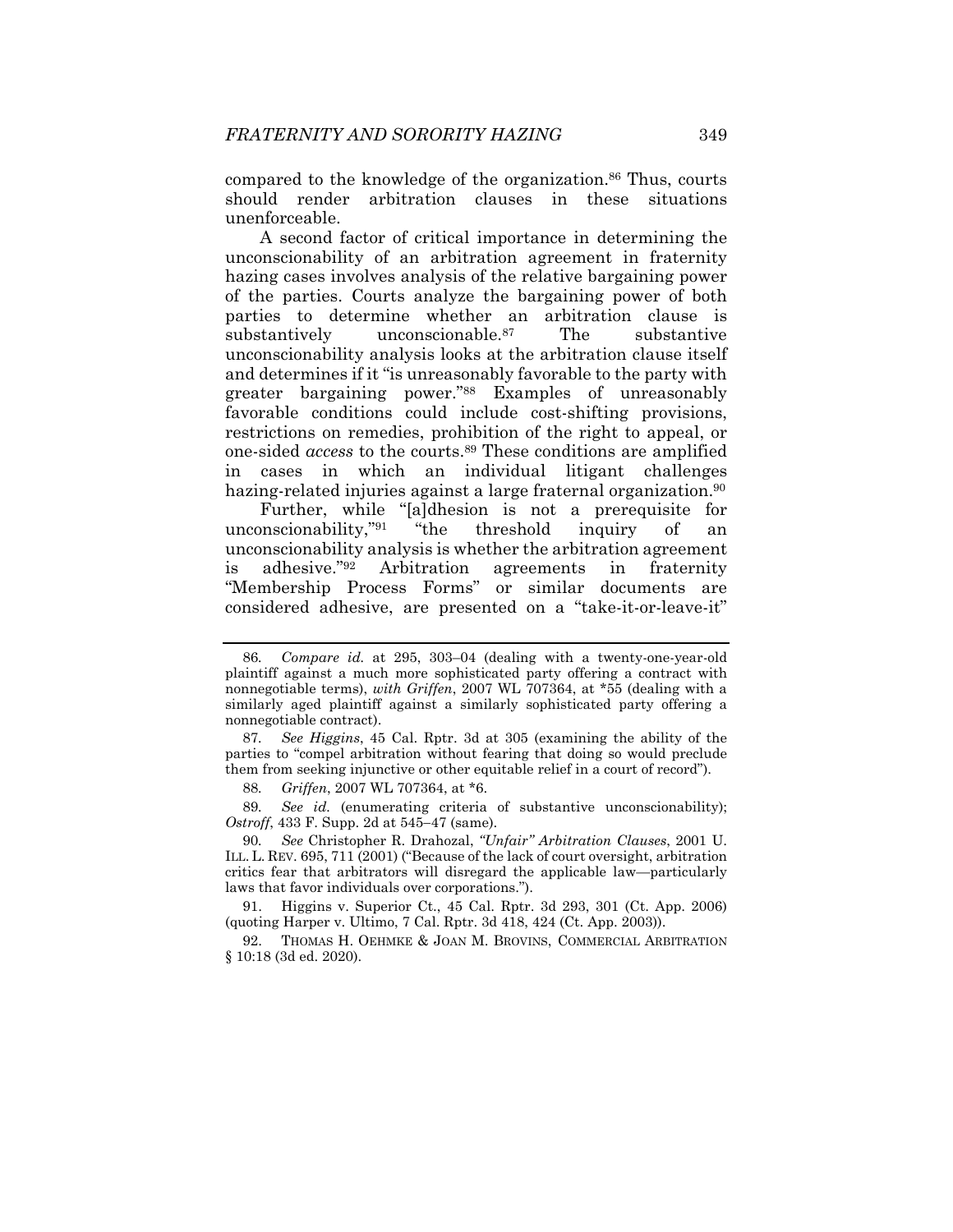basis to suggest uneven bargaining power, and are limited to the remedies available to the weaker party.<sup>93</sup> Accordingly, these agreements are procedurally and substantively unconscionable in spite of the fact that courts may not find the inability to join a Greek organization to be "dire."94 A large fraternal organization has much higher bargaining power than individual litigants, particularly when individuals agree to whatever terms the organization suggests in order to gain prestigious membership.95 The plaintiff's youth in *Griffen* likewise amplifies the unequal bargaining power as not only between an individual and a large organization, but also between a very young individual and a sophisticated, nationwide fraternity.96 Therefore, courts should find that, in these instances, arbitration agreements are unconscionable and thus unenforceable.

A third factor to consider when evaluating the potential unconscionability of an arbitration agreement of this type is whether the pledge had a meaningful choice in the formation of the agreement. As in other contexts, enforcement of arbitration clauses in the hazing context should be deemed unconscionable if the potential member lacks a meaningful choice. When one

95*. See* Terrell, *supra* note 16, at 546 ("It has long been held that fraternal organizations have the power to determine the path of their membership at will, without judicial interference.").

 96. It is important to note that, like in *Griffen*, many courts do not strike an arbitration agreement as unconscionable in similar scenarios. *See* OEHMKE & BROVINS, *supra* note 92, § 10:9

A mere disparity in bargaining power between contracting parties, standing alone, does not make a contract unconscionable. Indeed, mere inequality or disparity in bargaining power is insufficient to invalidate an arbitral agreement. Indeed, to topple an ADR agreement, the resulting contract terms must be so one-sided as to be oppressive, or the party with superior bargaining power (i.e., dominant party) must have taken unfair advantage of the weaker counter-party. Nothing is unconscionable about a party consciously surrendering the right to ordinary judicial procedures in favor [of] arbitration.

<sup>93</sup>*. See* Griffen v. Alpha Phi Alpha, Inc., No. 06-1735, 2007 WL 707364, at \*5 (E.D. Pa. Mar. 2, 2007).

<sup>94</sup>*. See id.* (distinguishing Griffen's circumstances from, for example, those in *Ostroff* where the "plaintiff's elderly mother was evicted from her former home and had no place to live but for the defendant's assisted living community").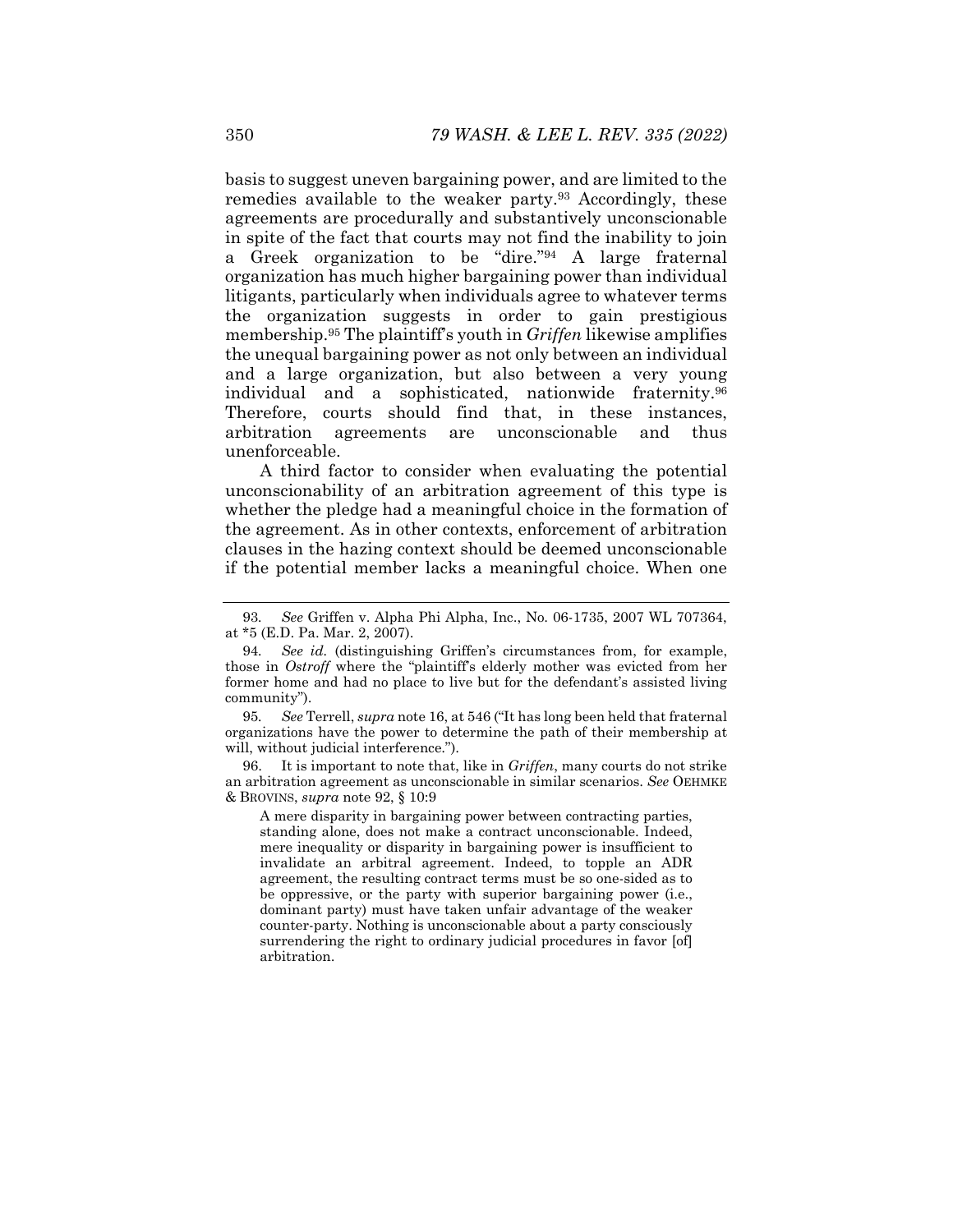party in an arbitration agreement lacks a meaningful choice, it is altogether unfair to enforce the agreement.<sup>97</sup> When determining an absence of a meaningful choice for a weaker party, courts should analyze, inter alia, whether the party suffered an injury, the relative disparity in the party's bargaining power, and the parties' relative sophistication.98

In *Anderson v. Ashby*,<sup>99</sup> the Supreme Court of Alabama concluded that the arbitration clause between the parties was unenforceable because the clause attempted to force the defendants to spend considerable time and money to find another finance company and potentially lose the financing from the plaintiff.100 Similarly, in the hazing context, arbitration clauses do not give the potential member a meaningful choice because the individual either is required to sign the contract to join the fraternity or is not allowed to join at all and may lose the ability to join another fraternal organization.101 In addition, fraternal organizations tend to be more knowledgeable and sophisticated in regard to hazing, its risks, and the implications of arbitration in these cases than the potential member. As discussed above, fraternal organizations also have higher bargaining power than the potential member. Additionally, because parties choose a preferred arbitrator, a large, experienced organization may be in a better position to make such a choice and the chosen arbitrator may accordingly favor the organization.102 Thus, courts should conclude that

101*. See Griffen*, 2007 WL 707364, at \*1 ("The Fraternity required all aspirants, including Mr. Griffen, to complete an Official Application for Membership [containing an arbitration clause] in order to become a member of the Fraternity.").

102*. See* Drahozal, *supra* note 90, at 708–09. In choosing an arbitrator, the parties "circulate[] a list of prospective arbitrators . . . strike objectionable names, rank the rest, and the highest ranking remaining name serves as the arbitrator." *Id.* at 709. This process, while presented simply, inevitably proves challenging for parties with weaker bargaining power who likely cannot

<sup>97</sup>*. See* Smith v. D.R. Horton, Inc., 790 S.E.2d 1, 4 (S.C. 2016).

<sup>98</sup>*. See* Simpson v. MSA of Myrtle Beach, Inc., 644 S.E.2d 663, 669 (S.C. 2007) (stating that courts "should take into account . . . whether there is an element of surprise in the inclusion of the challenged clause[] and the conspicuousness of the clause" (citing Carlson v. Gen. Motors Corp., 883 F.2d 287, 293 (4th Cir. 1989))).

 <sup>99. 873</sup> So.2d 168 (Ala. 2003).

<sup>100</sup>*. See id.* at 179.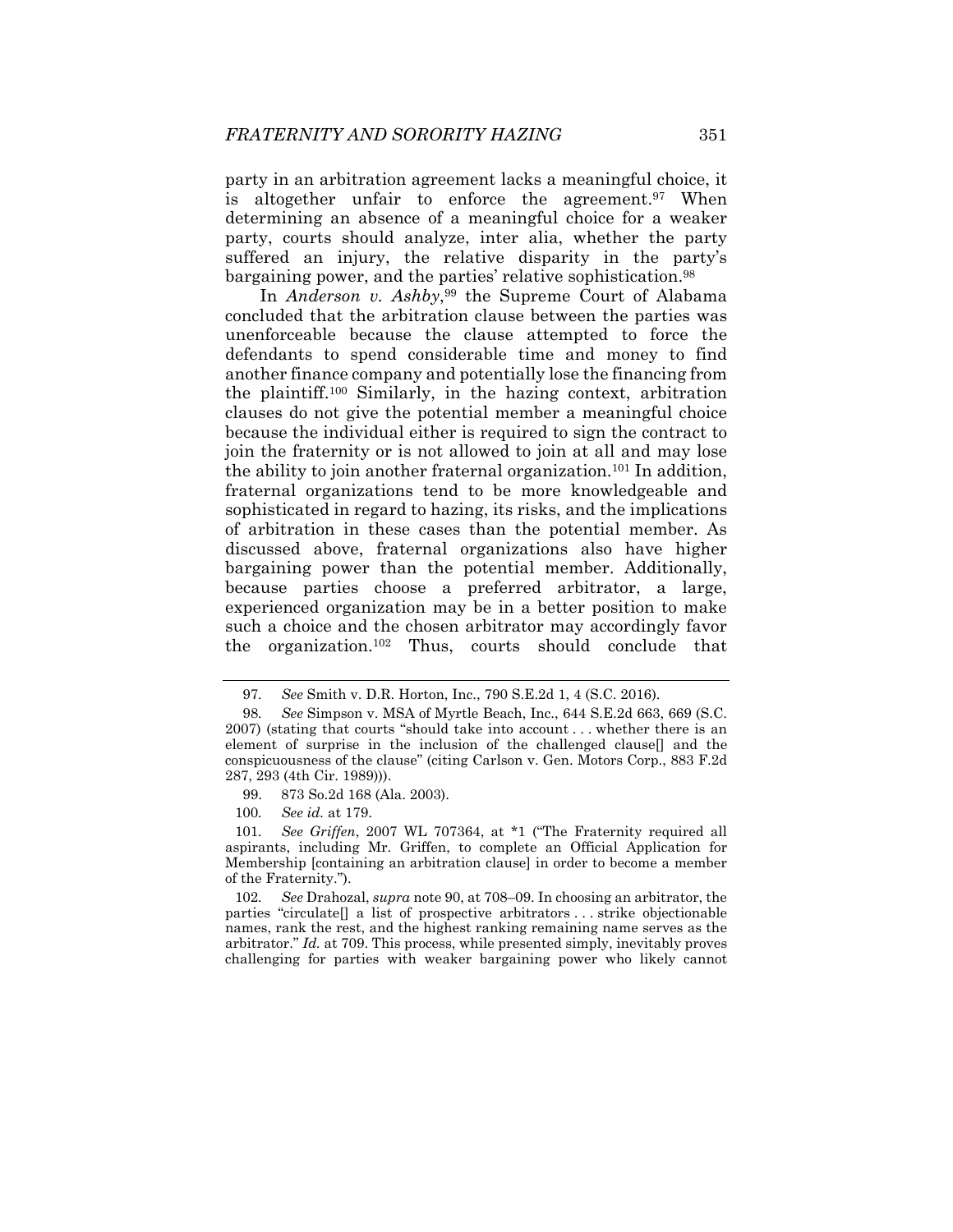arbitration clauses in the hazing context are unconscionable because the potential member lacks a meaningful choice.

The fourth and final factor commonly considered in determining the unconscionability of arbitration clauses in fraternity hazing cases relates to a pledge's mental capacity or capacity to contract. The question of mental incapacity in the context of arbitration agreements is determined by courts and not by an arbitrator. "If the making of an arbitration agreement or the failure, neglect, or refusal to perform the same be in issue, the court shall proceed summarily to the trial thereof."103 Courts have interpreted this provision of the FAA to require that courts decide the applicability of mental capacity defenses.104 In the hazing context, potential members could be vulnerable to agreeing to an arbitration clause without the requisite mental capacity to render such an agreement enforceable. In these instances, courts have concluded that it should be the court, rather than an arbitrator, that determines if the arbitration clause is enforceable.

Although courts strictly limit scenarios in which they find arbitration clauses to be unconscionable in fraternity hazing cases, such agreements may lend themselves to findings of both procedural and substantive unconscionability and may thus be unenforceable.

identify "objectionable" arbitrators or "rank" potential options in the same way a large fraternal organization can. *See id.* at 708.

 <sup>103. 9</sup> U.S.C. § 4.

<sup>104</sup>*. See* Amirmotazedi v. Viacom, Inc., 768 F. Supp. 2d 256, 263 (D.D.C. 2011) ("Because th[e] mental capacity defense goes to the formation, or the 'making' of the Arbitration Agreement, under § 4 of the FAA it must be decided by this Court."); Spahr v. Secco, 330 F.3d 1266, 1273 (10th Cir. 2003) ("We hold that Spahr's mental incapacity defense naturally goes to *both* the entire contract and the specific agreement to arbitrate in the contract. Therefore, Spahr's claim . . . placed the 'making' of an agreement to arbitrate at issue under § 4 of the FAA."); Est. of Grimm v. Evans, 251 P.3d 574, 577 (Colo. App. 2010) ("Even when aimed at the entire contract, the [mental capacity] defense must be resolved by a court (and not an arbitrator) because it denies that 'an agreement to arbitrate exists' . . . ." (citation omitted)).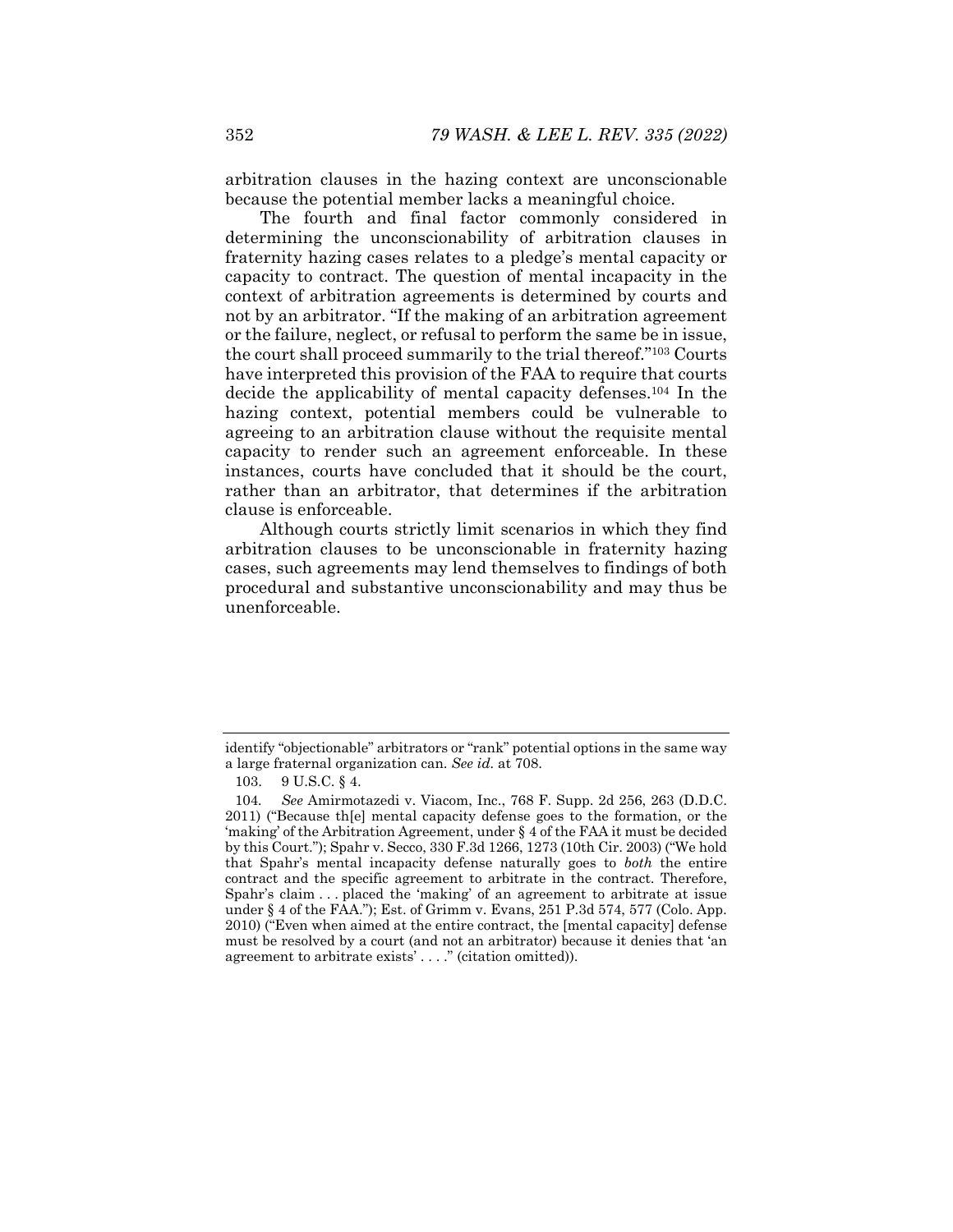#### C. *Assumption of Risk, Comparative Fault, and Contributory Negligence*

Victims of hazing incidents often find that criminal charges against hazing perpetrators are inadequate to address their harm. In most cases, criminal sanctions impose only minimal punishments at the misdemeanor level.105 By contrast, hazing victim plaintiffs have a much better chance of meaningful compensation in an action in civil court.<sup>106</sup> As such, many victims and victims' parents file personal injury suits to achieve more legitimate recovery and vindication.107 The development of hazing case law, and the enactment and enhancement of state anti-hazing statutes, have—not surprisingly—resulted in various defenses.108 These include comparative fault, contributory negligence, and assumption of risk.109 Comparative fault and contributory negligence both suggest that the plaintiff "knew or should have known" of the risk that resulted in their harm.<sup>110</sup> While the former allows for recovery based on the degree (percentage) to which the plaintiff was at fault, the latter is a bar to recovery.<sup>111</sup>

Another defense fraternities use in litigation is that a plaintiff cannot recover for injuries sustained if the plaintiff assumed the risks of foreseeable injuries involved in performing the activity that caused their harm. The general principle of

 110. Parks et al., *Complicit in Their Own Demise?*, *supra* note 10, at 942 (citing Weil v. Selzer, 873 F.2d 1453, 1457 (D.C. Cir. 1989).

<sup>105</sup>*. See* Parks et al., *Complicit in Their Own Demise?*, *supra* note 10, at 941.

<sup>106</sup>*. See id.*

<sup>107</sup>*. Id.*

<sup>108</sup>*. Id.*

<sup>109.</sup> See, e.g., Ballou v. Sigma Nu Gen. Fraternity, 352 S.E.2d 488, 494-95 (S.C. Ct. App. 1986) (claiming the defenses of contributory negligence and assumption of risk).

<sup>111</sup>*. Id.* at 942–43. Some states, such as South Carolina, bar recovery in tort on the plaintiff's behalf for contributory negligence but refuse to apply the doctrine to fraternity hazing cases. *See Ballou*, 352 S.E.2d at 495 (barring the use of the contributory negligence defense because the defendant fraternity's conduct leading to the decedent's death was willful); Parks et al., *Complicit in Their Own Demise?*, *supra* note 10, at 943 (discussing the implications of the *Ballou* decision in South Carolina).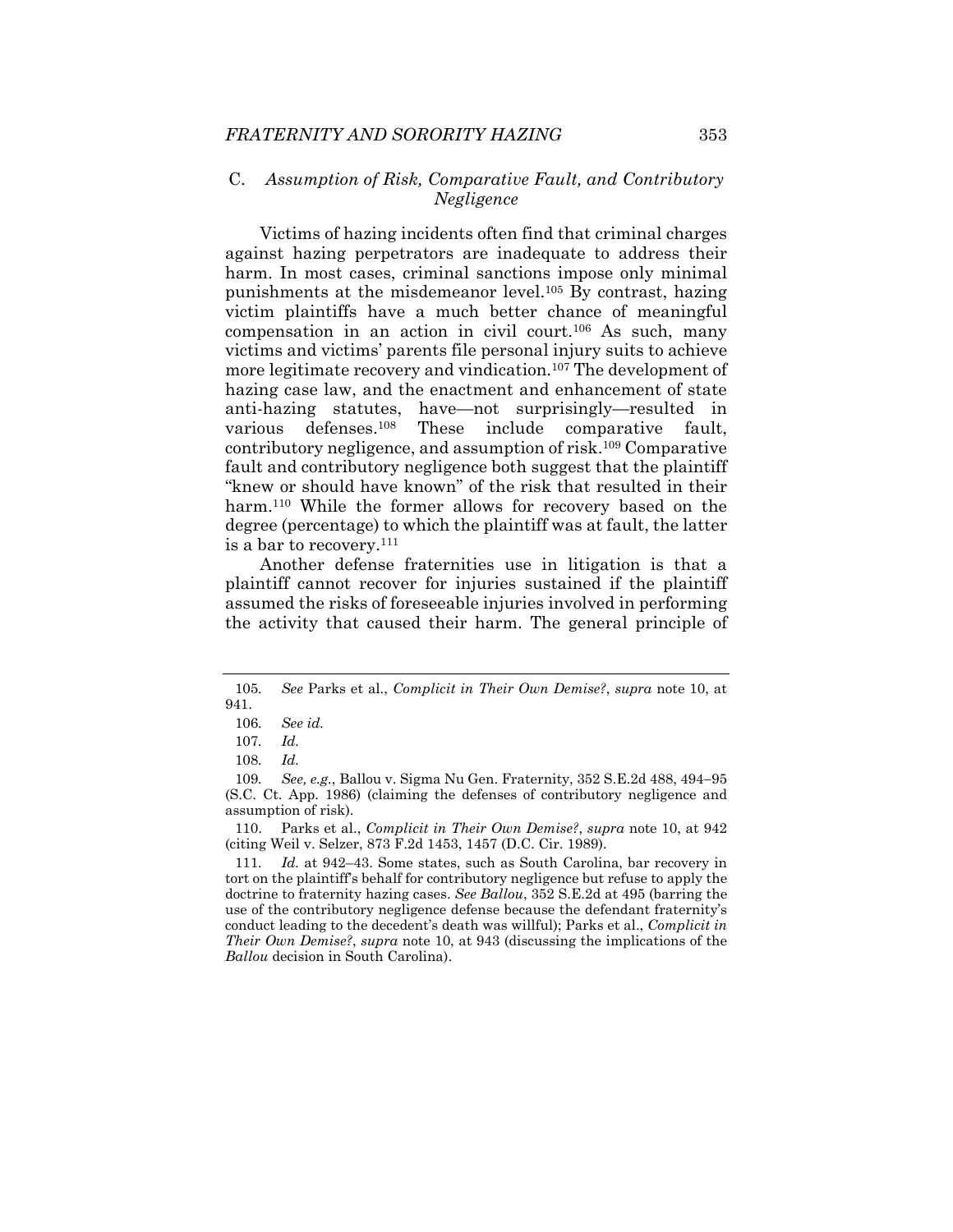assumption of risk is that "[a] plaintiff who voluntarily assumes a risk of harm arising from the negligent or reckless conduct of the defendant cannot recover for such harm."112 A defense of assumption of risk can also be established through the concept of *implied* assumption of risk. According to the Restatement (Second) of Torts Section 496C, implied assumption of risk occurs when "a plaintiff fully understands the risk of harm caused by the defendant's conduct" and the plaintiff "voluntarily chooses" to remain engaged in the situation in which that risk exists.113 Implied assumption of risk can be further subdivided into two categories: *primary* implied assumption of risk and *secondary* implied assumption of risk.114 The elements that must be proven to show primary implied assumption are that the plaintiff: (1) had knowledge of the risk, (2) appreciated the risk, and (3) had a choice to avoid, but voluntarily chose to accept, the risk.115 Primary implied assumption requires only that the plaintiff has knowledge of the risk, $116$  whereas secondary assumption requires the plaintiff to have knowledge of a risk that was directly created by the defendant's breach of a duty.117

Some courts have rejected tort defense doctrines like assumption of risk in hazing cases on the ground that hazing victims fail to fully appreciate the dangers involved.118 For example, in *Ex parte Barran*,<sup>119</sup> a fraternity defended itself against claims arising out of a hazing incident by asserting that the plaintiff, Jones, assumed the risks of the hazing process by "consciously and voluntarily participating in the hazing activities."120 In response, Jones argued that he did not assume any risks and that "his participation was 'not necessarily

 <sup>112.</sup> RESTATEMENT (SECOND) OF TORTS § 496A (AM. L. INST. 1965).

<sup>113</sup>*. Id.* § 496C.

<sup>114</sup>*. See* Bennett v. Hidden Valley Golf & Ski, Inc., 318 F.3d 868, 873 n.3 (8th Cir. 2003).

<sup>115</sup>*. See* Reimer v. City of Crookston, 326 F.3d 957, 966 (8th Cir. 2003).

<sup>116</sup>*. See id.* at 966 (citing Wegscheider v. Plastics, Inc., 289 N.W.2d 167, 170 (Minn. 1980).

<sup>117</sup>*. See Bennett*, 318 F.3d at 873 n.3 (8th Cir. 2003).

<sup>118</sup>*. See, e.g.*, *Ballou*, 352 S.E.2d at 495.

 <sup>119. 730</sup> So. 2d 203 (Ala. 1998).

<sup>120</sup>*. Id.* at 205.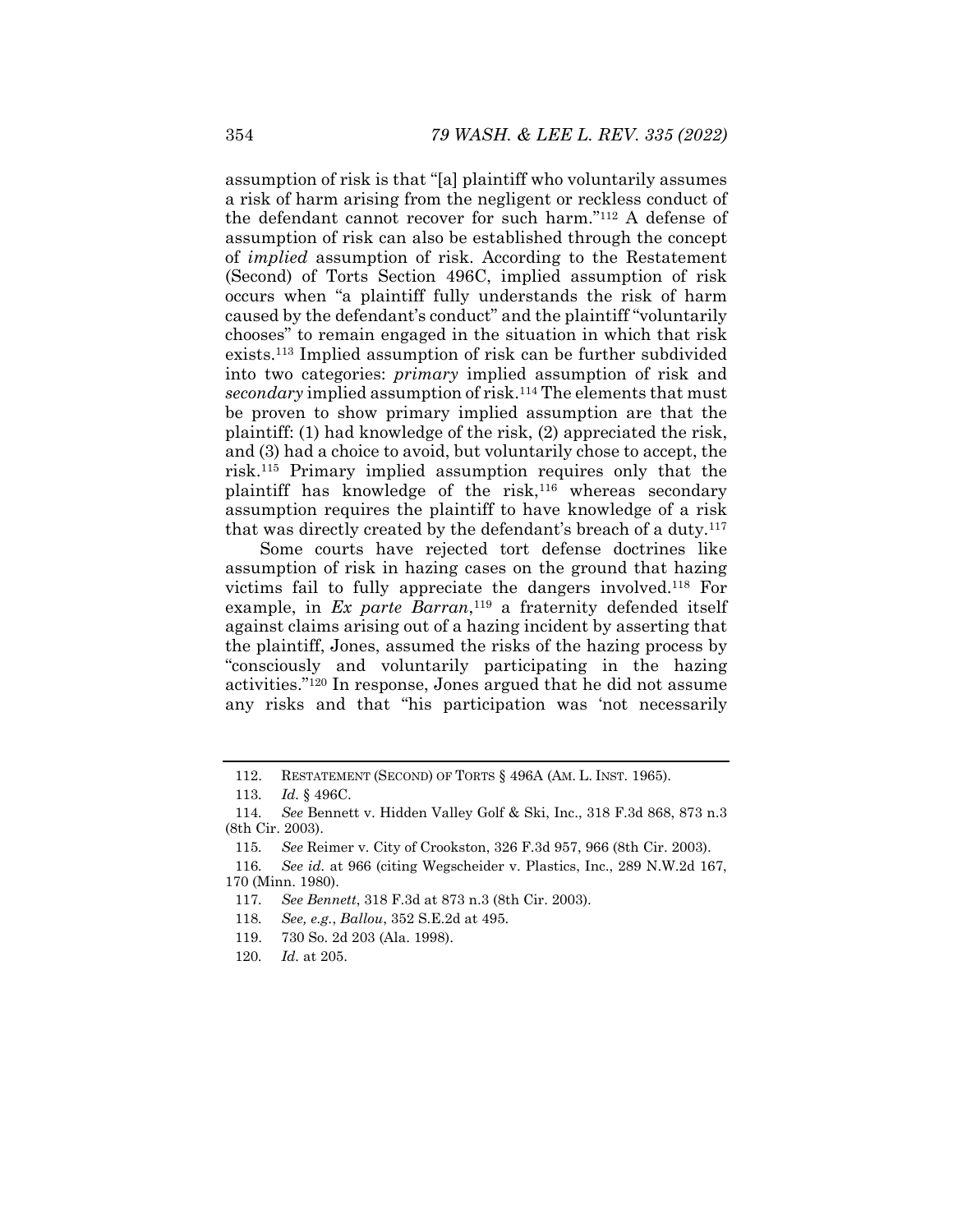voluntary.'"121 In this case, Jones was subjected to numerous paddlings, gauntlet runs, and other hazing rituals over the course of a full academic year.122 University officials, as well as Jones's parents, had asked if he was being hazed, but he chose not to tell them that he needed assistance or intervention.123 Further, Jones continued to participate in the hazing rituals until he was suspended from the university for poor academic performance, despite knowing that between 20 and 40 percent of pledges had ended their pledgeship due to hazing.124 These facts led the court to conclude that his participation was voluntary and that he had assumed the risk of injury related to these hazing activities.125 On appeal the Court of Civil Appeals reversed, reasoning that "in today's society numerous college students are confronted with the great pressures associated with fraternity life and ... compliance with the initiation requirements [that] place[] the students in a position of functioning in what may be construed as a coercive environment."126 The Court of Civil Appeals held that assumption of risk did not support summary judgment against Jones.<sup>127</sup>

## D. *Consent*

Some defendants turn to victim consent as an affirmative defense and a bar to recovery.128 When a plaintiff attempts to show that a battery (which is committed without consent) should form a basis for tort recovery, the impact of intent in the

<sup>121</sup>*. Id.* at 205–06.

<sup>122</sup>*. Id.* at 205.

<sup>123</sup>*. Id.* at 206.

<sup>124</sup>*. Id.* at 207.

<sup>125</sup>*. Id.* at 205.

 <sup>126.</sup> Jones v. Kappa Alpha Order, Inc., 730 So. 2d 197, 200 (Ala. Civ. App. 1997), *rev'd in part sub nom. Ex parte* Barran, 730 So. 2d 203 (Ala. 1998).

<sup>127</sup>*. Id*.

<sup>128</sup>*. See* Nancy J. Moore, *Intent and Consent in the Tort of Battery: Confusion and Controversy*, 61 AM. U. L. REV. 1585, 1605 (2012) (quoting RESTATEMENT (FIRST) OF TORTS § 13(a) (AM. L. INST. 1934)); RESTATEMENT (SECOND) OF TORTS § 892A (AM. L. INST. 1979).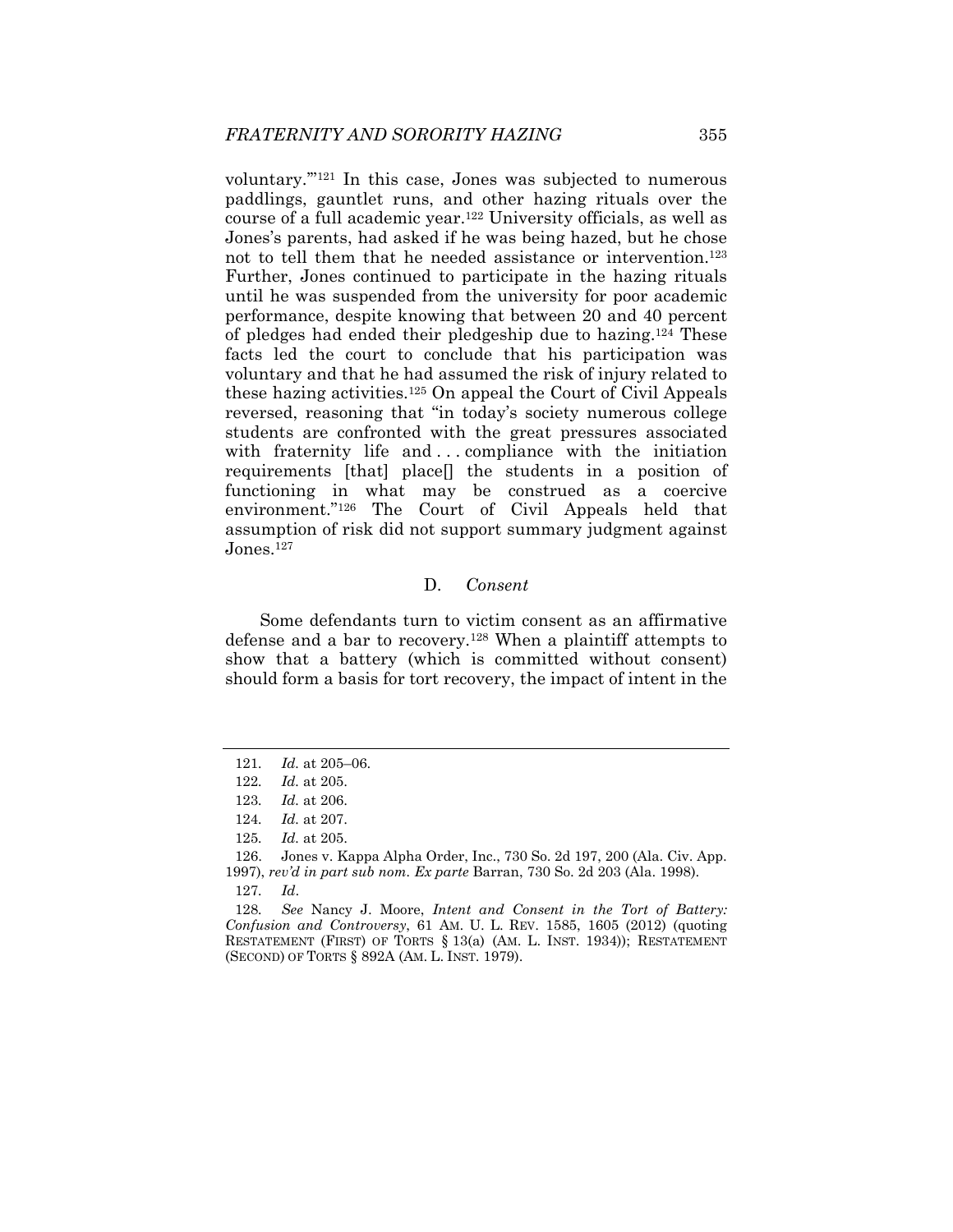battery claim becomes of critical importance.129 In *Davies v. Butler*,130 for example, the court held that "consent is not effective as a defense to battery 'where the beating is excessively disproportionate to the consent, given or implied, or where the party injured is exposed to loss of life or great bodily harm.'"131 Further, "capacity to consent requires the mental ability to appreciate the 'nature, extent and probable consequences of the conduct consented to.'"132

Often, consent is not a fruitful defense in hazing cases. In sixteen states, legislatures have added provisions to their existing anti-hazing statutes that bar the victim-consent defense, while in others, the statutes provide for a presumption against consent or a presumption of per se forced activity.133 The language of such provisions varies. Some make consent irrelevant to charges under their respective anti-hazing

<sup>129</sup>*. See* Parkell v. Danberg, 21 F. Supp. 3d 339, 359 (D. Del. 2014), *aff'd in part, rev'd in part on other grounds*, 833 F.3d 313 (3d Cir. 2016) ("Lack of consent is an essential element of assault and battery. The intent necessary for battery is the intent to make contact with the person, not the intent to cause harm." (internal citations omitted)).

 <sup>130. 602</sup> P.2d 605 (Nev. 1979).

<sup>131</sup>*. Id.* at 612 (quoting Wright v. Starr, 179 P. 877, 878 (1919)).

<sup>132</sup>*. Id.* (quoting RESTATEMENT (SECOND) OF TORTS § 892A cmt. b (AM. L. INST. 1979)).

<sup>133</sup>*. See* Amie Pelletier, *Regulation of Rites: The Effect and Enforcement of Current Anti-Hazing Statutes*, 28 NEW ENG. J. ON CRIM. & CIV. CONFINEMENT 377, 386 n.75 (2002) (listing state statutes with anti-hazing measures); *id.* at 386 (stating that any hazing activity is "presumed to be 'forced' activity, the willingness of an individual to participate in such activity notwithstanding" (citing 24 PA. CONS. STAT. § 5352 (1992), *repealed by* 28 PA. CONS. STAT. §§ 2801–2811 (2021)). When it repealed this statute, the Pennsylvania legislature created an entirely new anti-hazing title. That title does not retain the quoted language; however, the new statute states that consent, whether "sought or obtained," "shall not be a defense to any offense" under the new anti-hazing title. 18 PA. CONS. STAT. § 2806 (2021). Similarly, Delaware's anti-hazing statute mimics the same language. *See* DEL. CODE ANN. tit. 14, § 9302 (2021) (providing that any activity within the statutory definition of "hazing" is "presumed to be 'forced' activity, the willingness of an individual to participate in such activity notwithstanding"); *see also* OKLA. STAT. ANN. tit. 21, § 1190 (2021) (stating that any hazing activity is "presumed to be a forced activity, even if the student willingly participates in such activity").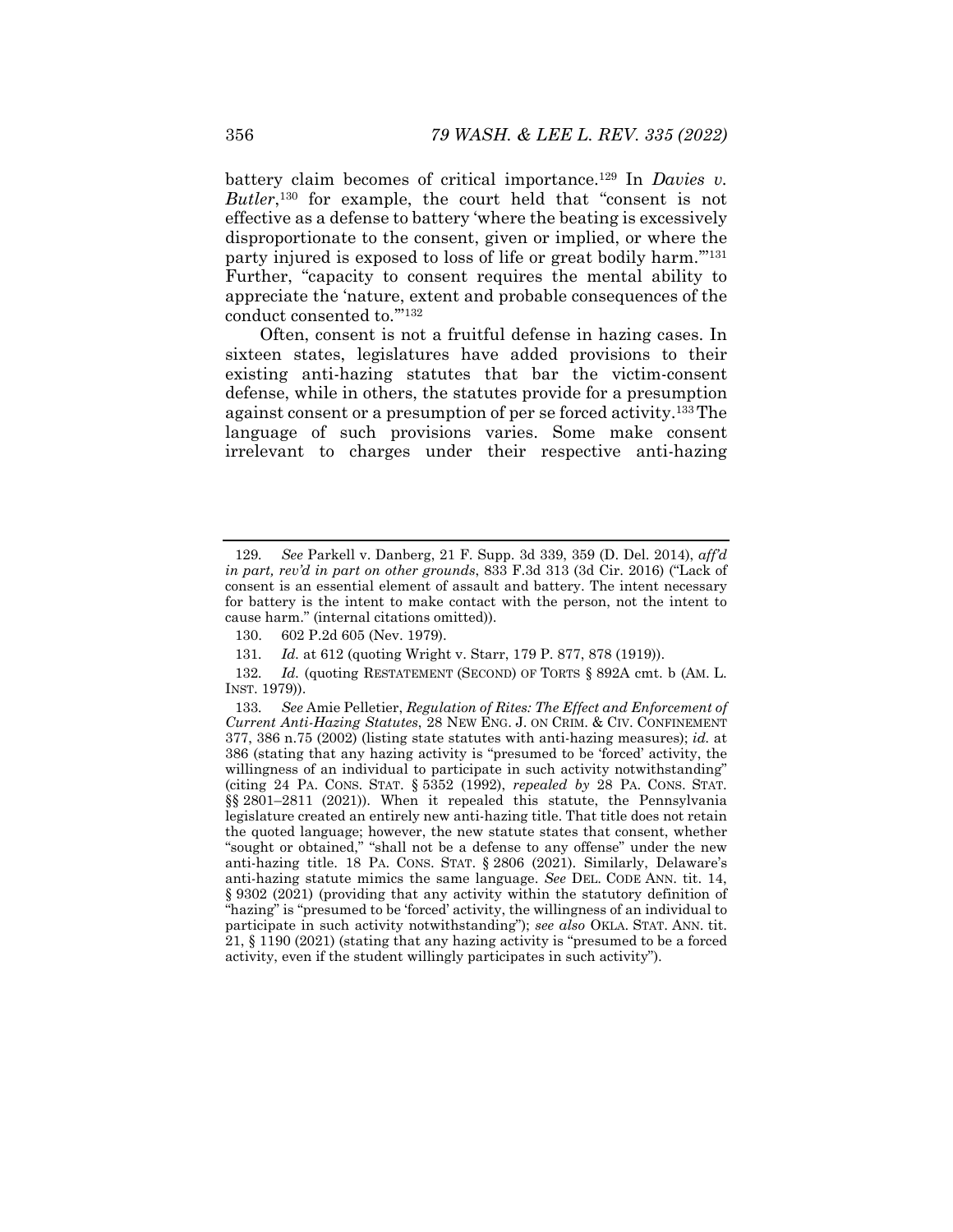statutes134 and others explicitly remove consent as a consideration altogether;135 but they nonetheless improve the likelihood of a favorable judgment for the plaintiff involved in hazing litigation. They also signal a trend toward legislative understanding of the various social pressures that hazing victims face. These pro-plaintiff additions lessen or eliminate the need for subjective inquiry into victims' mental abilities and the effect of social pressures the individual may have faced in a given context.136 By simplifying the judicial process in this way, hazing litigation can be more streamlined and victims' ability to assert their rights and ultimately obtain a favorable judgment is reinforced.

#### III. EVIDENTIARY MATTERS

The evidence used in cases involving hazing injuries and deaths has evolved and expanded as litigation involving Greek-letter organizations has become more common.137 Much of this evidence is used to analyze the underlying values held by such organizations, which may inform the policies and practices Greek organizations employ, as well as the perception of members and pledges as to their experience with hazing

<sup>134</sup>*. See, e.g.*, IOWA CODE § 708.10 (2021) (including "forced activity" within the definition of prohibited acts, but not applying a presumption that hazing activities are "forced" per se); GA. CODE ANN. § 16-5-61 (2021).

<sup>135</sup>*. See, e.g.*, Pelletier, *supra* note 133, at 386–87 (stating that Nevada's anti-hazing statute provides that "[c]onsent of a victim of hazing is not a valid defense to a prosecution conducted [under the anti-hazing statute]" (quoting NEV. REV. STAT. § 200.605(2) (2001))); MO. REV. STAT. § 578.365(4) (2021) ("Consent is not a defense to hazing."); VT. STAT. ANN. tit.  $16, \S 570j(d)$  (2021) ("It is not a defense . . . that the person against whom the hazing was directed consented to or acquiesced in the hazing activity."); MD. CODE ANN., CRIM. LAW § 3-607(c) (LexisNexis 2021) ("The implied or express consent of a student to hazing is not a defense."); IND. CODE  $\S 35-42-2-2.5$  (2020) ("[H]azing' means forcing or requiring another person *with or without* the consent of the other person . . . to perform an act that creates a substantial risk of bodily injury." (emphasis added)); W. VA. CODE § 18-16-2 (2021) ("[T]he implied or expressed consent or willingness of a person or persons to hazing may not be a defense under this section.").

<sup>136</sup>*. See* Pelletier, *supra* note 133, at 386.

<sup>137</sup>*. See* Gregory S. Parks & Rashawn Ray, *Poetry as Evidence*, 3 U.C. IRVINE L. REV. 217, 221 (2013) (describing BGLO pledges' knowledge of poems as useful evidence in hazing litigation).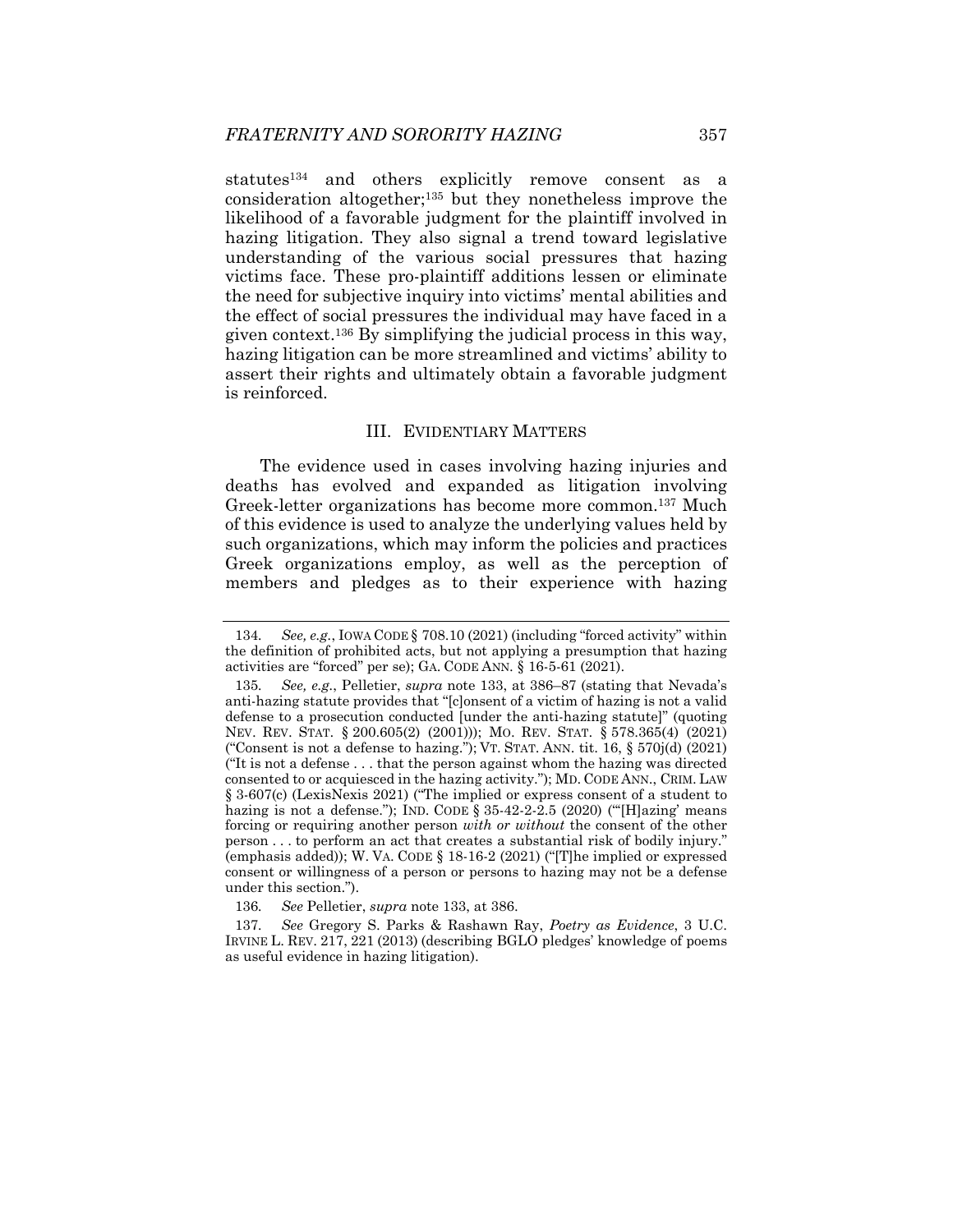rituals.138 More specifically, these symbolic practices become emblematic of traits such as reverence for tradition, perseverance, endurance, and loyalty, among others.139 Though these practices arguably give insight into the psyche of pledges and members who participate in ritualized hazing, questions remain about the admissibility of such sources in court proceedings.140 In addition to these elements, this Part analyzes other sources of evidence, like information from social media, organizational culture, application of select discovery devices, and the role of expert witnesses.

#### A. *Poems and Songs, Signs, and Symbols*

The proliferation of fraternity and sorority hazing litigation has led to an evolution in the types of evidence employed in such litigation. Pledges' poems, songs, chants, and greetings to members may provide indicia of what they knew about their hazing experience and when they knew it.<sup>141</sup> For example, Black Greek-letter organization (BGLO) pledges learn poems as part of their pledge process.142 These poems often reflect an

<sup>138</sup>*. See id.* at 238 (describing songs and poems that touch on the sacrifice, hardship, and suffering that pledges experience throughout the pledge process).

<sup>139</sup>*. See id.* at 221 (noting that BGLOs provide "institutional frameworks, a sense of community, life-long fictive kinship ties, ritual, and a politic of racial uplift").

<sup>140</sup>*. See id*. at 237 (describing a case in which evidence of racist lyrics was barred due to the risk of undue prejudice).

<sup>141</sup>*. See id.* at 221. "The use of song lyrics as evidence provides a useful analog to the type of evidence that might be used in civil BGLO hazing litigation." *Id.* at 228. "Over the past several decades, both state and federal courts have increasingly allowed for the admissibility of song lyrics as evidence in criminal trials." *Id.* at 238–46.

<sup>142</sup>*. See id.* at 240

Many BGLOs have specific poems that members learn either as part of the initiation process or in the context of the organization's broader culture. The poems "If" and "Invictus" have special significance in Black Greek life, as they are the only two poems that BGLO members seem to collectively share regardless of sorority or fraternity affiliation, generation, or region of the country. The poems not only are enduring favorites in the English-speaking world, but also play a central role in Black "Greek" life discourse.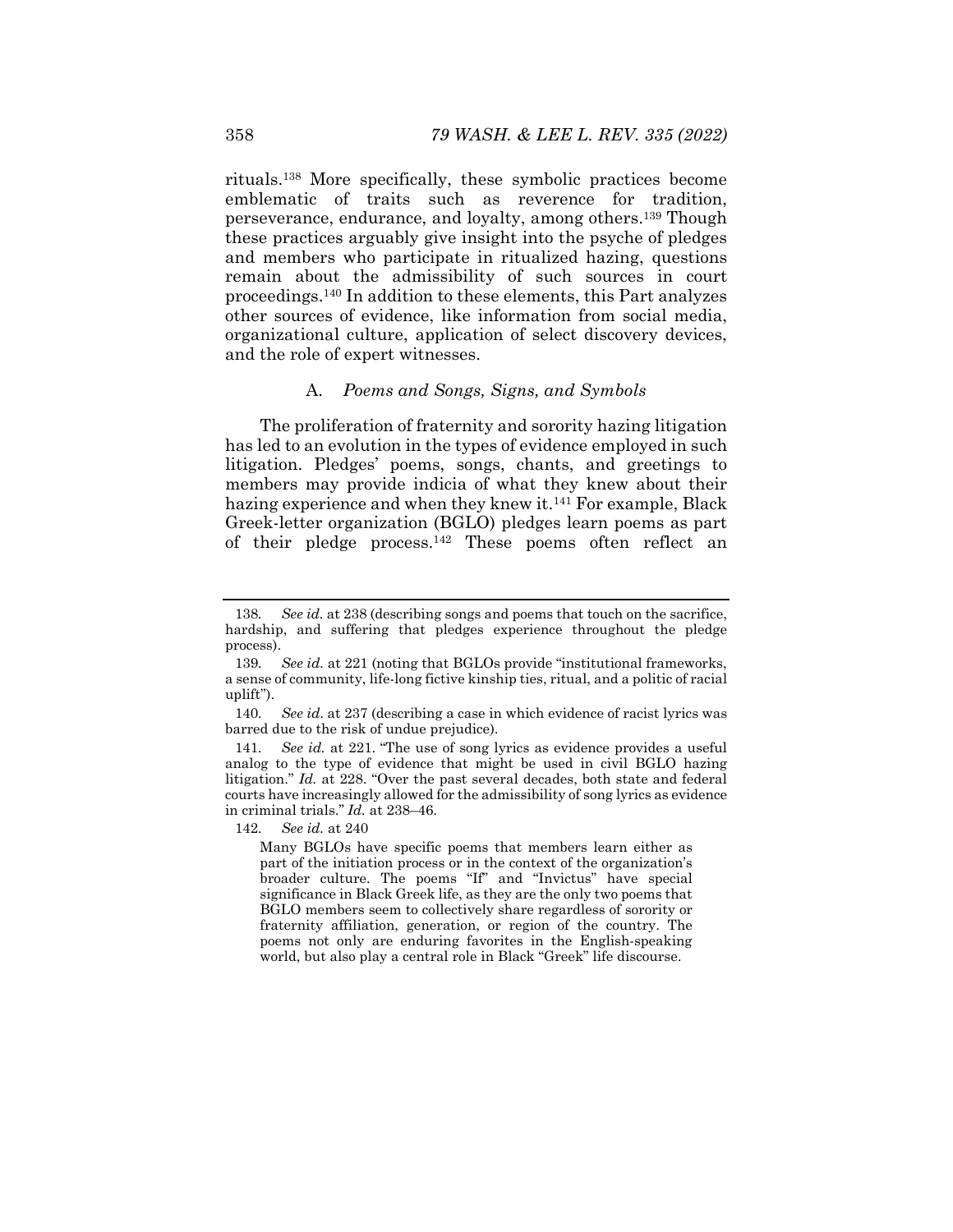understanding of themes like hardship and perseverance.143 Similarly, BGLO pledge chants, greetings, and songs often bespeak of enduring brutality.144

Signs and symbols may play an important evidentiary role in hazing litigation. Organizational symbolism is a system of behavior and meaning that helps organizations provide identification schemas for outsiders as well as members.145 For example, Alpha Phi Alpha—a BGLO that prides itself on being an organization for strong, intelligent African-American men—uses the image of a Sphinx as a symbol of strength, history, African-American heritage, mystery, and guidance.<sup>146</sup> Many members see the Sphinx as a positive image for the fraternity and as a corporeal representation of the principles of the fraternity.147 On the other hand, Alpha's other well-known symbol, an image of an ape, receives mixed reactions from members of the fraternity, as some consider the obvious racist connotations of equating African-American men with apes to be uncomfortable.148

Symbols serve four primary functions: "(1) to reflect organizational culture, (2) to serve as a trigger of internalized

Nearly 90 percent of fraternity members and 85 percent of sorority members learned or made up at least one song, chant, or greeting about the pledge experience. This is an overwhelming majority of respondents who were introduced to information about the pledge process and what it means to pledge. A much smaller percentage, however, report learning songs, chants, or greetings that suggested hazing. While 56 percent of fraternity members report learning information that suggested hazing, only 16 percent of sorority members do. Although a similar gender gap exists, an even lower percentage of respondents report making up songs, chants, or greetings that suggested hazing. Thirty-seven percent of fraternity members and 13 percent of sorority members report making up information that suggested hazing.

145*. See* GREGORY S. PARKS & JOANNA S. HUNTER, ALPHA PHI ALPHA: A LEGACY OF GREATNESS, THE DEMANDS OF TRANSCENDENCE 51–53 (2011).

148*. Id*.

<sup>143</sup>*. See id.* at 252 (citing statistical data regarding pledges' interpretations of these poems).

<sup>144</sup>*. See* Parks et al., *Complicit in Their Own Demise?*, *supra* note 10, at 952–53

<sup>146</sup>*. Id.*

<sup>147</sup>*. Id.* at 53.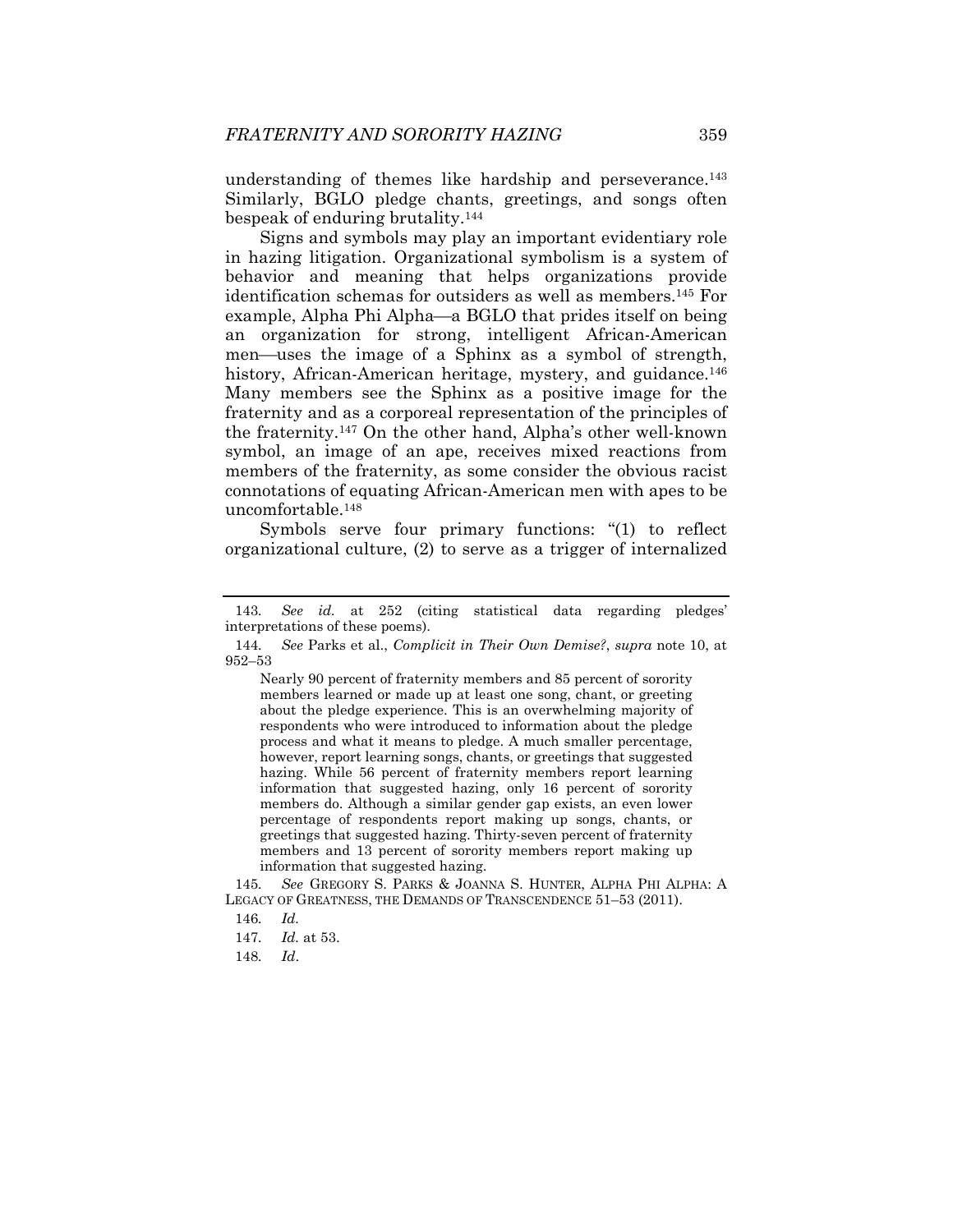norms and values, (3) to act as a frame for conversations about experience, and (4) to serve as an integrator of organizational systems of meaning."149 In the case of BGLOs in particular, these symbols and iconography reflect the fraternity's organizational identity by demonstrating its links to African culture and society.150 These connections are made both consciously and unconsciously.151 By associating such images with the fraternity, members learn a framework for behavior and personal identity, while the organization as a whole develops a strong group identity.152

In addition to visual symbols, many BGLO chapters take on monikers—for example, "Bloody," "Deadly," or "Ruthless."<sup>153</sup> Having a chapter moniker makes it more likely that a fraternity chapter will receive a cease and desist order and be suspended at the university and organizational levels.154 Having menacing, as opposed to benign (for example, "Mighty"), monikers also results in more hazing activity accusations.155 As such, chapters with menacing monikers tend to be labeled—fairly or unfairly—as more likely to be involved in hazing.<sup>156</sup> Not surprisingly, judges may allow such monikers to be admitted into evidence at their discretion, after weighing the monikers' probative value against their prejudicial impact.157 In the

157*. See* FED. R. EVID. 403 ("The court may exclude relevant evidence if its probative value is substantially outweighed by a danger of . . . unfair prejudice."); *see also* Petrilli v. United States, 129 F.2d 101, 104 (8th Cir. 1942)

<sup>149</sup>*. Id.* at 51 (citation omitted).

<sup>150</sup>*. Id.* at 52.

<sup>151</sup>*. Id.*

<sup>152</sup>*. Id.* at 51.

<sup>153</sup>*. See* Parks et al., *Menacing Monikers*, *supra* note 3, at 800 (stating that BGLOs have monikers that denote their endorsements of violence in the context of hazing).

<sup>154</sup>*. See id.* at 807 (showing that having a chapter moniker increased the chances of receiving a cease-and-desist order by 78 percent and the risk of suspension by 64 percent).

<sup>155</sup>*. See id.* at 810 ("[T]he presence of a menacing moniker leads to more accusations of hazing activity, but not necessarily to more suspensions. This suggests that menacing monikers may be a stigma that influences external perception, but may not lead to any real consequences for organizations that employ them.").

<sup>156</sup>*. See id*.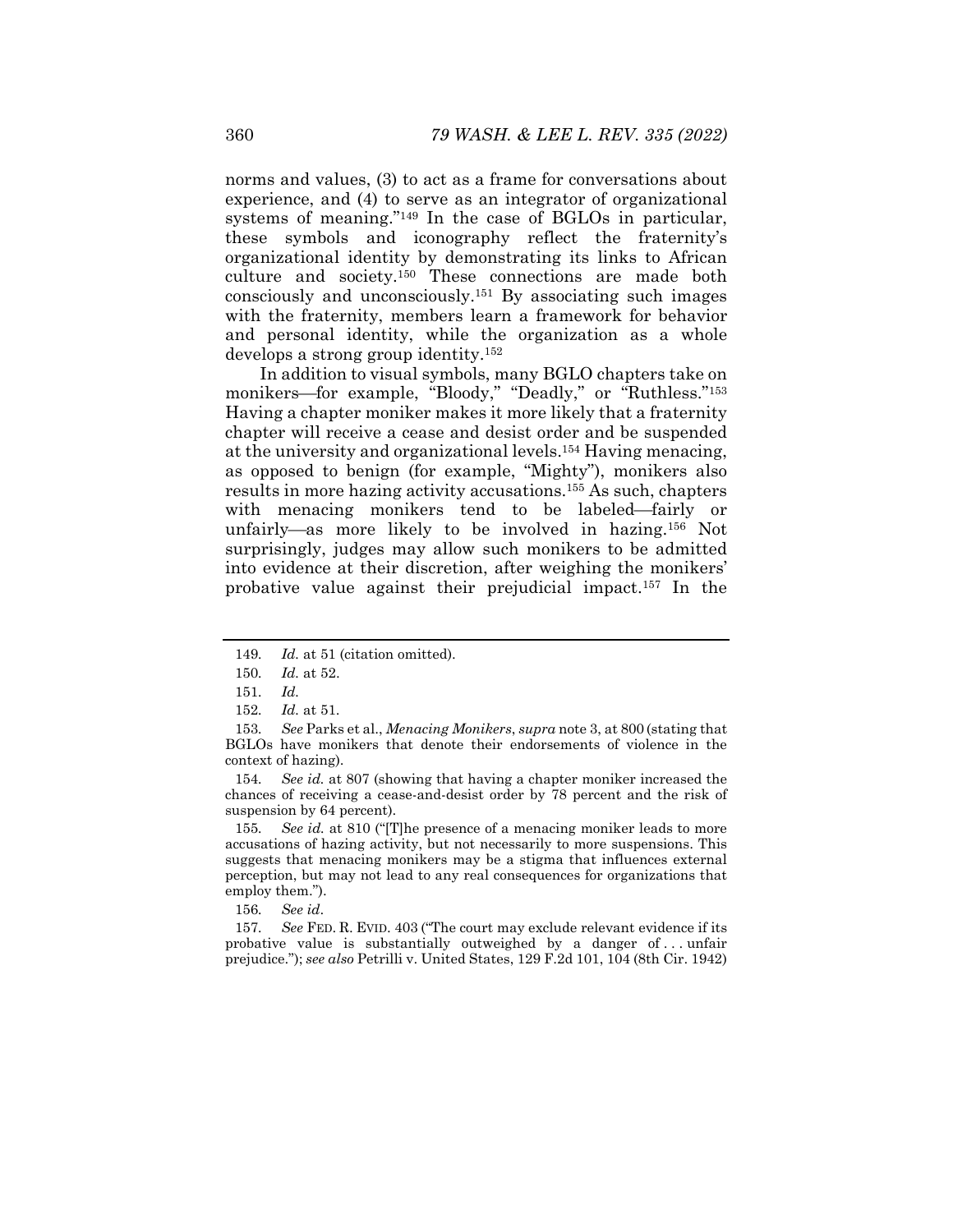context of hazing, there have not been clear answers to whether monikers will be allowed as evidence.

### B. *Social Media*

When building hazing cases, social media and technology provide an opportunity to bring transparency to the secrecy and silence of hazing because they can make private acts visible to the public and provide additional evidence of hazing in lawsuits. Today, phones and social media provide additional evidence to strengthen the visibility and validity of hazing claims. Although common law is generally silent on the correlation between social media and hazing cases, there are a few examples in which social media is used as further evidence of hazing and harassment. For example, in *J.J. v. Olympia School District*,158 male student athletes at a high school practiced a hazing ritual referred to as Boys Next Door ("BND")—anal penetration of hazing victims.<sup>159</sup> The fact that unidentified students created a Facebook page where they threatened other students with BND online was an indication that this form of hazing was a common practice at the high school.160 An "ongoing culture of sexual harassment" at the high school was one of the bases for the plaintiff's claims, and the existence of the Facebook page was evidence supporting the existence of this culture.<sup>161</sup>

In *Green v. Jacksonville State University*,162 a band referred to as "STL" used a Facebook page to harass new members, particularly those who were African American.163 STL members posted a number of racist memes and jokes on the STL Facebook page.164 In addition, after the plaintiff informed the school about the harassment that he faced from STL members, one of the members posted a "terroristic image of a Confederate battle

<sup>(</sup>stating that a defendant can request that aliases be omitted, until their relevance has been properly developed, in order to "protect himself").

 <sup>158.</sup> No. C16-5060, 2017 WL 347397 (W.D. Wash. Jan. 24, 2017).

<sup>159</sup>*. Id.* at \*1.

<sup>160</sup>*. See id.*

<sup>161</sup>*. See id.*

 <sup>162.</sup> No. 16-CV-1047, 2017 WL 2443491 (N.D. Ala. June 6, 2017).

<sup>163</sup>*. Id.* at \*8.

<sup>164</sup>*. See id*.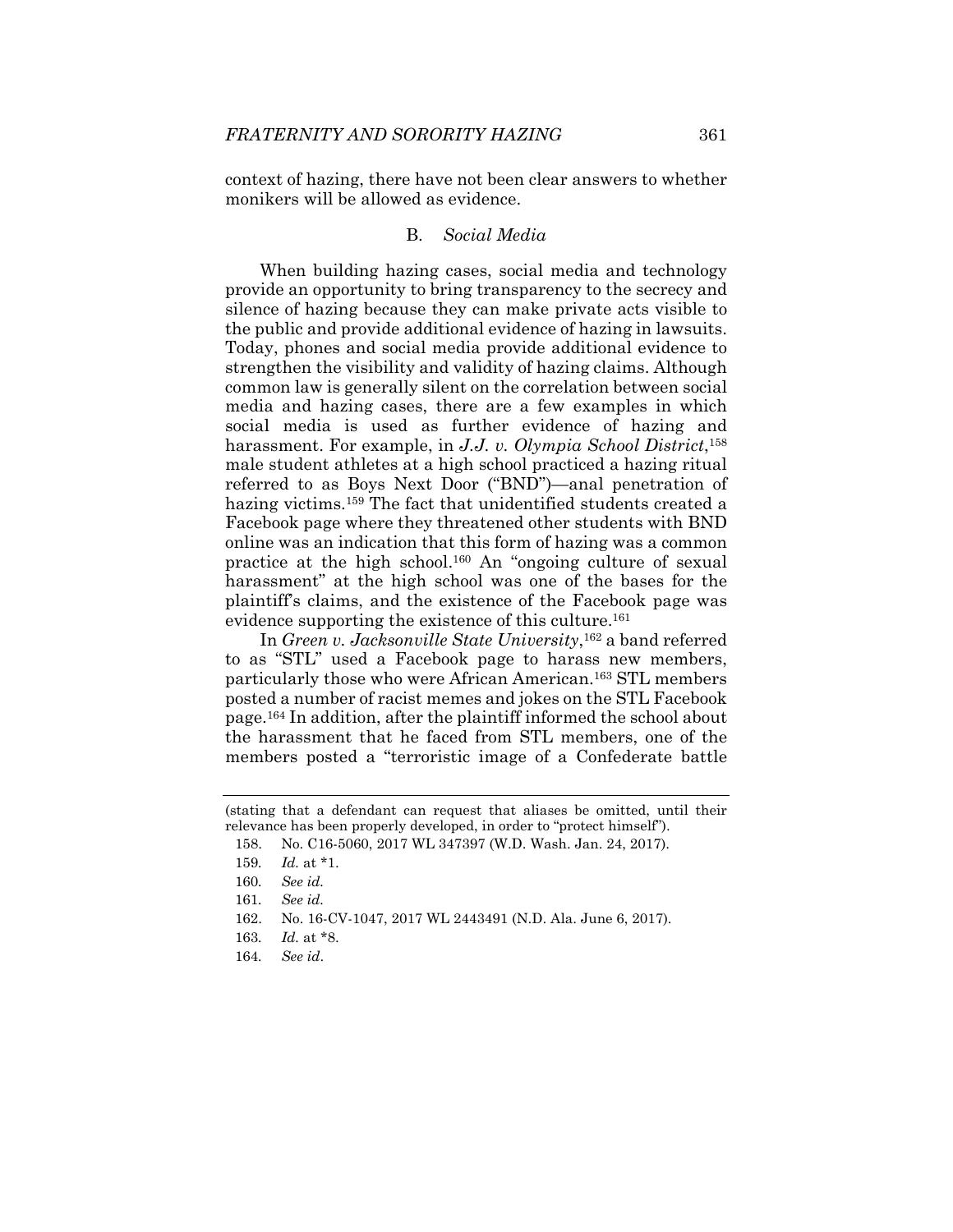flag," which the plaintiff understood to be an allusion to white supremacy and a direct threat.<sup>165</sup> These Facebook posts were used as evidence to support the plaintiff's claim of harassment on the basis of race in court.166 But in order for social media posts to be admissible, they must be relevant to the claim in the case at bar.167 In *Vega v. Sacred Heart University*,168 the court refused to enter Facebook entries into evidence because, though they were from a person of interest in the hazing case, they were not relevant to any of the issues in the case.169

In *Burch v. Young Harris College*,170 one of the plaintiffs was previously a pledge of Gamma Psi sorority.<sup>171</sup> As a pledge, the plaintiff was subjected to five nights of hazing as a precondition to membership in the organization.172 The plaintiff was blindfolded, required to stand, kneel, sit, and swim in a cold creek, as well as be berated and criticized by sorority and fraternity members.173 The plaintiff disclosed her hazing experience to an administrator at the school, who used copies of online exchanges among sorority members to confirm the plaintiff's claim of hazing.174

In addition to cell phone use and social media's relevance to gathering evidence for a hazing case, news outlets have also reported on the importance of technology and social media in bringing transparency to the issue of hazing.175 In 2015, an Indiana University chapter of Alpha Tau Omega had its charter revoked after a video circulated online showing a hazing ritual

173*. See id*.

<sup>165</sup>*. Id.* at \*10.

<sup>166</sup>*. Id*. at \*7–10.

<sup>167</sup>*. See* FED. R. EVID. 402 ("Irrelevant evidence is not admissible.").

 <sup>168.</sup> No. 3:10CV1870, 2013 WL 12284587 (D. Conn. Jan. 2, 2013).

<sup>169</sup>*. Id.* at \*2 (barring admission of Facebook entries of an alleged harasser's involvement in a separate entity during January of 2009 when the hazing at issue occurred during the night between October 2 and 3, 2008).

 <sup>170.</sup> No. 2:13-CV-64-WCO, 2013 WL 11319423 (N.D. Ga. Oct. 9, 2013).

<sup>171</sup>*. Id.* at \*1.

<sup>172</sup>*. See id.*

<sup>174</sup>*. See id.* at \*2–3.

<sup>175</sup>*. See, e.g.*, Jessica Mendoza, *Indiana Fraternity Hazing Video Shows Social Media's Positive Impact*, CHRISTIAN SCI. MONITOR (Oct. 8, 2015), https://perma.cc/6K7E-YZ8F.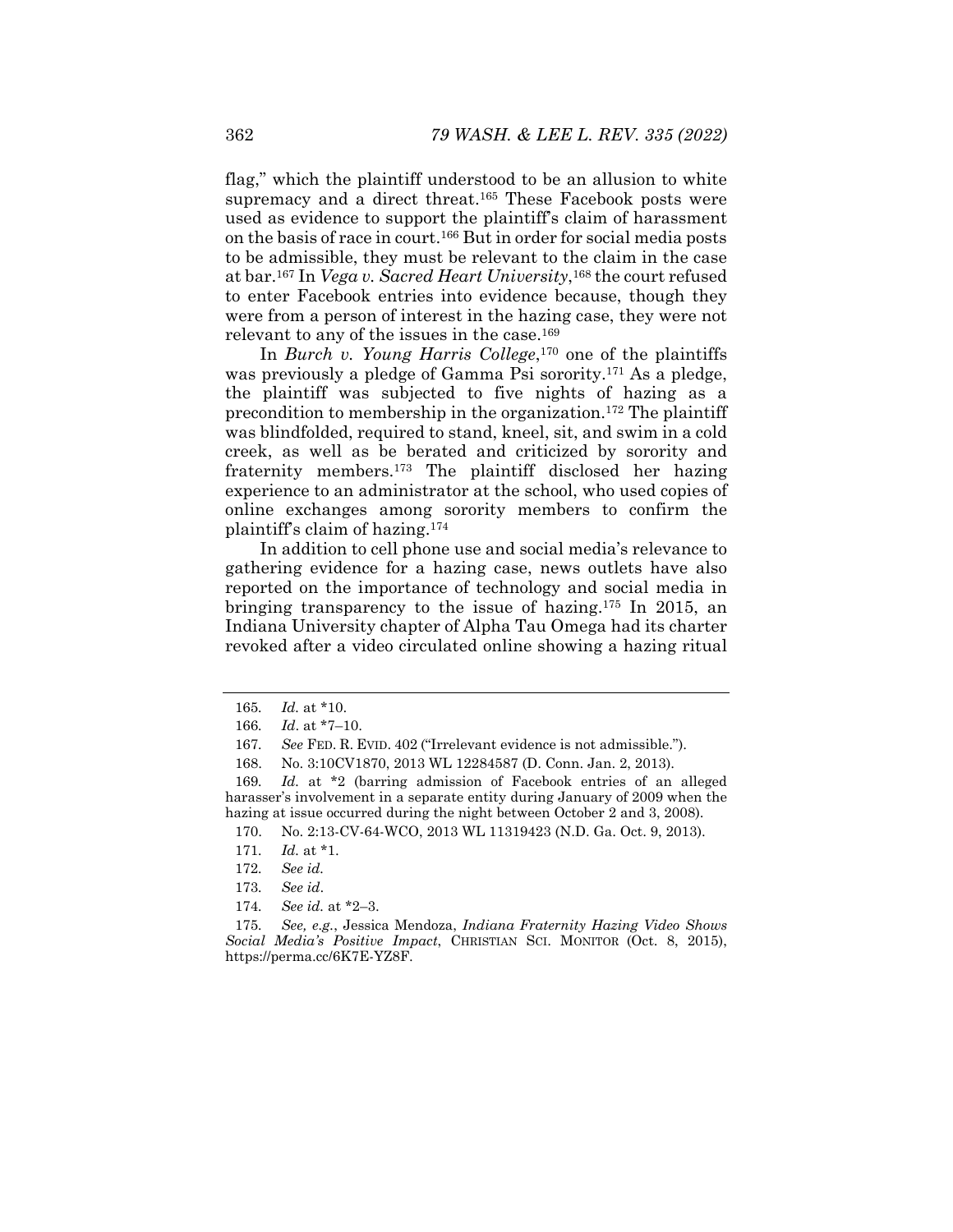that involved sexual misconduct.176 Also in 2015, members of the University of Oklahoma chapter of Sigma Alpha Epsilon were suspended and the chapter shut down after a cell phone-recorded video clip surfaced that showed the members singing along to a racist chant.<sup>177</sup> In September of 2015, Ohio's Miami University shut down a fraternity after it discovered, via Snapchat and text messages, that the fraternity banned pledges from shaving or showering.178 Psychologist Susan Lipkins stated that "social media . . . give[s] a face" to these realities—"[w]hen someone leaks [videos] to social media, we can't deny it anymore."179 On the other hand, Kim Novak, an expert and consultant in student-focused risk management, stated, "[F]ootage and images lack context [because] 'a picture is a moment in time,' and a minute-long video doesn't tell the whole story."180

Social media and the advancement of technology are used to provide evidence to build hazing cases. Often, posts on social media may provide context or additional evidence to prove elements of a hazing or harassment claim.181 On the other hand, pictures and videos disseminated through social media may be taken out of context because they do not provide all the facts of the situation. Although the information is limited, it appears that a few jurisdictions have used social media posts to provide additional evidence of hazing.182 Overall, technological advancement is bringing transparency and visibility to the issue of hazing through the media and in courts of law.

## C. *Organizational Culture of Hazing*

Courts have been slow to hold national organizations liable for failing to recognize the greater social influences and pressures in fraternal organizations that lead to an organizational culture of hazing both locally and nationally. In

<sup>176</sup>*. Id*.

<sup>177</sup>*. Id.*

<sup>178</sup>*. Id.*

<sup>179</sup>*. Id*. (quoting Susan Lipkins).

<sup>180</sup>*. Id.* (quoting Kim Novak).

<sup>181</sup>*. See id.* 

<sup>182</sup>*. Id.*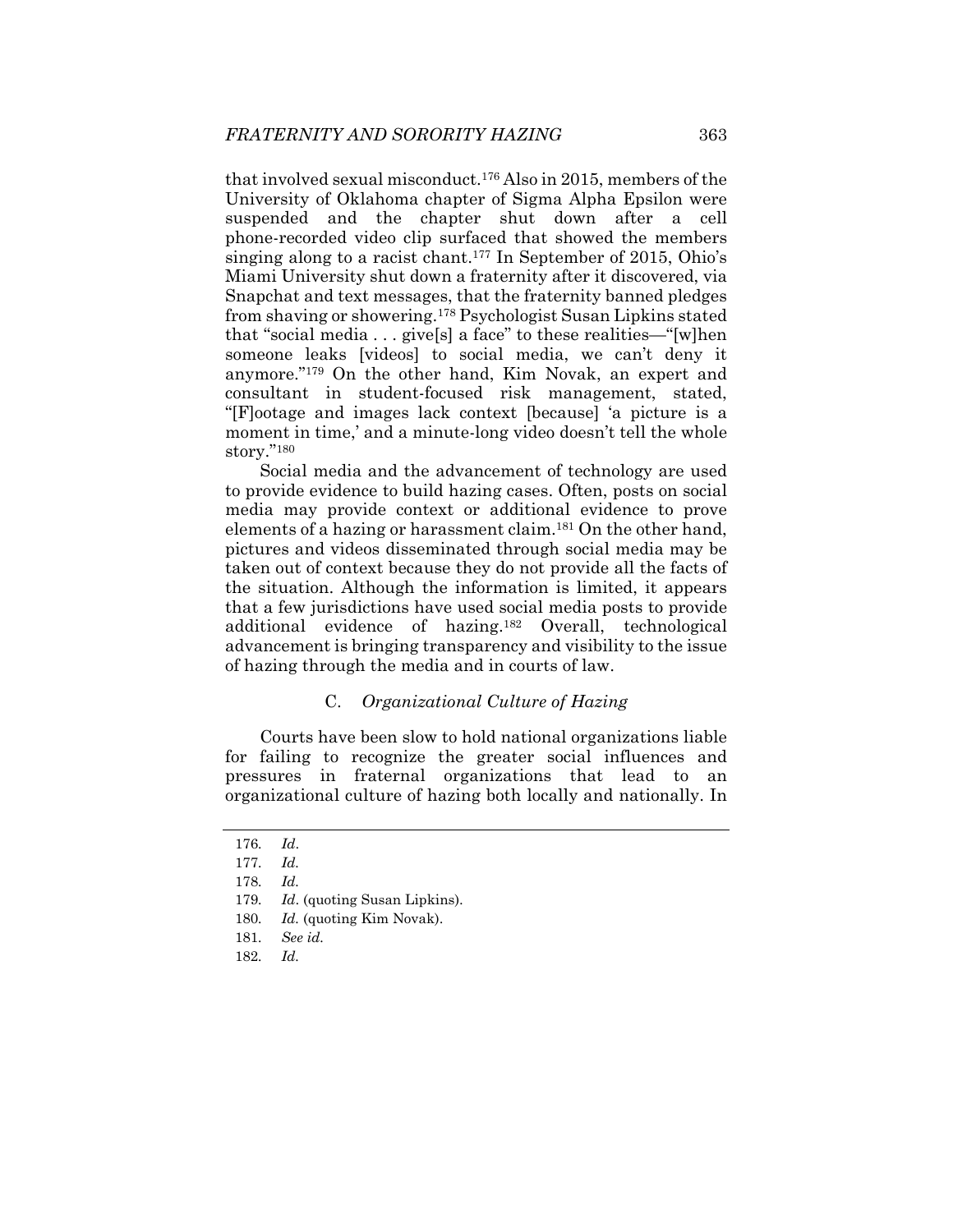*Commonwealth v. Pi Delta Psi, Inc.*,183 the Pennsylvania Superior Court made the following declaration:

This corporation, though vicariously liable to make redress for the illegalities of its agent, did not kill anyone. While its negligent management may have fostered a corporate culture that permitted or even encouraged wanton behavior by student members, the corporation did not tackle or physically attack anyone. It has no body with which to do so.184

This declaration provided the basis for the court's finding that a "trial court may fashion new terms of probation to monitor how the corporation conducts its business . . . and whether it is taking steps nationally to reform its corporate culture of hazing."185

In *Edwards v. Kappa Alpha Psi Fraternity, Inc.*,186 Donald Edwards alleged that the national fraternity acted with wanton disregard by allowing an "aura of violence" at the university at which he was matriculating.187 Consequently, fraternity chapter members and others hazed him.188 The court found this "aura" to be insufficient evidence that the national fraternity acted in wanton disregard for the rights of others and granted summary judgment for the national fraternity on the issue of punitive damages resulting from any of its alleged negligence.<sup>189</sup> Similarly, in *Morrison v. Kappa Alpha Psi Fraternity*,190 Kendrick Morrison and his parents sought to offer evidence of Kappa hazing incidents at universities other than Louisiana Tech University, where he had been a student, to show a nationally tolerated culture of hazing within Kappa.191 The trial court limited the use of evidence of hazing at other

 <sup>183. 211</sup> A.3d 875 (Pa. Super. Ct. 2019).

<sup>184</sup>*. Id.* at 892.

<sup>185</sup>*. Id.*

 <sup>186.</sup> No. 98 C 1755, 1999 WL 1069100 (N.D. Ill. Nov. 18, 1999).

<sup>187</sup>*. Id.* at \*4.

<sup>188</sup>*. Id.*

<sup>189</sup>*. See id.* at \*8.

 <sup>190. 31805 (</sup>La. App. 2 Cir. 9/24/99); 738 So. 2d 1105, *writ denied*, 99-1607 (La. 9/24/99); 749 So. 2d 634.

<sup>191</sup>*. See id.* at 1112.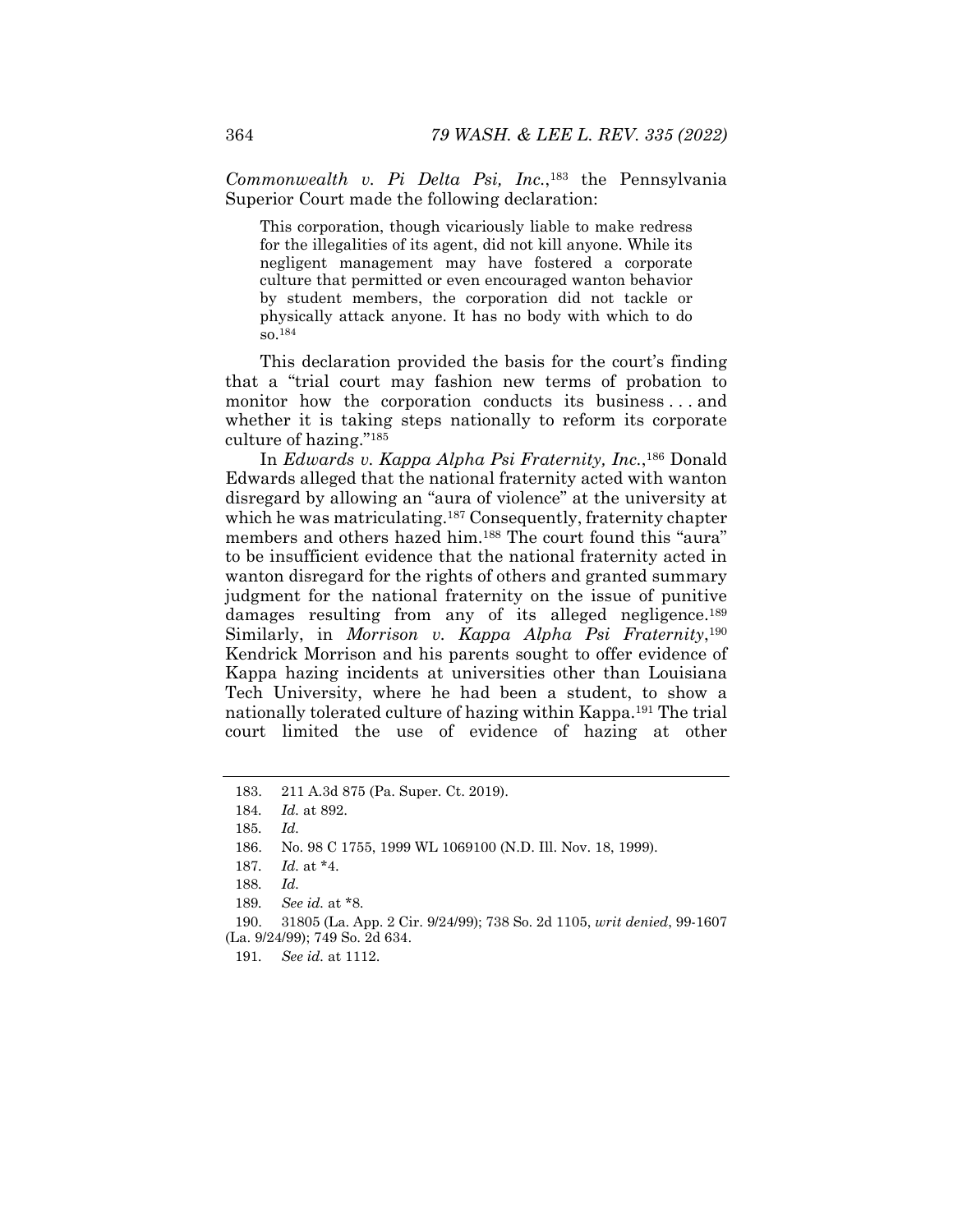universities,192 and "instructed plaintiffs and their counsel that the court would not allow any further reference to specific hazing incidents at other universities."<sup>193</sup> The court of appeals concluded that the "trial court properly limited [the] plaintiffs to the presentation of non-specific testimony that hazing occurred both before and after" the national fraternity issued an order prohibiting hazing, and defendants were not entitled to de novo review on appeal.194

These cases illustrate that courts are reluctant to establish precedent that allows the culture of hazing to serve as a basis for liability for injuries alleged to result from this culture. But it can be argued that, by taking this narrow view, courts are failing to deter national and local organizations' ambivalence to such cultures. Instead of preventing a culture of hazing by pinning prospective liability on a national or local fraternity's culture of hazing, courts have instead turned to retroactive methods of probation to address this broad-reaching issue.

#### D. *Discovery Devices*

Three discovery devices are commonly used in hazing litigation, especially against organizational defendants. This Section focuses on these three devices—interrogatories, requests for production of documents, and depositions. While most hazing litigation takes place in state court, we provide a framework of analysis from the Federal Rules of Civil Procedure

<sup>192</sup>*. Id.* The national fraternity objected to the student's mother's unsolicited and unresponsive reference to a killing arising out of hazing at another university. *Id.* The court stated that it had reviewed the record and had found only one such reference. *Id.* The trial court, after excusing the jury, chastised the student's mother and instructed the plaintiffs and their counsel that the court would not allow any further reference to specific hazing incidents at other universities. *Id.* 

<sup>193</sup>*. Id.* The trial court did not give a limiting instruction to the jury, and the national fraternity's attorney did not object. *Id.* The jury-imposed liability upon the national fraternity even without evidence of other incidents. *Id.* On this issue, the national fraternity appealed urging that they were entitled to de novo review by the court on appeal because the plaintiffs inflamed the jury by repeated reference to hazing incidents at other universities—evidence that was specifically excluded by the trial court. *Id.* 

<sup>194</sup>*. Id.*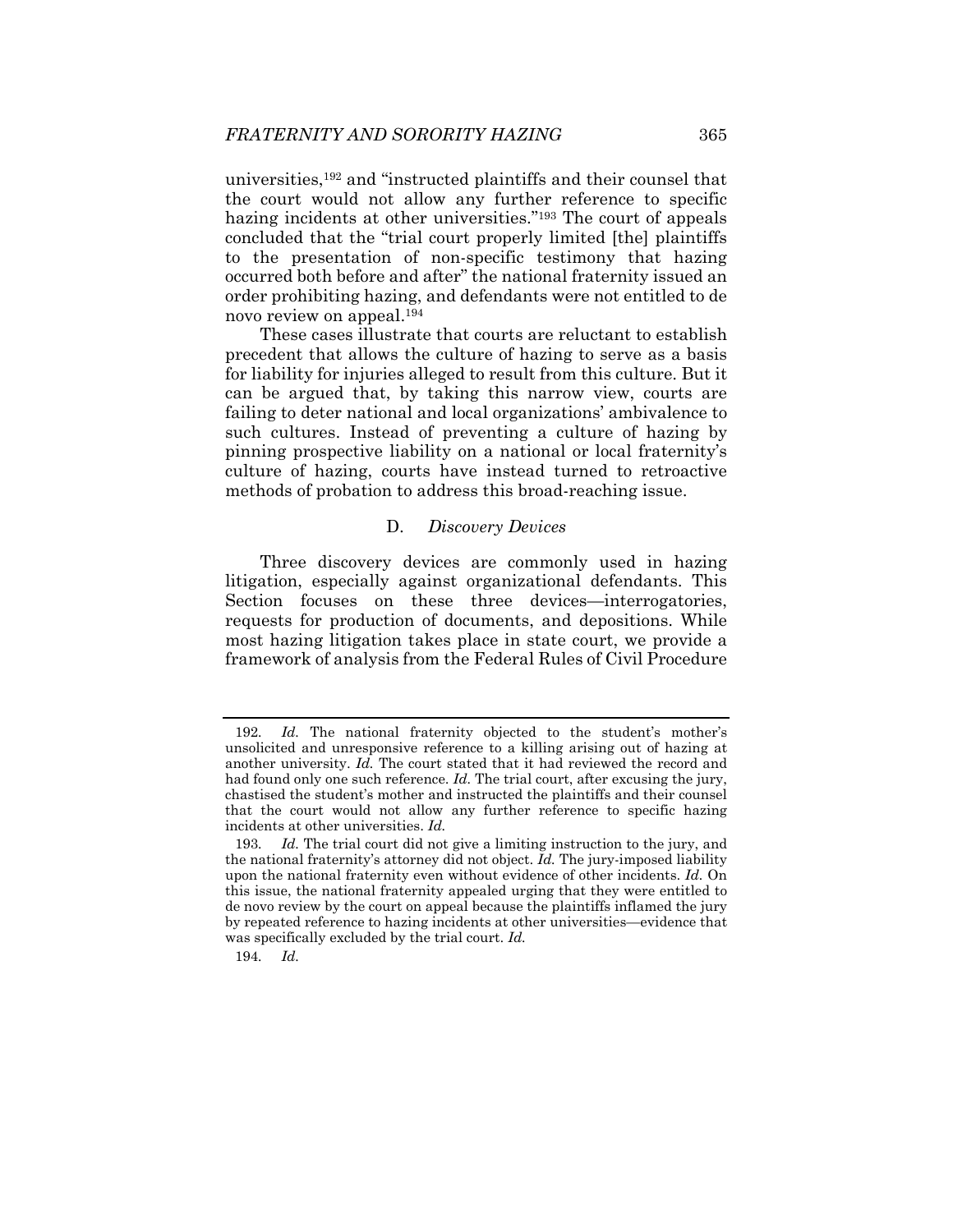because most states model their rules of procedure on the federal rules.195

#### 1. Interrogatories

Pursuant to Federal Rule of Civil Procedure 33(a)(1)–(2), "Unless otherwise stipulated or ordered by the court, a party may serve on any other party no more than 25 written interrogatories, including all discrete subparts. . . . An interrogatory may relate to any matter that may be inquired into under Rule 26(b)."196 Rule 26(b)(1) states,

Unless otherwise limited by court order, the scope of discovery is as follows: Parties may obtain discovery regarding any nonprivileged matter that is relevant to any party's claim or defense and proportional to the needs of the case, considering the importance of the issues at stake in the action, the amount in controversy, the parties' relative access to relevant information, the parties' resources, the importance of the discovery in resolving the issues, and whether the burden or expense of the proposed discovery outweighs its likely benefit. Information within this scope of discovery need not be admissible in evidence to be discoverable.197

In the context of hazing litigation, interrogatories should focus on the following questions:

(1) Who at the national level is responsible for providing information and training to fraternity/sorority members around risk management and hazing?

(2) Do those individuals report to the national board?

(3) How often are reports relative to training and sanctions made to the membership?

<sup>195</sup>*. See* Stephen N. Subrin & Thomas O. Main, *Braking the Rules: Why State Courts Should Not Replicate Amendments to the Federal Rules of Civil Procedure*, 67 CASE W. RSRV. L. REV. 501, 536 exhibit A (2016) (illustrating the relative influence of amendments to the Federal Rules of Civil Procedure on several states' rules of civil procedure).

 <sup>196.</sup> FED. R. CIV. P. 33(a)(1)–(2).

 <sup>197.</sup> FED. R. CIV. P. 26(b)(1).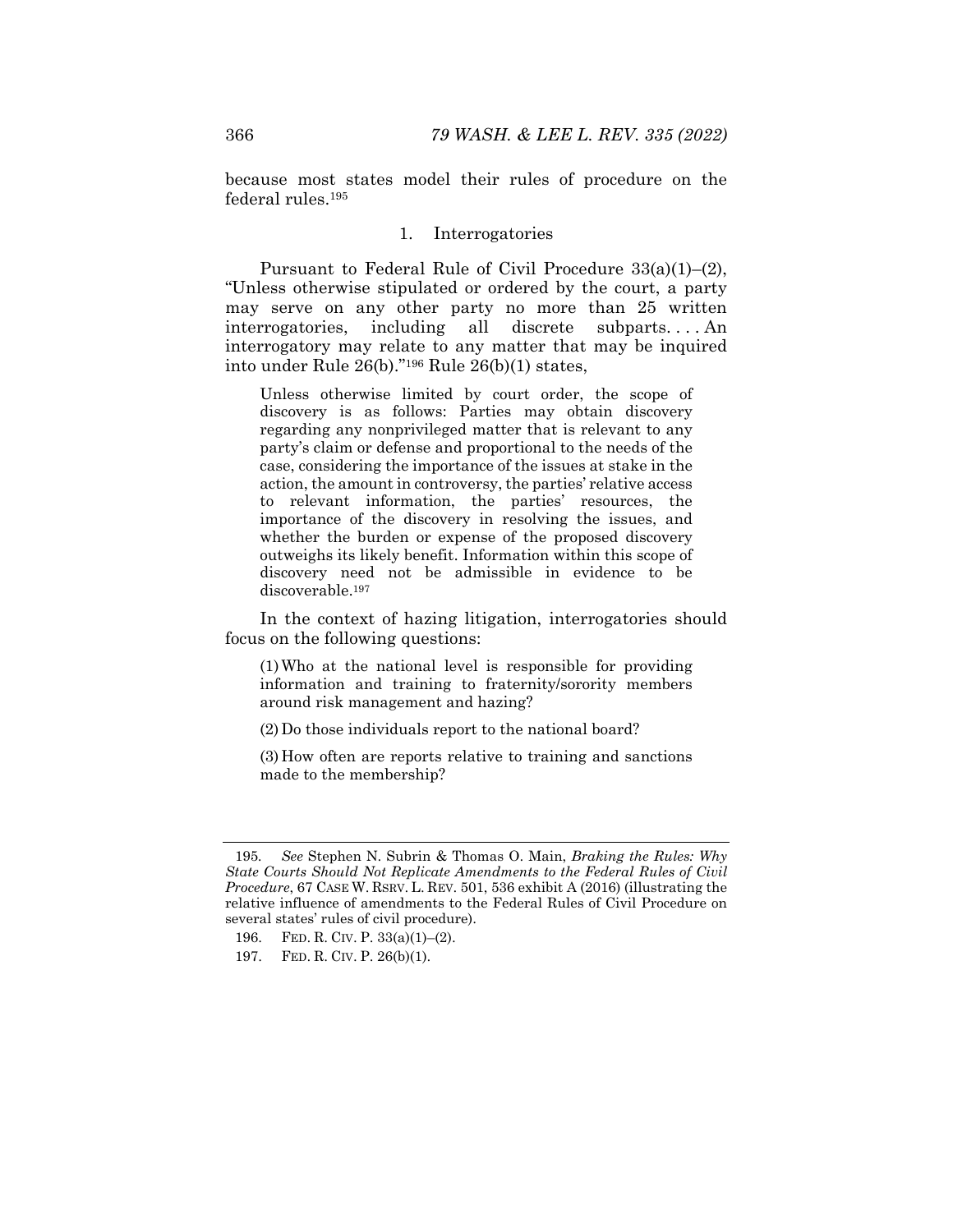(4) What qualifies nationally elected leadership to train subordinates who train others?

(5) How does nationally elected leadership decide who plays a crucial role in addressing hazing?

(6) How many chapters in the fraternity/sorority have been sanctioned for hazing since [state year]?

(7) What amount of fraternity/sorority funds is directed toward addressing hazing and risk management each year?

#### 2. Requests for Production of Documents

Pursuant to Federal Rule of Civil Procedure 34(a)(1)(A)–(B),

A party may serve on any other party a request within the scope of Rule 26(b): (1) to produce and permit the requesting party or its representative to inspect, copy, test, or sample the following items in the responding party's possession, custody, or control: (A) any designated documents or electronically stored information—including writings, drawings, graphs, charts, photographs, sound recordings, images, and other data or data compilations—stored in any medium from which information can be obtained either directly or, if necessary, after translation by the responding party into a reasonably usable form; (B) or any designated tangible things.198

Here, the primary things plaintiff's counsel will look for are (1) reports on hazing incidents within the organization dating back some years, (2) the various iterations of the new membership process, (3) records of chapter sanctions for hazing, (4) emails and other correspondences from and to national, and other, leadership concerning the hazing incident at issue and broader communications over time about how to address the issue, and (5) the organization's current risk management approach. The last of these raises the specter of the extent to which the organization uses effective teaching and learning methods as well as the best available practices, research, and data.

<sup>198.</sup> FED. R. CIV. P.  $34(a)(1)(A)$ –(B).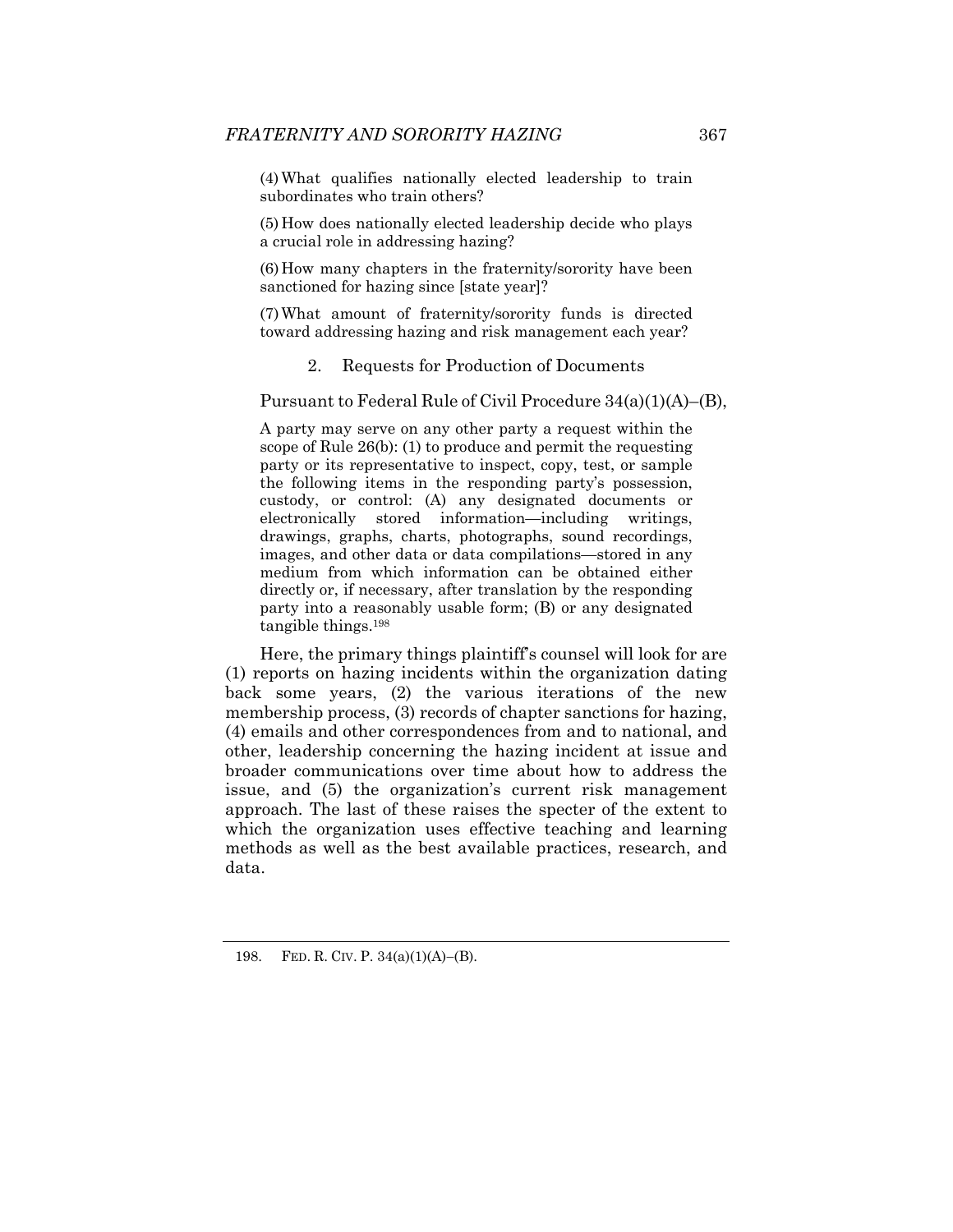#### 3. Depositions

Pursuant to Federal Rule of Civil Procedure 30(a)(1), "A party may, by oral questions, depose any person, including a party, without leave of court."199 Plaintiff's counsel will want to depose living victims, other "pledges," and members of the chapter to see who played an active role in the hazing. The chapter advisor(s) and relevant members of the advising alumni chapter/alumni association are also likely to be deposed. The goal will be to see who played a direct role in the hazing or who had constructive knowledge of the conduct. That could help tie the hazing incident to the national organization through those playing a supervisory role. Individuals who play an integral role in organizational risk management around hazing are also likely to be deposed to see if they were competent in their responsibilities. Lack of competence through said staff, and even volunteers, arguably ties the national organization to the hazing incident more strongly. In addition, members of the organization's leadership structure—e.g., area-level, state-level, and regional-level heads—help connect the national organization to the hazing incidents through actual or constructive knowledge. They may also do so, especially if they sit on the organization's national board, through their decisions concerning whether and how to address hazing, as well as who they bring to the table to aid in problem-solving.200 Depending on the organization, either the Executive Director or National Head would be an ideal deponent to provide plaintiffs' attorneys a sense of how the organization has tried to combat hazing. For example, in BGLOs, the National Heads are like benevolent dictators—governing in a quasi-authoritarian fashion, exercising disproportionate political power within their organization, doing so, in many ways, "for the benefit of the membership and organization."201 Accordingly, their decision-making and their rise to influence and power in their organization warrant query. Consider the following questions and their rationale:

 <sup>199.</sup> FED. R. CIV. P. 30(a)(1).

<sup>200</sup>*. See* Parks & Mutisya, *supra* note 4, at 63–97 (discussing leadership positions in fraternities).

<sup>201</sup>*. Id.* at 43.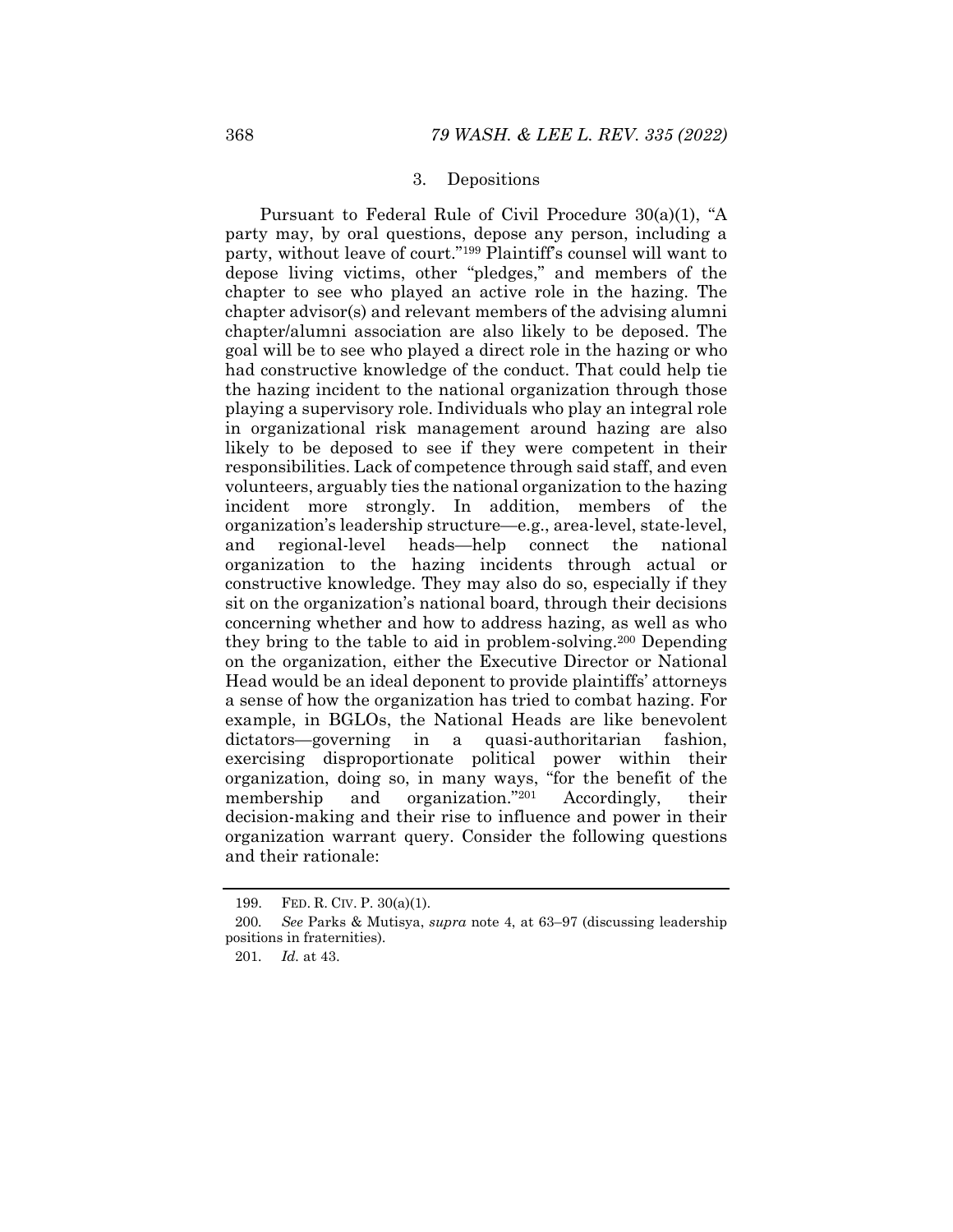Q: How long have you been in leadership in your fraternity/sorority? [The goal is to ascertain, somewhat indirectly, how much experience they have had grappling with hazing in their organization.]

Q: What leadership positions have you had in your fraternity/sorority? [The goal is to have them demonstrate that they have been in the system for quite some time and grappled with hazing at different levels, which may have called for different levels of authority and resources in combating the problem.]

Q: When did you first know your fraternity/sorority had a hazing issue? [The goal is to see if they will be honest about knowing that hazing has been a substantial issue in their organization. If they suggest that they do not, does their assessment correlate with the data on hazing complaints within the organization and history of hazing litigation therein.]

Q: When you ran for National Head did you have a platform plank on addressing hazing? [The goal is to show that either they have not demonstrated a commitment to addressing the issue or that their approach is naïve or lackluster. It would be wise to ask for campaign literature.]

Q: As National Head, what has been your strategy to address hazing? [The goal is to ascertain their depth of understanding of the issue and whether they have been willing to push the envelope on addressing the issue.]

Q: Do you know [name members of their fraternity/sorority who are noted experts on hazing] and have you ever invited them to the table? [The goal is to determine the extent to which he/she was willing to utilize internal expertise to solve problems.]

## E. *Expert Witnesses*

Hazing experts can be employed to help litigators make sense of (1) what hazing is, (2) the research on what drives it, (3) the research on the best available solutions, and (4) specialized knowledge of how certain types of organizations operate considering the issue. Parties often rely on experts in both civil and criminal litigation to present their well-informed opinions with respect to a particular issue in a case. The issue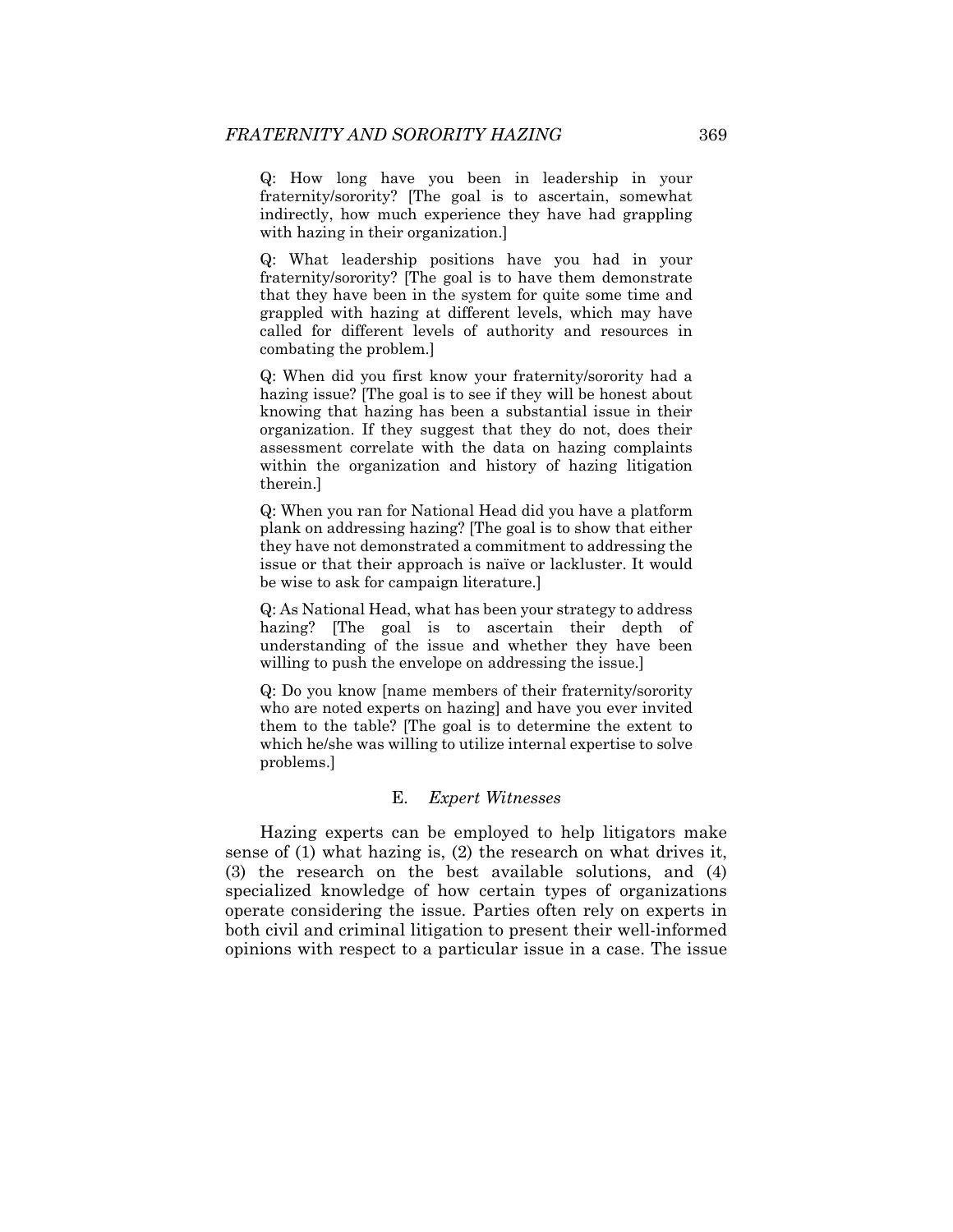aligns with that expert's specialized knowledge about which the average person, with no particular training or understanding, cannot form accurate opinions or come to informed conclusions.202 "An expert is one who has made the subject upon which he or she gives his or her opinion a matter of particular study, practice, or observation."203 Most experts are regularly engaged in the practice of a profession, hold professional degrees from a university or college, and have had special professional training and experience regarding the subject on which their testimony is based.204 Their purpose in a case "is to provide an opinion about a disputed issue"205 to assist the judge or jury with information to determine a fact in issue requiring specialized knowledge not ordinarily known to the trier of fact.206

#### 1. Legal Standard for Expert Testimony

Before an expert can give their opinion, they must be vetted by the court and must satisfy criteria set forth in the relevant rules of evidence of the jurisdiction in which they are asked to testify.207 If these criteria are not met, the court has the discretion to disqualify the expert witness and refuse admission of their testimony.208 Pursuant to Federal Rule of Evidence 702,

A witness who is qualified as an expert by knowledge, skill, experience, training, or education may testify in the form of an opinion or otherwise if: (a) the expert's scientific, technical, or other specialized knowledge will help the trier of fact to understand the evidence or to determine a fact in issue; (b) the testimony is based on sufficient facts or data; (c) the testimony is the product of reliable principles and

<sup>202</sup>*. See* 31A AM. JUR. 2D *Expert and Opinion Evidence* § 1 (2021) (citing Spears v. Stone & Webster Eng'g Corp., 161 So. 351 (La. Ct. App. 1935)).

<sup>203</sup>*. Id.* (citing Pridgen v. Gibson, 139 S.E. 443 (N.C. 1927)).

<sup>204</sup>*. Id.* (citing Prohaska v. Bison Co., Inc., 365 So. 2d 794 (Fla. Dist. Ct. App. 1978); Haymore v. Thew Shovel Co., 446 S.E.2d 865 (N.C. App. 1994)).

<sup>205</sup>*. Id.* (citing Rothstein v. Orange Grove Ctr., Inc., 60 S.W.3d 807 (Tenn. 2001)).

<sup>206</sup>*. See id.* (citing Ficic v. State Farm Fire & Cas. Co., 804 N.Y.S.2d 541 (N.Y. Sup. Ct. 2005)).

<sup>207</sup>*. See id.* (citing Crist v. Loyacono, 65 So. 3d 837 (Miss. 2011)).

<sup>208</sup>*. See id.* § 41.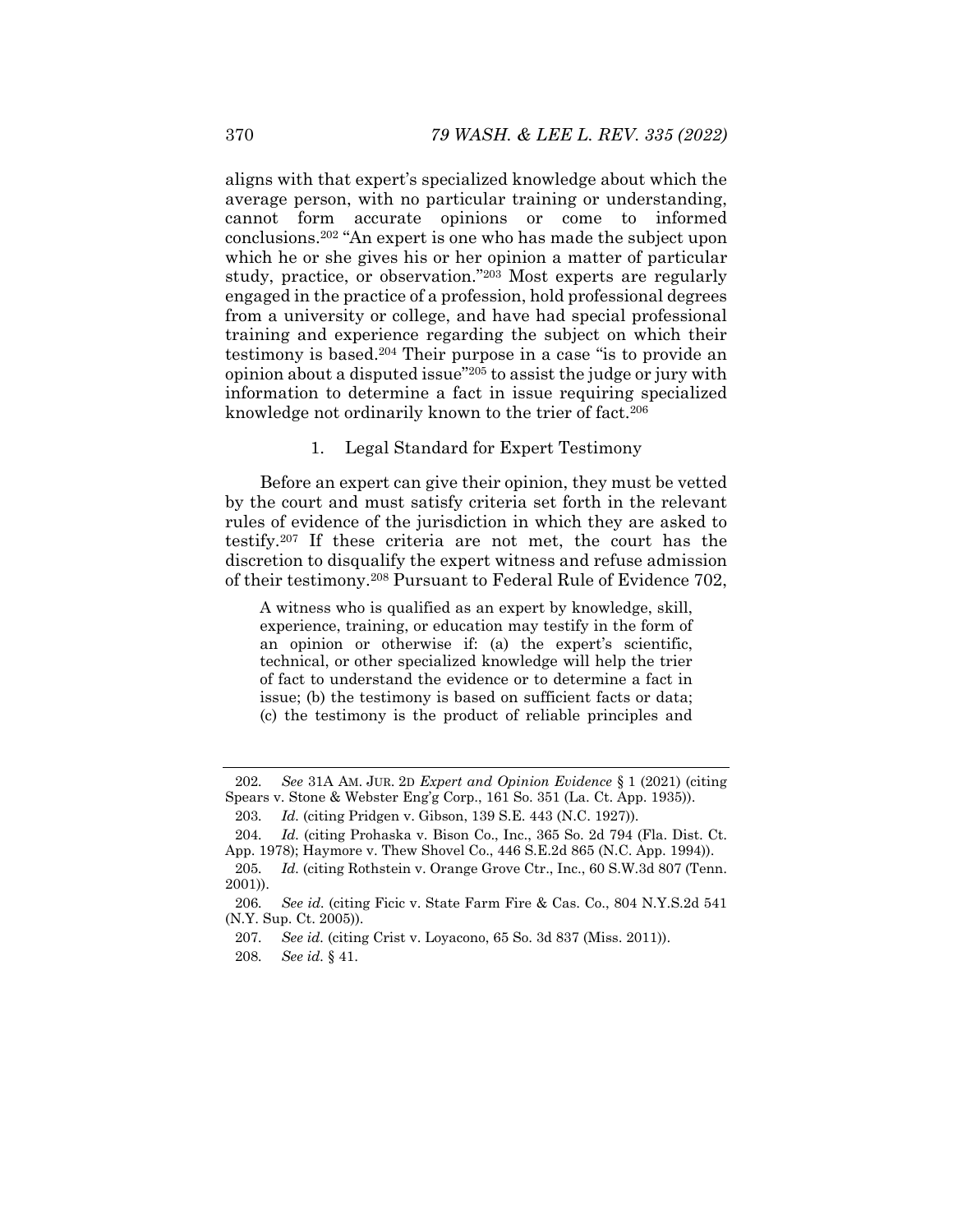methods; and (d) the expert has reliably applied the principles and methods to the facts of the case.209

In *Daubert v. Merrell Dow Pharmaceuticals, Inc.*,<sup>210</sup> the United States Supreme Court interpreted Federal Rule of Evidence 702 and considered the admissibility of scientific expert testimony, stating that this testimony is admissible only if it is both relevant and reliable.211 *Daubert* also held that the Federal Rules of Evidence "assign to the trial judge the task of ensuring that an expert's testimony both rests on a reliable foundation and is relevant to the task at hand."212 In looking to particular factors, the Court also addressed such specifics as testing, peer review, error rates, and degree of acceptance in the relevant scientific community, some or all of which might prove helpful in determining the reliability of a particular scientific "theory or technique."213

In *Motorola, Inc. v. Murray*,<sup>214</sup> the District of Columbia Court of Appeals sought to make sense of *Daubert*.215 The court noted that "when a party proffers expert scientific testimony, the trial court must make 'a preliminary assessment of whether the reasoning or methodology underlying the testimony is scientifically valid and of whether that reasoning or methodology properly can be applied to the facts in issue.'"216 While the *Daubert* Court rejected the notion of "a definitive checklist or test," it "suggest[ed] factors to be considered, including whether the theory or technique ha[d] been tested, whether it 'ha[d] been subjected to peer review and publication,' 'the known or potential rate of error,' and 'the existence and maintenance of standards controlling the technique's

 <sup>209.</sup> FED. R. EVID. 702.

 <sup>210. 509</sup> U.S. 579 (1993).

<sup>211</sup>*. See id.* at 588–89.

<sup>212</sup>*. Id*. at 597.

<sup>213</sup>*. Id*. at 593–94.

 <sup>214. 147</sup> A.3d 751 (D.C. 2016).

<sup>215</sup>*. See id.* at 754–56 ("[T]he impact of the *Daubert* trilogy has been mixed: These cases relax the initial barriers to the admission of expert testimony, but at the same time emphasize the trial judge's robust gatekeeping function.").

<sup>216</sup>*. Id.* at 754 (quoting *Daubert*, 509 U.S. at 592–93).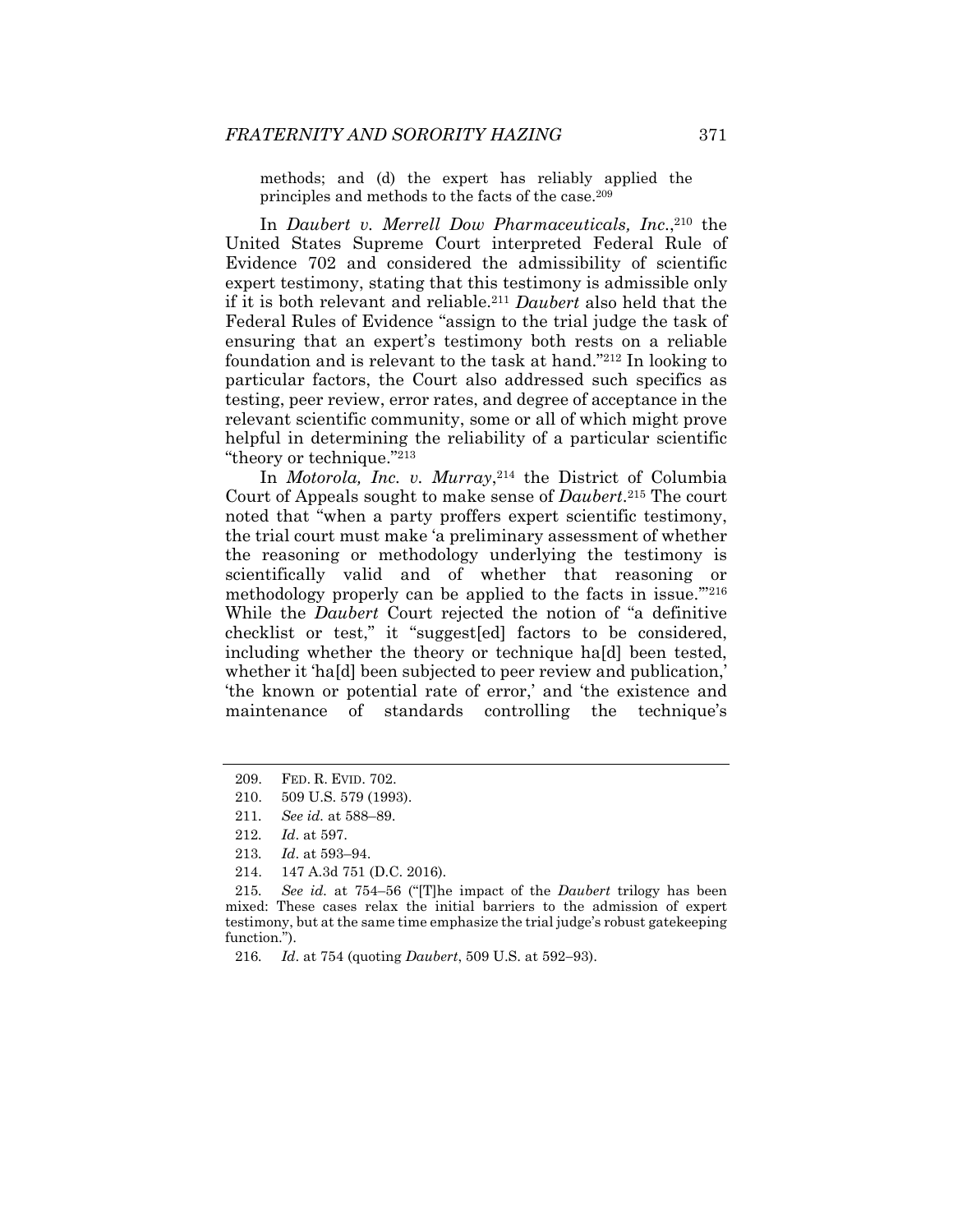operation.'"217 Moreover, "[t]he focus . . . must be solely on principles and methodology, not on the conclusions that they generate."218 In its *Motorola* opinion, the District of Columbia Court of Appeals went on to state that the *Daubert* Court underscored the trial judge's gatekeeping function:

"General acceptance" is not a necessary precondition to the admissibility of scientific evidence under the Federal Rules of Evidence, but the Rules of Evidence—especially Rule 702—do assign to the trial judge the task of ensuring that an expert's testimony both rests on a reliable foundation and is relevant to the task at hand. Pertinent evidence based on scientifically valid principles will satisfy those demands.<sup>219</sup>

The Supreme Court extended the *Daubert* standard to all experts—not just scientific experts. In *Kumho Tire Co. v. Carmichael*,<sup>220</sup> it also reaffirmed that the judge's gatekeeping role "is to make certain that an expert, whether basing testimony upon professional studies or personal experience, employs in the courtroom the same level of intellectual rigor that characterizes the practice of an expert in the relevant field."221 The Court added that a trial court may consider any of the factors that *Daubert* mentioned to help determine the testimony's reliability.222 However, as articulated in *Daubert*, the reliability test is "flexible," and *Daubert*'s list of specific factors "neither necessarily nor exclusively applies to all experts or in every case*.*"223

## 2. Disqualification of an Expert Witness

Judges may also disqualify proposed expert witnesses on other grounds, namely for having conflicts of interest.224 There

<sup>217.</sup> Id. (quoting *Daubert*, 509 U.S. at 593-94).

<sup>218</sup>*. Id*. (omission in original) (quoting *Daubert*, 509 U.S. at 595).

 <sup>219.</sup> *Id*. at 755 (quoting *Daubert*, 509 U.S. at 597).

 <sup>220. 526</sup> U.S. 137 (1999).

<sup>221</sup>*. Id.* at 152.

<sup>222</sup>*. See id.* at 141.

 <sup>223.</sup> *Id.*

<sup>224</sup>*. See* Nina A. Vershuta, Note, *New Rules of War in the Battle of the Experts: Amending the Expert Witness Disqualification Test for Conflicts of Interest*, 81 BROOK. L. REV. 733, 741 (2016).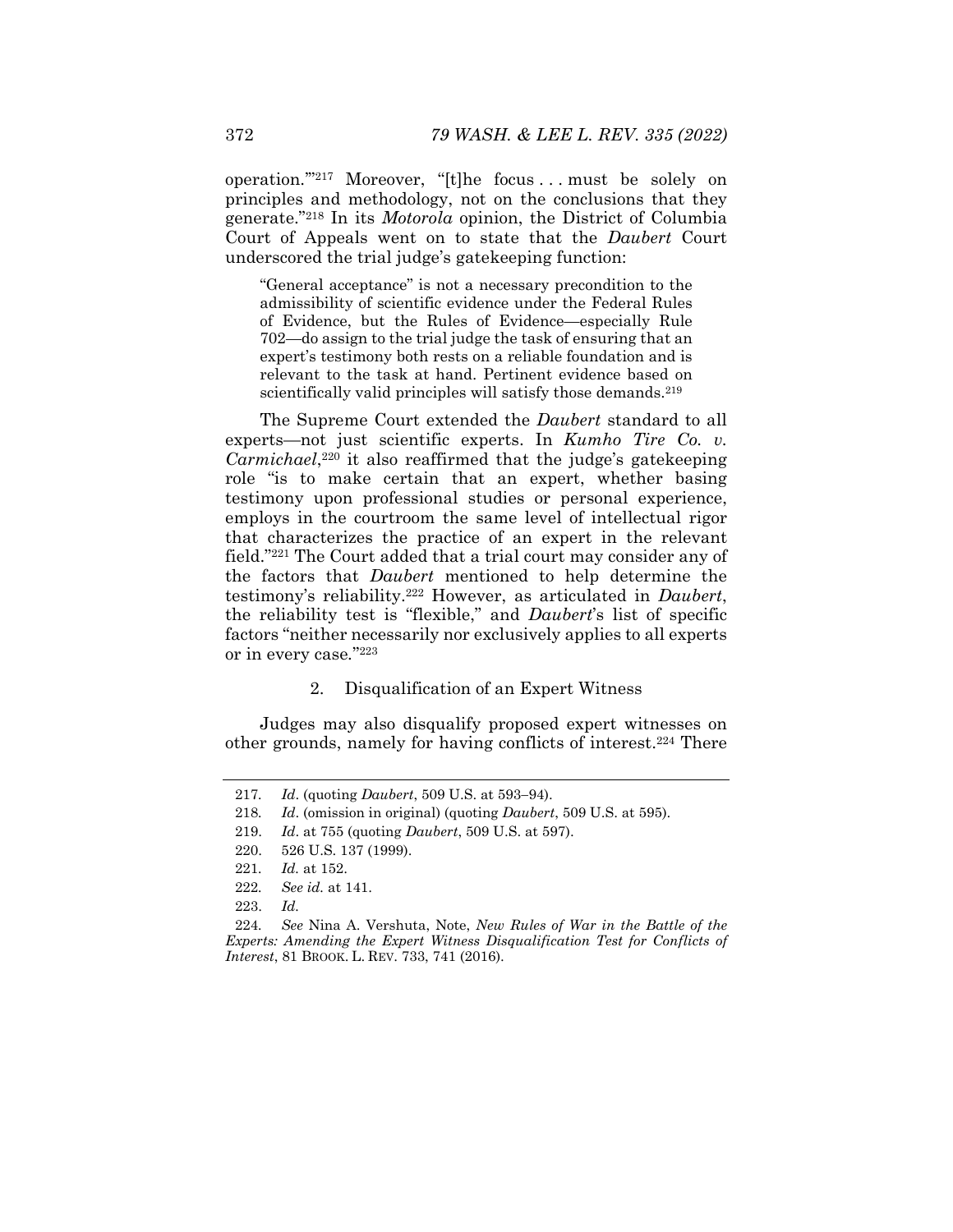is limited judicial precedent, no Supreme Court precedent, no rule in the Federal Rules of Civil Procedure or any other statute, and no ethical guidance for this disqualification.225 Though the law varies by jurisdiction, judges typically rely on their inherent judicial authority to remove expert witnesses if they deem them to be unqualified.226 Though disqualification of experts is generally rare,<sup>227</sup> courts traditionally employ a two-part test to disqualify an expert witness.<sup>228</sup> The test applies when,  $\degree(1)$ opposing clients retain the same expert to testify in *separate cases* against each another [sic]; or (2) one party retains an expert formerly retained by the adverse party to testify in the same case."229 The two elements of this test are: "First, was it objectively reasonable for the first party who retained the expert to believe that a confidential relationship existed, [and s]econd, did that party disclose any confidential information to the expert?"230 Some courts have added a third element to the test, which aims to balance the policy objectives of dismissing expert witnesses.231

The seminal case for the traditional test for disqualification is *Paul v. Rawlings Sporting Goods Co.*<sup>232</sup> This is a product-liability case in which a baseball helmet failed to protect a player who consequently suffered brain damage.233 One of the lawyers met with an expert witness for an hour, and the other

229*. Id.* (emphasis added).

 230. Douglas R. Richmond, *Expert Witness Conflicts and Compensation*, 67 TENN. L. REV. 909, 913 (2000) (citing Cordy v. Sherwin-Williams Co., 156 F.R.D. 575, 580 (D.N.J. 1994)).

<sup>225</sup>*. See* Kendall Coffey, *Inherent Judicial Authority and the Expert Disqualification Doctrine*, 56 FLA. L. REV. 195, 204 (2004).

<sup>226</sup>*. See* Vershuta, *supra* note 224, at 754 (stating that federal and state courts' inherent authority to disqualify experts and attorneys "derives from the court's 'judicial duty to protect the integrity of the legal process' and . . . 'preserve[s] the public confidence in the fairness and integrity of the judicial proce[ss]'" (citing Paul v. Rawlings Sporting Goods Co., 123 F.R.D. 271, 278 (S.D. Ohio 1988))).

<sup>227</sup>*. See id.* at 734.

<sup>228</sup>*. See id.* at 740.

<sup>231</sup>*. See* Coffey, *supra* note 225, at 209 (citing Cordy v. Sherwin-Williams Co., 156 F.R.D. 575, 580 (D.N.J. 1994)).

 <sup>232. 123</sup> F.R.D. 271 (S.D. Ohio 1988).

<sup>233</sup>*. See id.* at 273.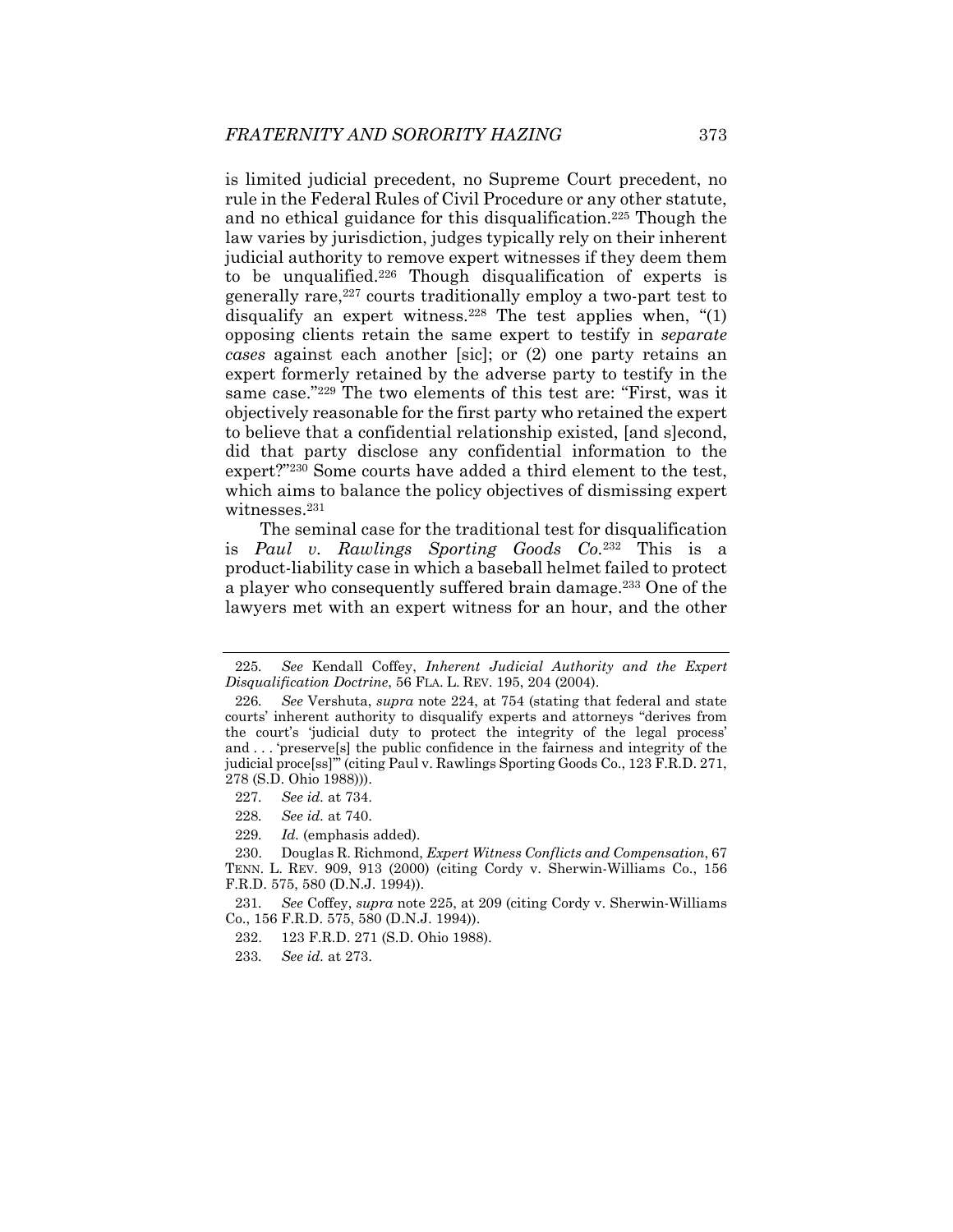side retained the witness seven months later.<sup>234</sup> The magistrate judge set out a two-pronged analysis, which is now generally accepted across the nation.235 Under the two-element test, each inquiry requires its own independent answer. The burden of proof is on the party seeking the expert's disqualification.236 In fact, there is a heightened burden, since courts have stated that "the movant cannot meet its burden with 'mere conclusory or *ipse dixit* assertions.'"237

There is a lack of consensus among jurisdictions as to what satisfies the first element of the test. Some courts require a specific contractual relationship, such as the signing of a nondisclosure agreement.238 Generally, this issue arises when an expert was employed by a party in an unrelated matter and is then poised to testify against his former client.239 Outside of the states that strictly require a contract, courts will generally follow a multi-factor test to determine if there was a confidential relationship. These factors vary by jurisdiction, but the more popular factors are:

(1) whether the client and expert had a long-standing relationship, (2) whether the client and expert engaged in frequent contacts, (3) whether the client intended to or has called the expert as a witness at trial, (4) whether an actual exchange of attorney work product occurred, (5) "whether the expert was paid a fee," (6) "whether the expert was asked not to discuss the case with the opposing parties or counsel," and

<sup>234</sup>*. See* Coffey, *supra* note 225, at 203.

<sup>235</sup>*. See* Vershuta, *supra* note 224, at 741 ("[B]oth federal and state courts have accepted [the *Paul v. Rawlings Sporting Goods Co.* test] as the governing test to resolve conflicts of interest in the expert witness context.").

<sup>236</sup>*. See id.*

<sup>237</sup>*. Id.* at 742 (quoting Greene, Tweed of Del., Inc. v. DuPont Dow Elastomers, L.L.C., 202 F.R.D. 426, 429 (E.D. Pa. 2001)).

<sup>238</sup>*. See id.* at 743 ("Some judges will not inquire beyond the existence of a confidentiality agreement, while others explicitly reject this limited inquiry.").

<sup>239</sup>*. See* Winzelberg v. 1319 50th St. Realty Corp., 940 N.Y.S.2d 854, 856–57 (N.Y. Sup. Ct. 2012), *aff'd*, 979 N.Y.S.2d 655 (N.Y. App. Div. 2014) (highlighting that defendants failed to disqualify plaintiff's expert witness because no confidential relationship existed between the expert and any defendants in the action, and no other basis for finding a conflict of interest was presented).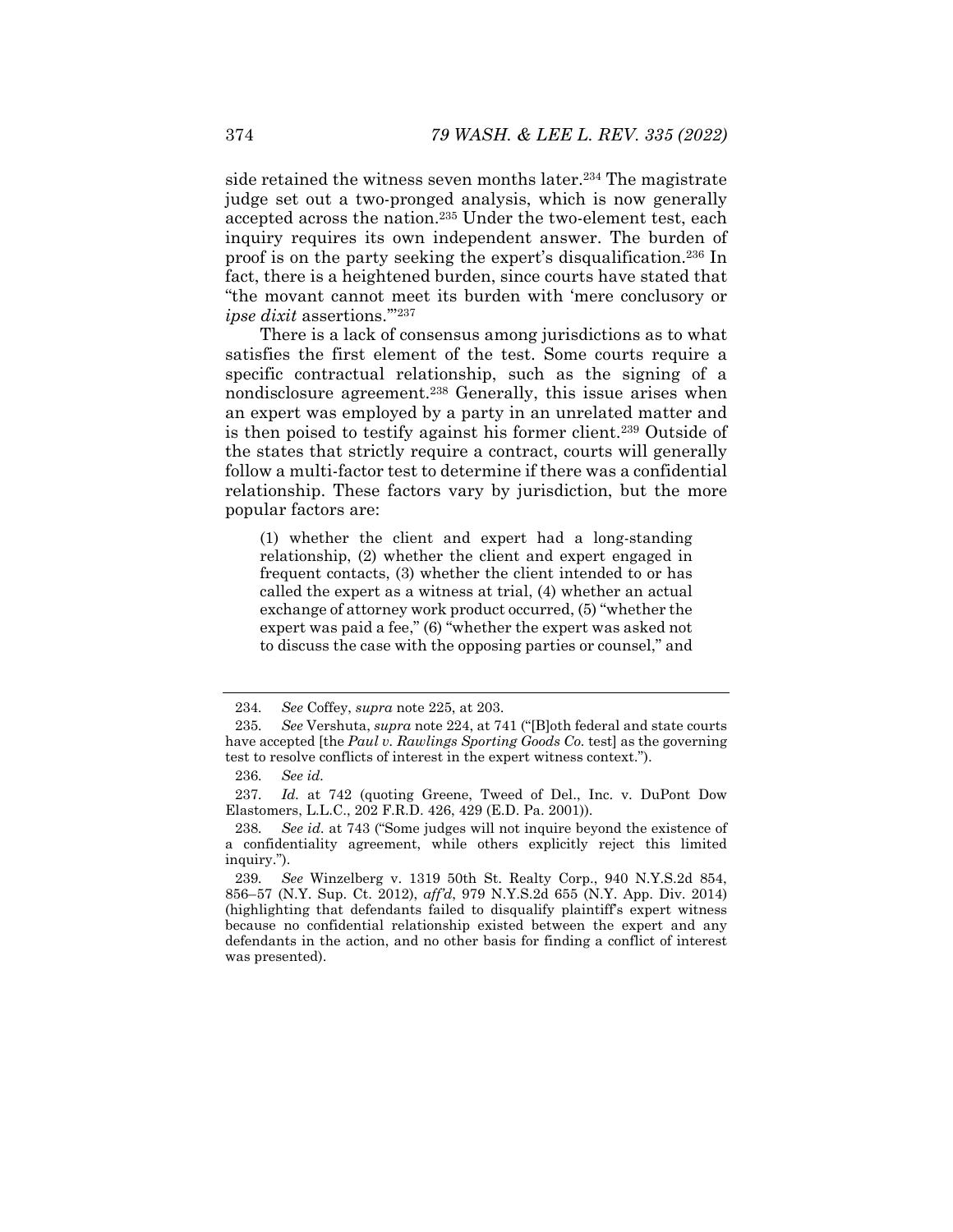(7) "whether the expert derived any of his specific ideas from work done under the direction of the retaining party."<sup>240</sup>

Which factors, if any, a court uses varies by jurisdiction. It is widely accepted that the client did not actually have to retain the expert for a confidential relationship to exist.<sup>241</sup>

The second prong of the test is that disqualification of an expert witness is appropriate if there was disclosure of confidential information.242 There are two main areas of disagreement between courts on this prong. First, courts disagree on the definition of "confidential information," and second, courts disagree about whether the information disclosed to the expert in past litigation must relate to the current case.<sup>243</sup> The most common definition for confidential information is "information 'of either particular significance or . . . which can be readily identified as either attorney work product or within the scope of the attorney-client privilege.'"244 There are also less strict standards. For instance, in *Chrisjulbrian Co. v. Upper St. Rose Fleeting Co.*,245 the Eastern District of Louisiana found that only information that would not be subject to discovery could constitute confidential information.246 Finally, like the first prong, there are several factors that courts may consider in determining whether privileged information was shared. Courts will generally find that privileged information was shared if the client and expert witness discussed:

(1) litigation strategy or a theory of the case, (2) the moving party's views on each side's strengths and weaknesses, (3) the types of witnesses the moving party expects to retain and

<sup>240</sup>*. See* Vershuta, *supra* note 224, at 744 (footnotes omitted).

<sup>241</sup>*. See id.* at 745 ("[T]he only question is whether a confidential client-expert relationship existed . . . .").

<sup>242</sup>*. Id.* at 746.

<sup>243</sup>*. See id.*

<sup>244</sup>*. Id.* at 747 (quoting Hewlett-Packard Co. v. EMC Corp., 330 F. Supp. 2d 1087, 1094 (N.D. Cal. 2004)).

 <sup>245.</sup> No. 93-1879, 1994 WL 673440 (E.D. La. Dec. 2, 1994).

<sup>246</sup>*. See id.* at \*2 (finding that the parties could not have an "'objectively reasonable' belief in a 'confidential' relationship" because the expert's testimony in other litigation was discoverable).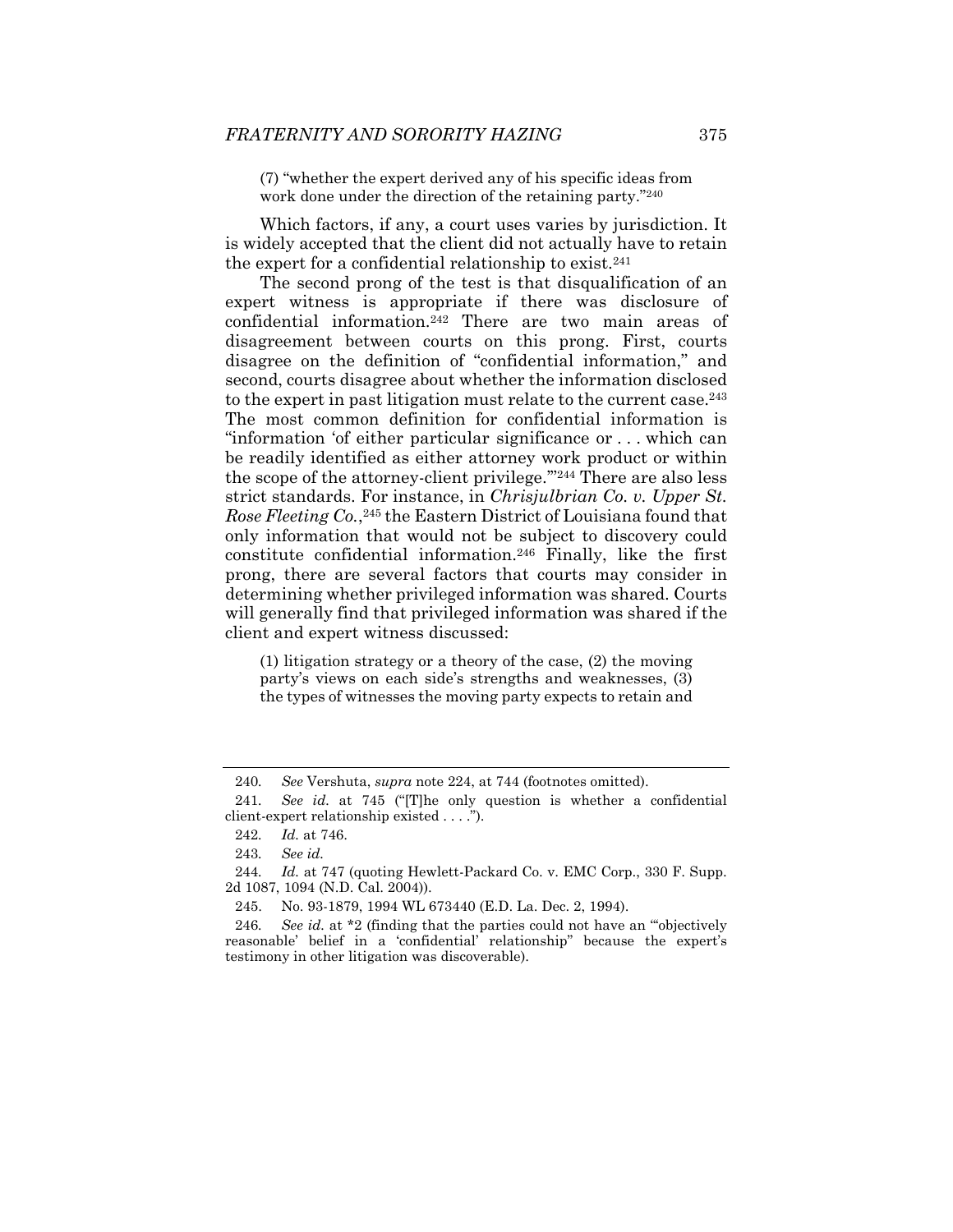the roles of such witnesses, (4) approach to discovery, (5) potential defenses, and (6) counsel's mental impressions.<sup>247</sup>

There is also a split among jurisdictions as to whether the information shared in previous litigation must relate to the subject matter of the current litigation.<sup>248</sup> The majority view is that the only requirement is some exchange of privileged information, but there is a minority view in some jurisdictions that the information must relate to the current subject matter.249

The court in *Cordy v. Sherwin-Williams Co.*250 added a third element to the *Rawlings Sporting Goods Co.* test. The *Cordy*  court wanted to "balance the competing policy objectives in determining expert [witness] disqualification."251 It considered several factors to determine whether the expert witness should be disqualified including: "the need to ensure that litigants ha[d] access to expert witnesses and their specialized knowledge, the right of experts to pursue their professional calling, and" the worry that, if experts were easily dismissed, litigants might create relationships with many experts to prevent their opponents from enlisting their services.252 This third element has been accepted by multiple courts.<sup>253</sup> However, each court chooses or creates its own factors for evaluation. Notably, the Fifth Circuit, in *Koch Refining Co. v. Jennifer L. Boudreaux, MV*,254 endorsed both the *Rawlings Sporting Goods Co.* test and the third element.255 Their factors included: (1) making sure there was access to expert witnesses, (2) making sure it was hard to dismiss experts, and (3) the availability and accessibility of other expert witnesses.256

255*. See id.* at 1181–83 (considering the two-part confidential relationship test and evaluating whether all parties had access to hiring expert witnesses).

 <sup>247.</sup> Vershuta, *supra* note 224, at 747–48.

<sup>248</sup>*. See id.* at 749.

<sup>249</sup>*. See id.* at 749–50.

 <sup>250. 156</sup> F.R.D. 575 (D.N.J. 1994).

<sup>251</sup>*. Id.* at 580.

 <sup>252.</sup> Coffey, *supra* note 225, at 209.

<sup>253</sup>*. See id.* at 210–11.

 <sup>254. 85</sup> F.3d 1178 (5th Cir. 1996).

<sup>256</sup>*. See id.* at 1183 (consolidating these factors from lower court opinions).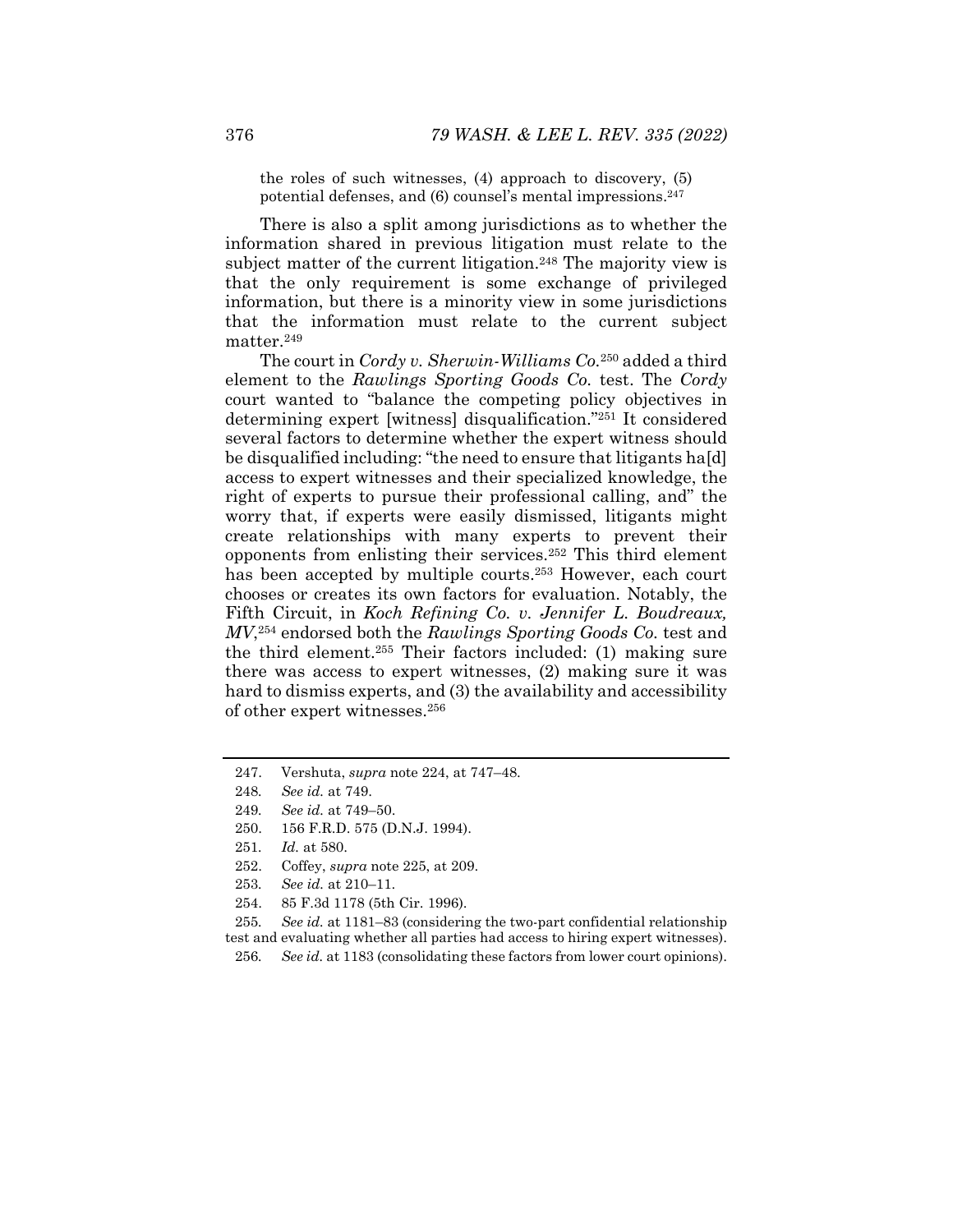#### 3. Expert Testimony in the Context of Hazing Litigation

In *Ballou v. Sigma Nu General Fraternity*,257 the plaintiffs put forward the expert testimony of Diane Ruth Follingstad, a clinical psychologist and associate professor of psychology, who testified to whether the pledge was psychologically manipulated into drinking excessive amounts of alcohol.258 Follingstad testified about what psychological literature suggests about group dynamics.259 The fraternity challenged her testimony as (1) being irrelevant, (2) relating to matters about which expert testimony was not required, (3) being offered without proper foundation, and (4) constituting hearsay.260 The court responded to each of the fraternity's arguments in turn. First, the court stated that Follingstad's testimony was offered by the plaintiff to assist the jury in determining whether Ballou was psychologically manipulated into consuming alcohol.261 On that basis, the court concluded that it was relevant.262 Second, the court did not agree with the fraternity that Follingstad's testimony would have been within the jury's common knowledge or experience and that it was inadmissible on those grounds.263 The court thought the role that group dynamics play on human behavior was a proper subject of expert testimony.<sup>264</sup> Third, the court rejected the fraternity's contention that the trial judge allowed the expert to testify about matters lacking an appropriate foundation and, therefore, lacking merit.265 Fourth, regarding the hearsay objection, the court found that Follingstad "did not testify to an opinion."266 Rather, she gave expert testimony in the form of an explanation of applicable

 <sup>257. 352</sup> S.E.2d 488 (S.C. Ct. App. 1986).

<sup>258</sup>*. See id.* at 496–97.

<sup>259</sup>*. See id.* at 497 (noting that her testimony was not based on opinion).

<sup>260</sup>*. Id.* at 496.

<sup>261</sup>*. See id.* at 497.

<sup>262</sup>*. Id.*

<sup>263</sup>*. See id.*

<sup>264</sup>*. See id.*

<sup>265</sup>*. See id.* (holding that a factual foundation is not required for testimony in an expert's unique knowledge of experience and study).

<sup>266</sup>*. Id.*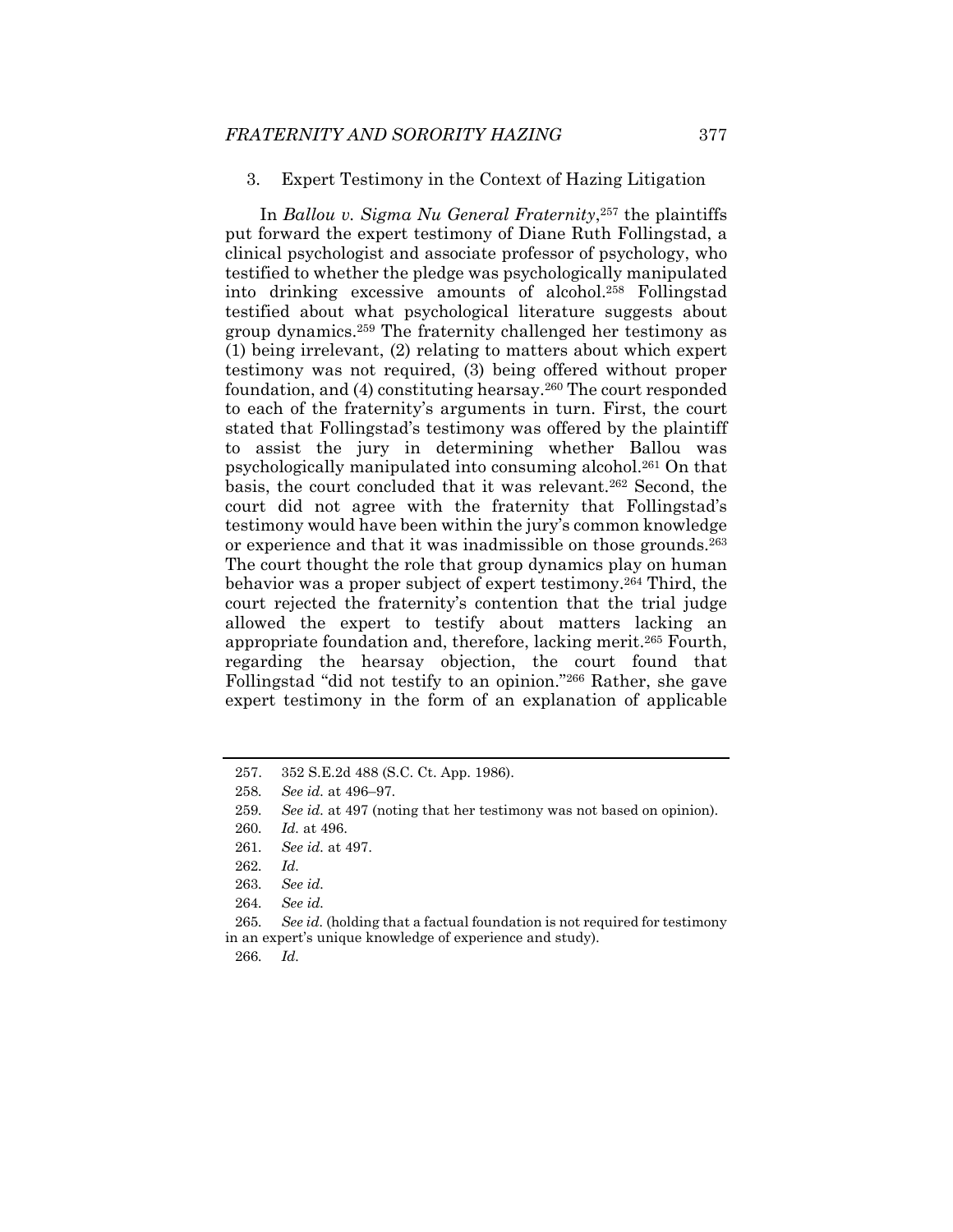psychological principles that she gleaned from well-qualified research and study.267

In *Kenner v. Kappa Alpha Psi Fraternity, Inc.*,268 Santana Kenner brought a negligence action against the fraternity.269 He alleged that fraternity members psychologically and physically hazed him, resulting in renal failure and other medical issues.<sup>270</sup> As context, he indicated that in 1994, a Kappa Alpha Psi pledge died from hazing. In response, Kappa issued "Executive Order Number Three" that sanctioned hazing perpetrators. Further, Kappa instituted a national moratorium on its membership intake process. During the moratorium, Kappa contemplated new policies and procedures to prevent hazing when it lifted the moratorium.271 In bringing a negligence action, to support his argument on the element of breach, Kenner relied on Dr. Catherine C. Scroggs's expert report, in which she opined that Kappa breached its duty because "[Kappa's] brief two-year moratorium seemed to be a symbolic gesture rather than an action with any substance if its goal was to eliminate hazing."272 In her opinion,

When we remove a chapter from campus for hazing, we remove them for at least four years, and when the chapter returns we prohibit members who were involved during the violation from affiliating with the chapter. There was no effort by Kappa Alpha Psi to rid its chapter ranks of those

<sup>267</sup>*. See id.*

 <sup>268. 808</sup> A.2d 178 (Pa. Super. Ct. 2002).

<sup>269</sup>*. Id.* at 181.

<sup>270</sup>*. See id.* at 180.

<sup>271</sup>*. Id.* at 179.

<sup>272</sup>*. Id.* at 183 (quoting Letter from Dr. Scroggs 4 (Mar. 19, 2001)). Dr. Scroggs might have considered the extent to which the fraternity employed content-matter experts to reconceptualize how it addressed hazing. *See* Parks & Mutisya, *supra* note 4, at 85–97. She might also have considered what informed the extent to which Kappa revised: (1) its process, *see* Gregory S. Parks, *Pledge to End Hazing*, 11 WAKE FOREST L. REV. ONLINE 111, 111–12 (2021); and (2) how it approached sanctions, Gregory S. Parks, *The Failure of Zero-Tolerance Policies in Addressing Hazing*, 126 PENN STATE L. REV. PENN STATIM 1, 7–8 (2021).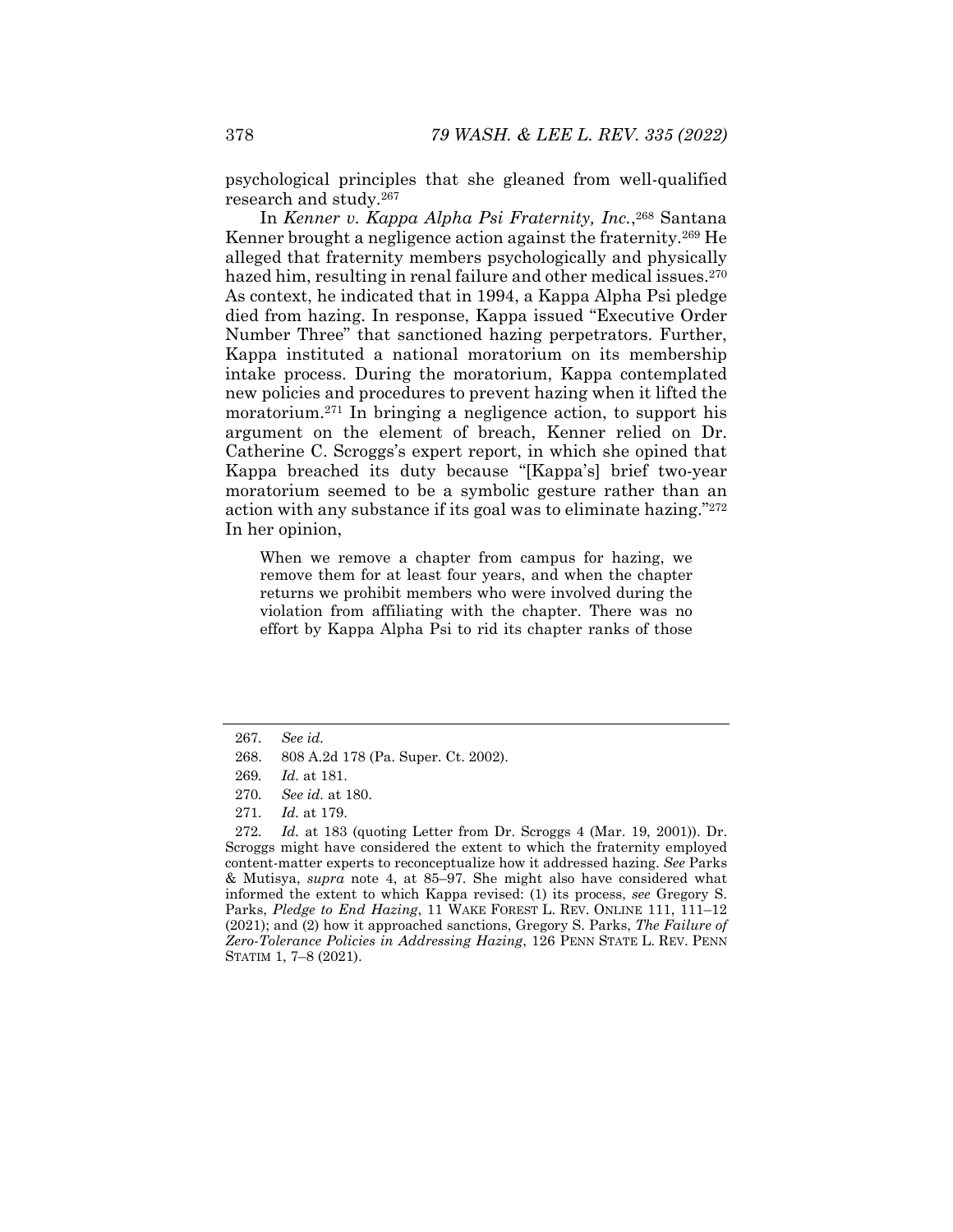undergraduates who believed the only way to be a 'real Kappa' was to endure physical abuse.273

However, the court did not find such testimony sufficient, because Scroggs failed "to refer to facts, testimony or empirical data supporting her opinion."274 According to the court, absent such facts, "Kenner failed to make out a *prima facie* case of negligence to overcome Kappa's summary judgment motion."275

Kenner alleged that when he sought membership in Kappa in 1996, chapter members held an introductory meeting for prospective members. The chapter advisor, Kevin Clark, was in attendance. During two subsequent meetings, chapter members psychologically and physically hazed Kenner and other initiates. At one of these meetings, Kenner was paddled over two hundred times on his buttocks. Neither Clark nor Eric Morris, then Kappa's East Central Province President, attended the meetings where the hazing took place.<sup>276</sup> As to Kenner's claims about chapter advisor Clark, however, the court found that Kenner detailed Clark's conduct.277 Clark indicated to Beta Epsilon members that an "interest meeting" was permissible despite knowing that it was prohibited by the moratorium.278

The court further observed that Clark offered the prospective members little insight at the interest meeting vis-à-vis hazing, despite feeling required to do so.279 Kenner's expert, Scroggs, "point[ed] out that Clark did not understand the new membership intake process and did not take steps to find out what activity had occurred after an informational meeting

276*. Kenner*, 808 A.2d at 180.

277*. Id.*

278*. Id.* (quoting Clark Dep. 71).

279*. Id.*

 <sup>273.</sup> Brief of Appellant Santana Kenner at 8, Kenner v. Kappa Alpha Psi Fraternity, Inc., 808 A.2d 178 (Pa. Super. Ct. 2002) (No. GD 98-4464), 2001 WL 34735240.

 <sup>274.</sup> Kenner v. Kappa Alpha Psi Fraternity, Inc., 808 A.2d 178, 179 (Pa. Super. Ct. 2002).

<sup>275</sup>*. Id*. at 184; *see* Checchio *ex rel.* Checchio v. Frankford Hosp.-Torresdale Div., 717 A.2d 1058, 1062 (Pa. Super. Ct. 1998) (concluding that expert testimony was too unreliable to send to the jury because the expert offered subjective opinion without reference to medical literature or the expert's research).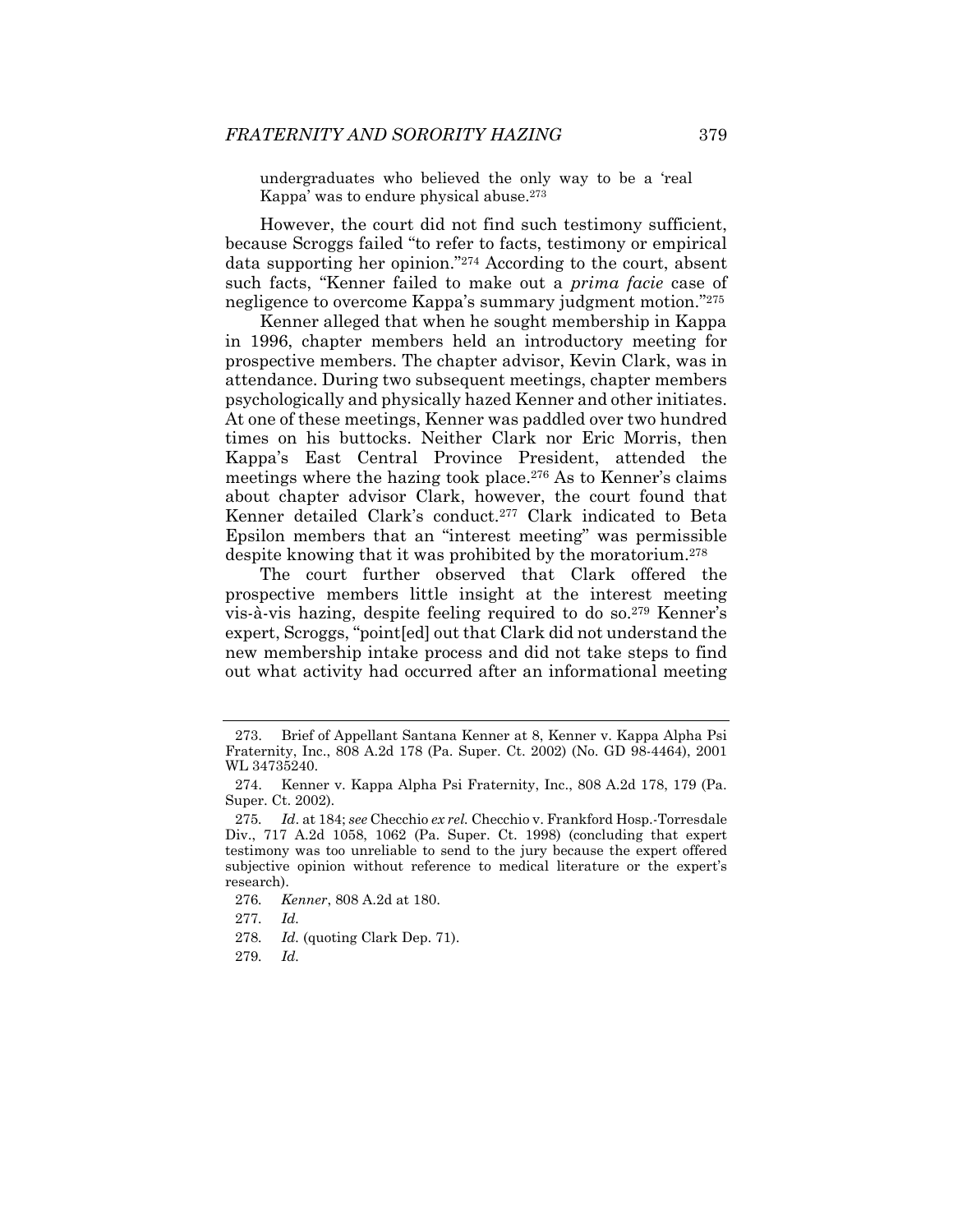he conducted."280 She opined that "Clark should have told initiates the next steps of the initiation process as a means of monitoring the membership intake process," and that "had Clark been more engaged in the membership process, Kenner would not have sustained his injuries."281 In reviewing the sufficiency of Scroggs's testimony pertaining to Clark, the court noted that "Clark's testimony [was] the only factual material upon which Scroggs base[d] her opinion that a duty had been breached."282 Finding this sufficient, the court determined that Kenner had established a prima facie case only of Clark's negligence.283

Another common objection to the admission of expert testimony in the context of hazing litigation has been that an expert testifies to "the ultimate issue."284 In other words, the expert testifies to an opinion that makes a direct conclusion as to the legal elements at issue in a given claim. One case that has dealt with such objections is *Commonwealth v. Pi Delta Psi, Inc.*285 In that case, the court held that "[a]n opinion is not excludable merely because it embraces an ultimate issue."286 Despite this language, the trial court disallowed the organization's expert witness who would have opined that the corporation's anti-hazing policy and training met Greek Life's national standard of care.287 Specifically, the Pennsylvania Superior Court noted that an expert opinion that embraces an ultimate issue may be objectionable on other grounds—for example, "depending on the helpfulness of the testimony versus its potential to cause confusion or prejudice."288 The court came to this decision because the prosecution's theory as to the corporation's guilt rested entirely on its vicarious liability for its

<sup>280</sup>*. Id*.

<sup>281</sup>*. Id.*

<sup>282</sup>*. Id.*

<sup>283</sup>*. Id.*

 <sup>284.</sup> Commonwealth v. Pi Delta Psi, Inc., 211 A.3d 875, 883 (Pa. Super. Ct. 2019).

 <sup>285. 211</sup> A.3d 875 (Pa. Super. Ct. 2019).

<sup>286</sup>*. Id.* at 882.

<sup>287</sup>*. See id.*

<sup>288</sup>*. Id.* (quoting McManamon v. Washko, 906 A.2d 1259, 1278–79 (Pa. Super. Ct. 2006)).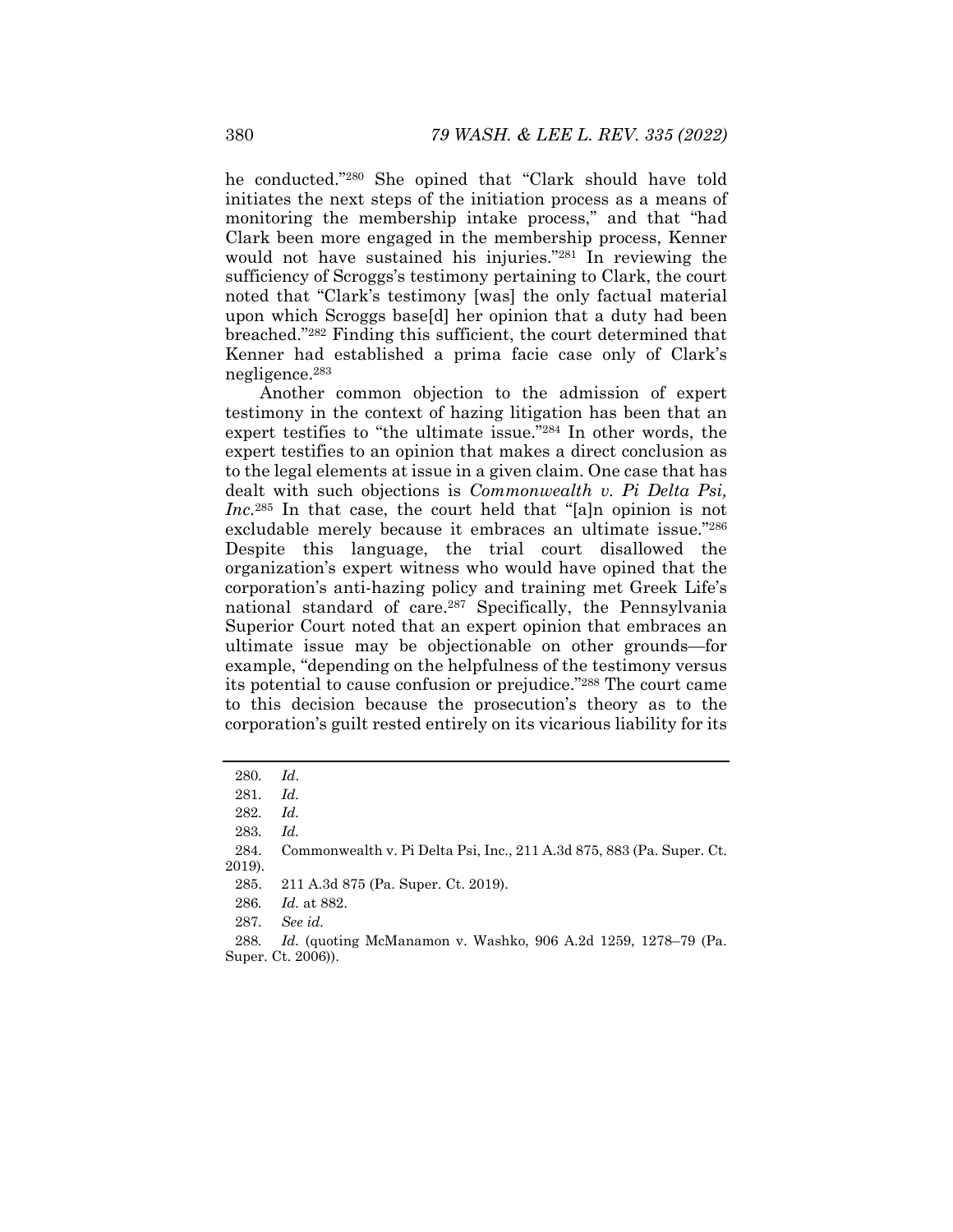agents' misconduct.289 The court emphasized that the corporation's standard of care was irrelevant, and the trial court did not abuse its discretion in excluding the expert's opinion on the standard of care.290

As a final example, in *Morrison v. Kappa Alpha Psi Fraternity*, Kendrick Morrison, a freshman interested in membership in Kappa Alpha Psi, was physically beaten by the president of the fraternity chapter during a gathering that took place in a dorm room.291 That same night, Kendrick received treatment at the Lincoln General Hospital for injuries to his head and neck and reported the incident to campus police.<sup>292</sup> After filing suit against Kappa Alpha Psi and others, Kendrick and his parents testified that he had a lifelong desire to become a physical therapist.293 Dr. Paul Ware, Kendrick's treating psychiatrist, testified that as a result of the hazing Kendrick's grades dropped below the point required for admission to a physical therapy program.294 In addition to Dr. Ware's testimony, plaintiffs presented the expert testimony of Stephanie Chalfin, a vocational rehabilitation expert, as to the amount of future income that Kendrick could have earned as a physical therapist.295

The State retained Dr. Richard Galloway as its vocational rehabilitation expert and to review Kendrick's medical records and the depositions of Dr. Ware, Dr. Harju, and Ms. Chalfin.296 Plaintiffs resisted the State's efforts to provide Dr. Galloway with Kendrick's grade transcript even though Ms. Chalfin had a

<sup>289</sup>*. See id.* at 882 (noting that, under the vicarious liability doctrine, the corporation is liable when local and national officers commit crimes in causing the death of an associate member).

<sup>290</sup>*. See id.* at 883 (emphasizing that the testimony discussing that the corporation met the national standard was of no relevance to the corporation's criminal culpability).

<sup>291</sup>*. Morrison v. Kappa Alpha Psi Fraternity*, 31805, p. 1 (La. App. 2 Cir. 9/24/99); 738 So. 2d 1105, 1110.

<sup>292</sup>*. Id.*

<sup>293</sup>*. Id.* at 1111.

<sup>294</sup>*. See id.*

<sup>295</sup>*. See id.* (noting that Stephanie Chalfin testified after reviewing plaintiffs school transcripts).

<sup>296</sup>*. See id.*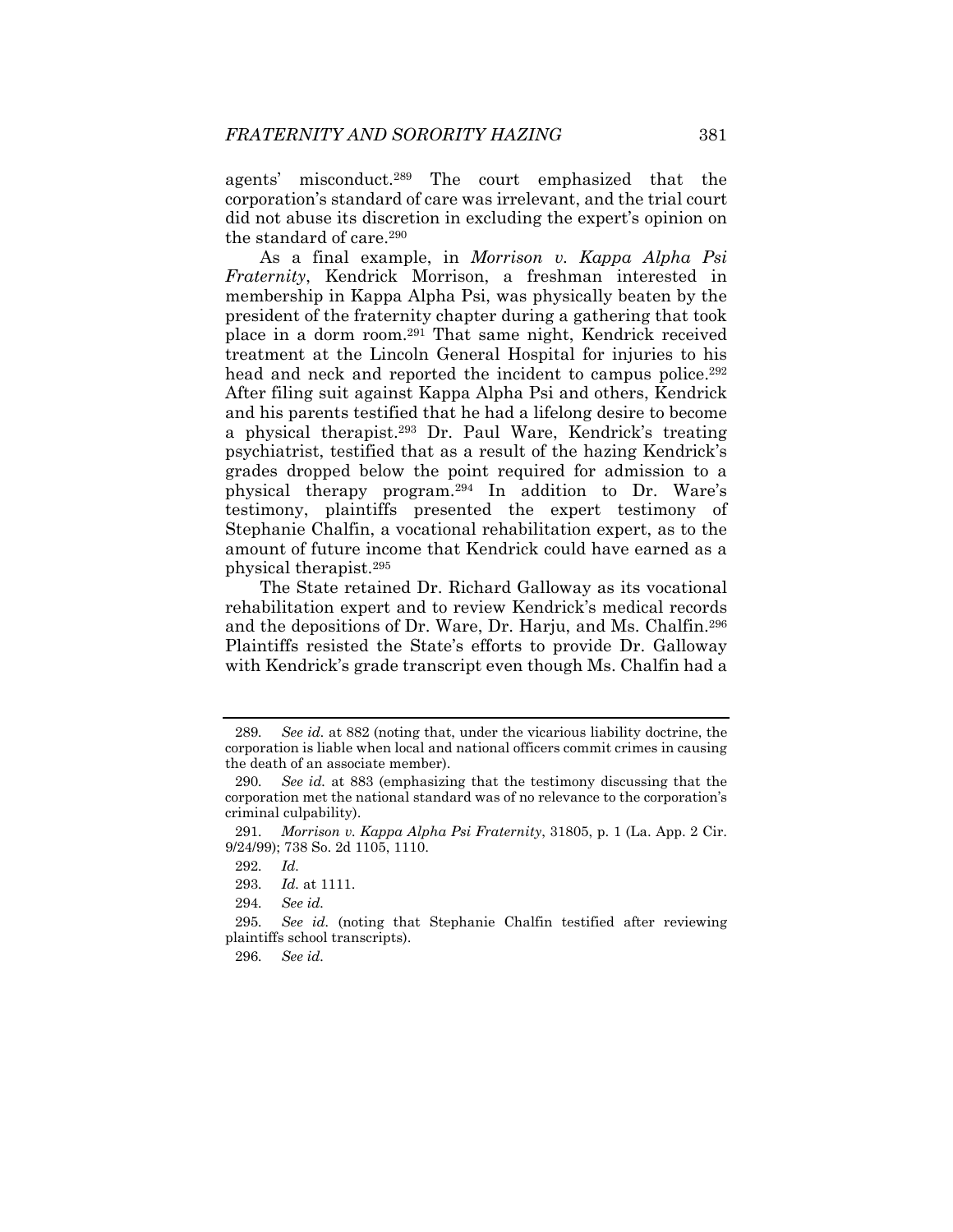copy of the transcript.297 The trial court ordered production of the transcript.298 After reviewing the transcripts, Dr. Galloway opined that it was more probable than not that Kendrick would have been unable to gain admission to physical therapy school because his grades even before the hazing incident were inadequate.299 In fact, Dr. Galloway noted that Kendrick's grades appeared to improve after the hazing incident.300 Dr. Galloway noted that Dr. Ware, who had a different opinion, failed to take into account Kendrick's actual scholastic performance.301

On appeal, the plaintiffs contended that the trial court erred in allowing Dr. Galloway to testify on the issue of Kendrick's loss of earning capacity.302 According to the plaintiffs, Dr. Galloway should have been precluded from changing his opinion on the eve of trial in a manner that prejudiced plaintiffs vis-à-vis his review of Kendrick's grade transcript from Louisiana Tech.303 The court of appeals ultimately agreed with the trial court, finding that Dr. Galloway could testify as the State's vocational rehabilitation expert on the issue of the student's loss of earning capacity due to injuries allegedly sustained during fraternity hazing, even though the expert changed his opinion on the eve of trial.<sup>304</sup> In its reasoning, the court of appeals noted that the student and his parents resisted the State's efforts to provide the State's expert with the student's college transcript, even though their own expert had a copy of the transcript, and concluded that any delay in transcript production or change in the expert's opinion after his review was caused by the student and his parents.305

<sup>297</sup>*. Id.*

<sup>298</sup>*. Id.*

<sup>299</sup>*. See id.* (explaining that Dr. Galloway noted that Kendrick's science and math grades were poor throughout his college career).

<sup>300</sup>*. See id.* (concluding that at most, the hazing incident delayed Kendrick from obtaining his undergraduate degree).

<sup>301</sup>*. Id.*

<sup>302</sup>*. Id.* at 1110.

<sup>303</sup>*. See id.* at 1110–11 (arguing that the last-minute change in Dr. Galloway's testimony was untimely, unfair, and prejudicial).

<sup>304</sup>*. See id.* at 1111–12.

<sup>305</sup>*. Id.*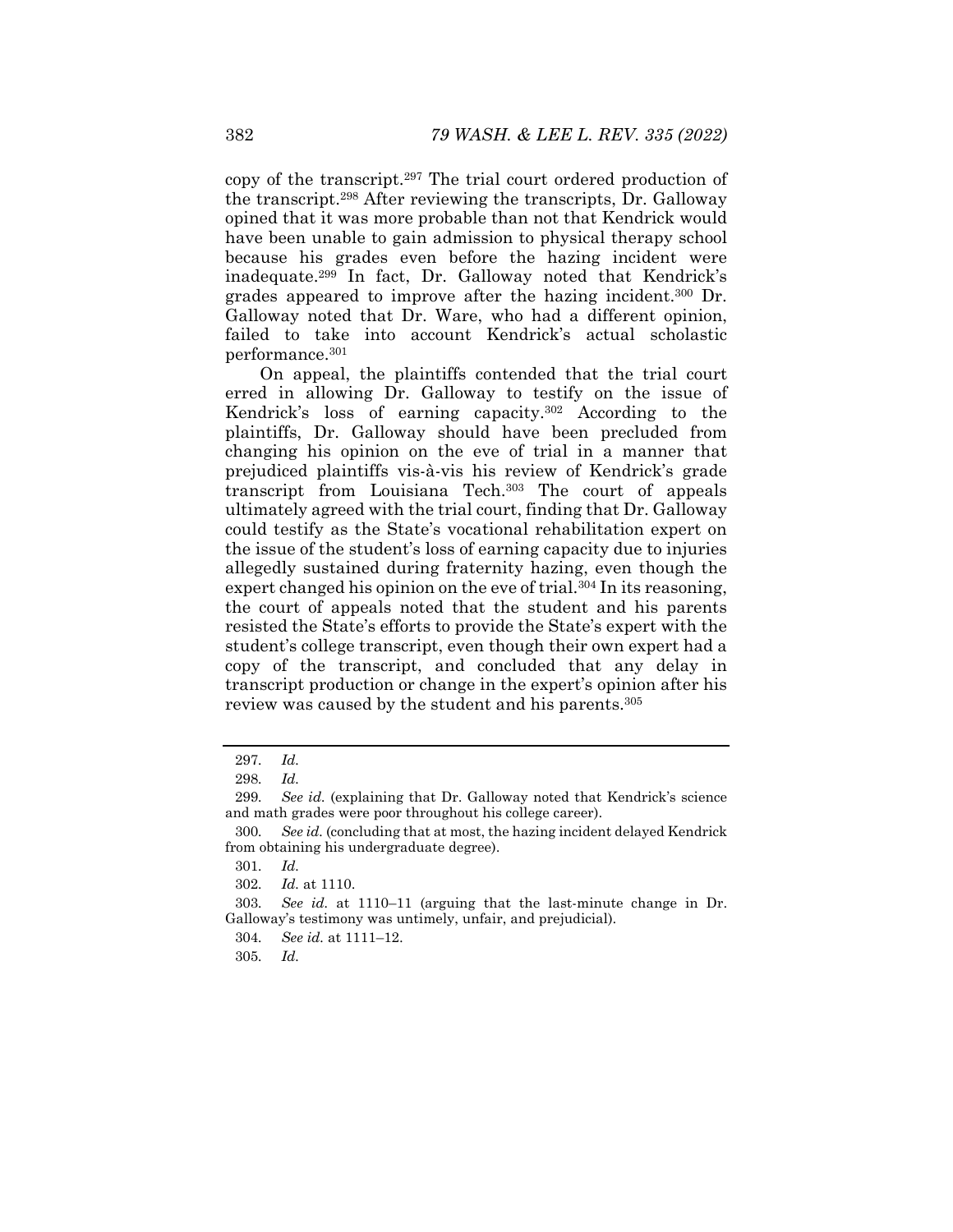### IV. DAMAGES

This Part investigates the damages regime in hazing litigation as well as how courts navigate issues concerning collection.

## A. *General Damages*

General damages involve "mental or physical pain or suffering, inconvenience, the loss of intellectual gratification or physical enjoyment, or other losses of life or life-style that cannot be definitively measured in monetary terms."306 The amount of general damages awarded to plaintiffs varies significantly from case to case.<sup>307</sup> Many states have statutory caps on damage amounts, which may make a tort claim less attractive to some plaintiffs.308 While statutory caps do not affect the recovery of damages from private universities, the laws reduce the amount of relief possible from state colleges.<sup>309</sup>

In *Morrison v. Kappa Alpha Psi*, the plaintiffs brought suit against the fraternity's national organization, its insurer, its president, and the state for damages resulting from hazing activities.310 The trial court noted that general damages do not have a common denominator but are decided on a case-by-case basis.311 The student had claimed that he sustained mental and emotional injuries as a result of the hazing and urged the jury

311*. See id.* at 1121.

 <sup>306.</sup> Kessler v. Southmark Corp., 25941, p. 8 (La. App. 2 Cir. 9/21/94); 643 So. 2d 345, 351; *see* Killough v. Bituminous Cas. Corp., 28329, p. 12 (La. App. Cir.  $5/8/96$ ;  $674$  So.  $2d$   $1091$ ,  $1100$  (defining general damages as those "which may not be fixed with pecuniary exactitude").

<sup>307</sup>*. See* 6 AM. JUR. 3D *Proof of Facts* § 679 (2021) (providing a non-exhaustive list of factors that may affect the amount of general damages awarded to a plaintiff in a given case).

<sup>308</sup>*. See* Susan S. Bendlin, *Cocktails on Campus: Are Libations a Liability?*, 48 SUFFOLK U. L. REV. 67, 96–97 (2015) ("At least thirty-three states have statutory limits on the amount of compensatory damages that the state can pay.").

<sup>309</sup>*. See id.* at 97 (noting that many "states have statutorily barred some types of tort actions against state entities" in addition to "various immunity doctrines" which "shield universities and their administrators from suit").

 <sup>310.</sup> Morrison v. Kappa Alpha Psi Fraternity, 31805, p. 1 (La. App. 2d Cir. 5/7/99); 738 So. 2d 1105, 1110.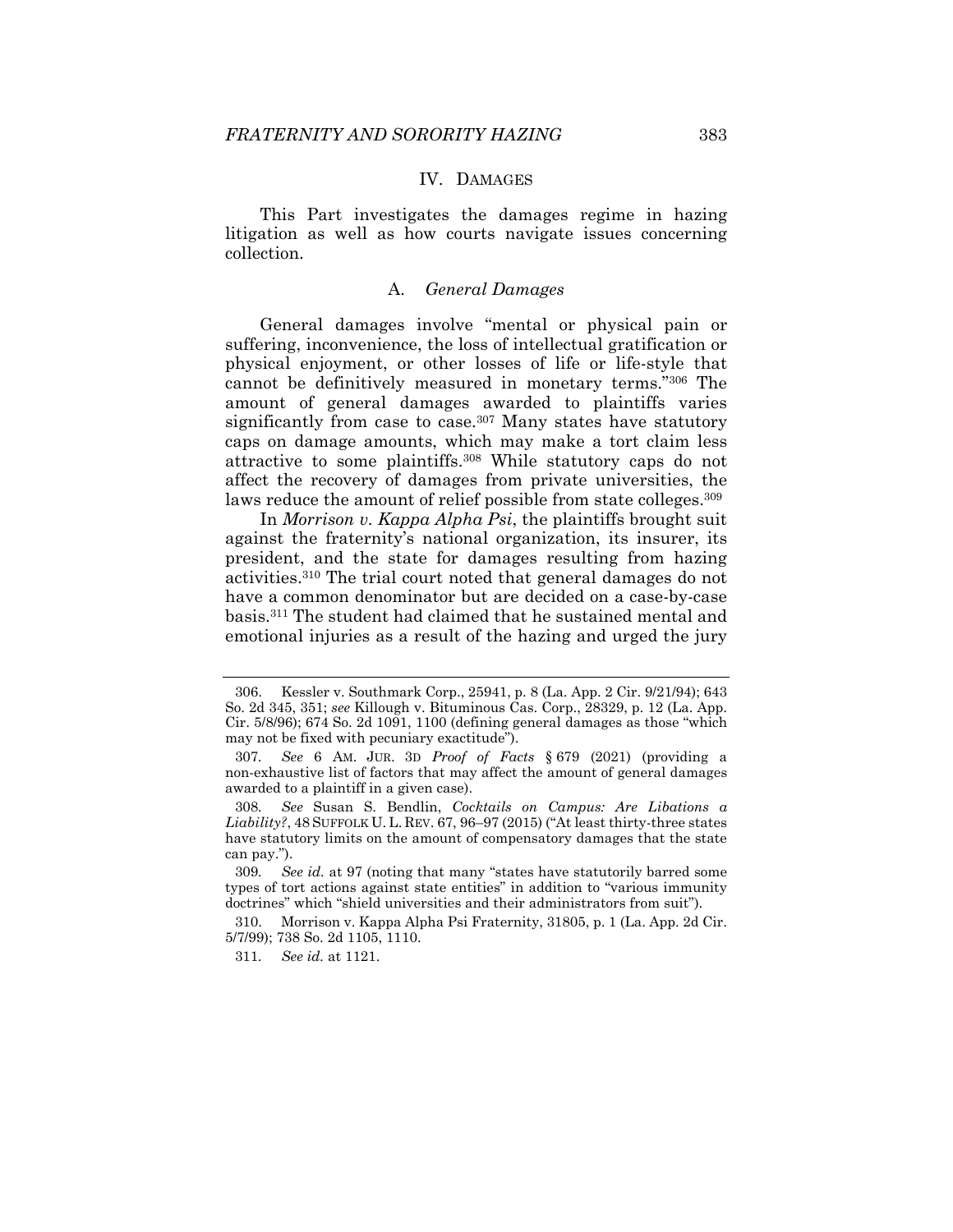to award  $$100,000$  in general damages.<sup>312</sup> The trial court awarded damages to the student in accordance with the \$300,000 jury verdict—three times the amount the plaintiffs' attorney had asked for.313 On appeal, the court had to determine what the highest amount reasonably within the jury's discretion was, ultimately concluding that \$40,000 was the highest amount the jury could have reasonably awarded Kendrick for injuries that were primarily psychological and that had largely been resolved during trial.314 Accordingly, the court of appeals found the jury's award of \$300,000 to be "grossly excessive and tantamount to an imposition of punitive damages."315

## B. *Actual Damages*

Actual, or "special," damages provide compensation for the reasonably foreseeable consequences of a defendant's actions that are pecuniary in nature.<sup>316</sup> Actual damages recoverable by or on behalf of an injured person may include compensation for necessary and reasonable medical expenses (actual past expenses for physician, hospital, nursing, and laboratory fees; medicines; prosthetic devices; etc.) as well as anticipated future medical expenses.317 Additionally, actual damages can cover loss of past and future earnings, such as actual loss of wages or salary, loss of existing vocational skill, or loss of capacity to earn increased wages.318

In addition to the award of general damages in *Morrison*, the court assessed the propriety of awarding actual damages to the student.319 To start, the court of appeals stated that

317*. See* 6 AM. JUR. 3D *Proof of Facts* § 679 (2021).

318*. Id.*

319*. See Morrison,* 738 So. 2d at 1121 (declining to second-guess the jury's decision on an award for future medical expenses).

<sup>312</sup>*. Id.*

<sup>313</sup>*. Id.*

<sup>314</sup>*. Id.*

<sup>315</sup>*. Id.*

<sup>316</sup>*. See* Jensen v. Matute, 2019-0706, p. 6 (La. App. 4 Cir. 1/29/20); 289 So. 3d 1136, 1142 (defining special damages as those with a calculable market value "such that the amount theoretically may be determined with relative certainty").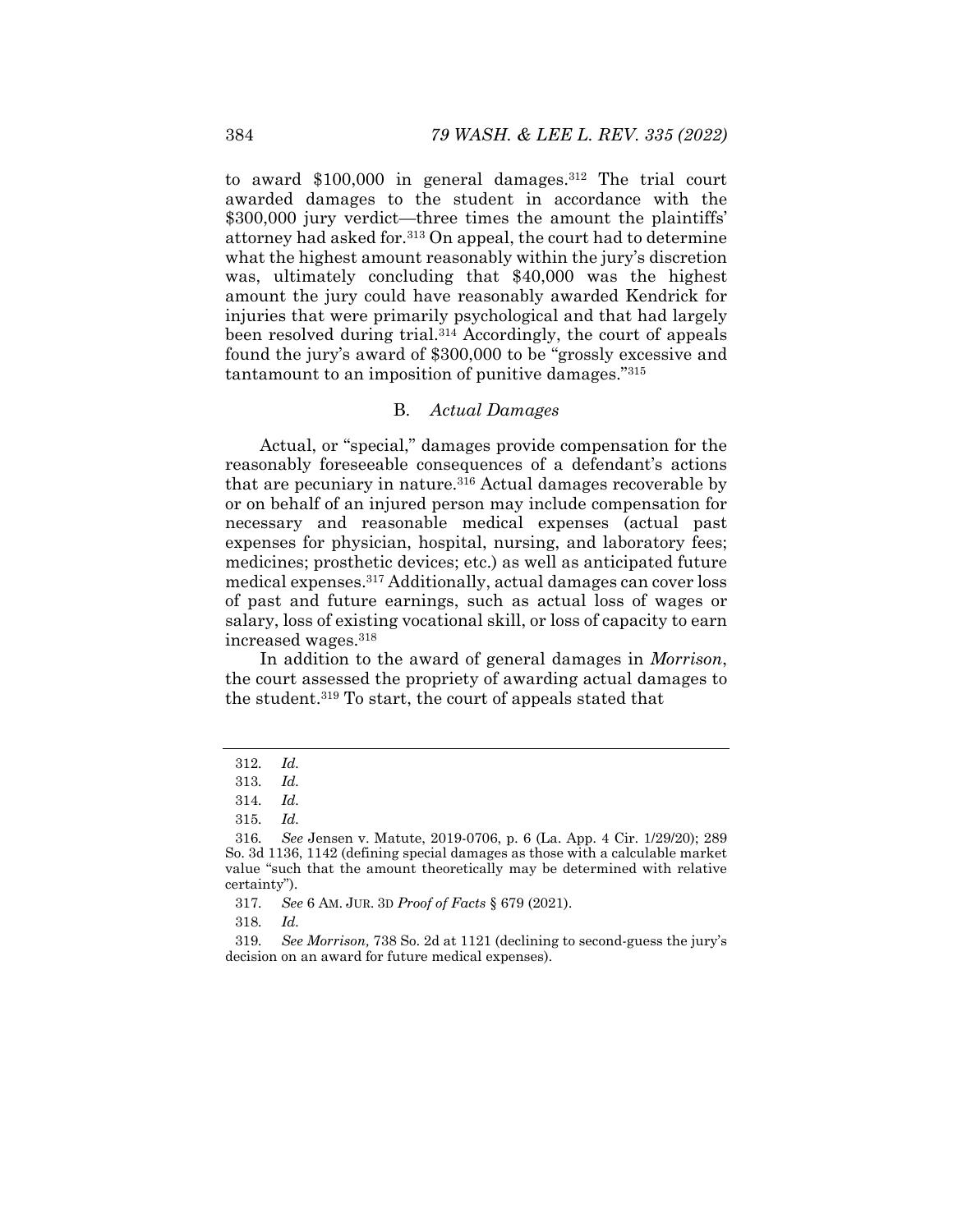[i]n assessing damages in cases of offenses, quasi-offenses and quasi-contracts, much discretion is left to the trier of fact. It is only when the award is, in either direction, beyond that which a reasonable trier of fact could assess for the effects of the particular injury to the particular plaintiff under the particular circumstances that the appellate court should increase or reduce the award.320

The court noted that "[a]n award for future medical expenses is proper if the plaintiff is able to establish through medical testimony the necessity for such expenses . . . . It must be demonstrated that such outlays more probably than not will be incurred."321 The evidence before the court established that as a result of the hazing incident, the student suffered bodily injuries consisting of contusions to the neck, headaches, and a cervical strain.322 At most, the court noted, he was treated for fourteen months for his physical injuries.323 An additional amount of actual damages was considered based on the testimony of the student's psychiatrist about the student's continued treatments and medications relating to the student's psychological injuries resulting from a hazing incident.324 At the end of the case, the judge awarded damages in accordance with the jury's \$6,000 award for the student's future medical expenses, but denied the parents' recovery for loss of consortium.325

## C. *Propriety of Punitive Damages*

An award of punitive damages can typically only be awarded as a result of intentional, fraudulent, malicious, or reckless acts, or acts committed with willful and wanton

<sup>320</sup>*. Id.*

<sup>321</sup>*. Id.* at 1122.

<sup>322</sup>*. Id.* at 1121.

<sup>323</sup>*. Id.*

<sup>324</sup>*. See id.* at 1122 (stating that plaintiff would have permanent and residual fear because of the hazing incident).

<sup>325</sup>*. See id.* (finding that "[m]ental anguish suffered by the parents because of an injury to their child is not compensable in a loss of consortium claim").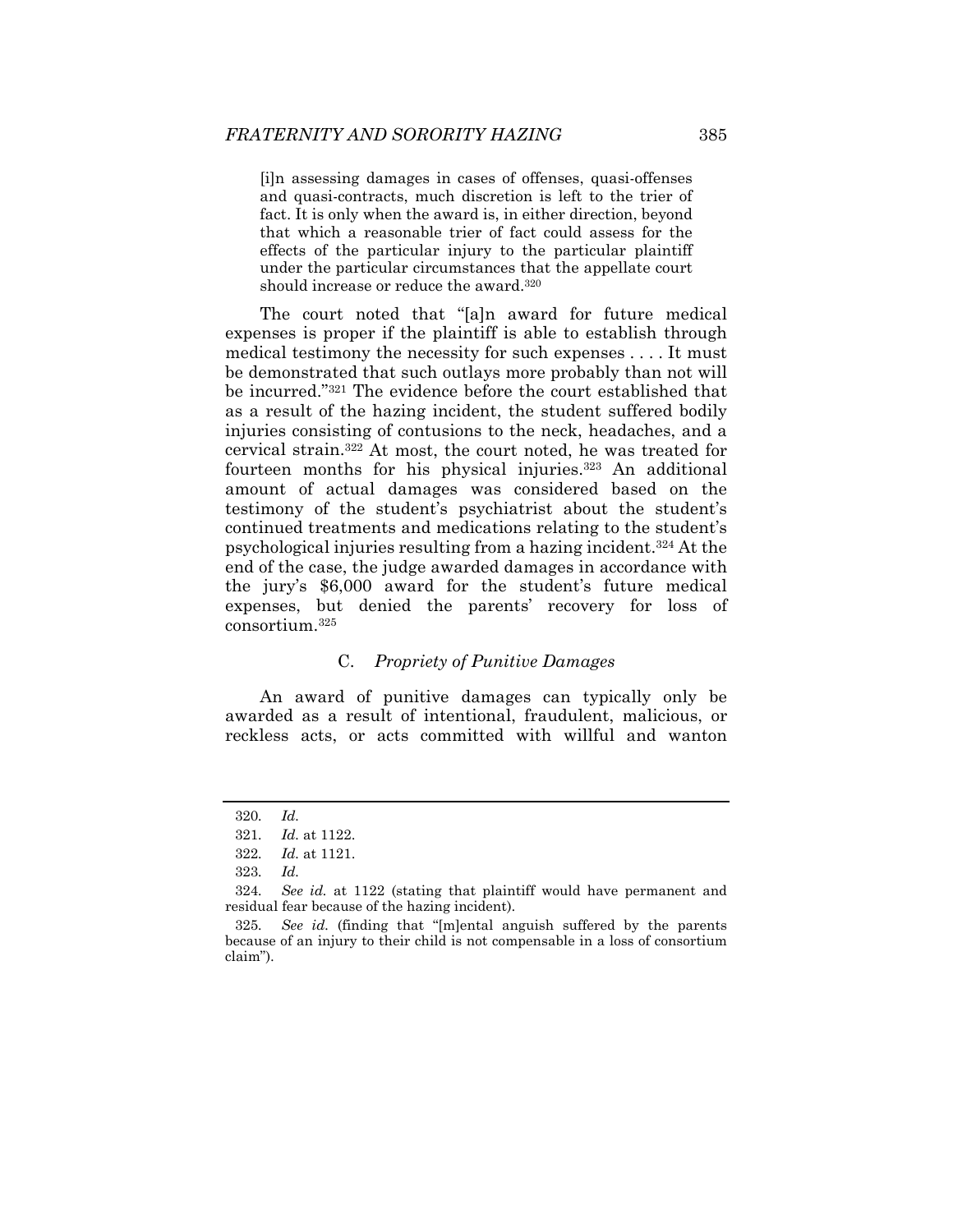disregard for the consequences.<sup>326</sup> This elevated intent standard is justified in the context of punitive damages because punitive damages are not compensation for harms a plaintiff faced, but rather function to punish the defendant and deter similar behavior of that defendant and others similarly situated in the future.327 Though not a matter of right, even where the case's facts appear to render a punitive damages award appropriate, punitive damages are proper in any tort action that involves insult, fraud, or malice.328

In *Alexander v. Kappa Alpha Psi Fraternity, Inc.*,329 a fraternity member brought a negligence claim and other tort claims against a fraternity and others.330 The suit arose from a hazing incident that occurred as a part of "underground pledging," which was strictly forbidden by the fraternity.331 The plaintiff argued that the national organization "acted with reckless disregard for the rights of the plaintiff when they refused to investigate [the perpetrator of the acts against Alexander] . . . and decided to initiate him into the Kappa Alpha Psi Fraternity in direct contravention of its policies."332 The court stated that a person acts recklessly when he "is aware of, but consciously disregards, a substantial and unjustifiable risk of such a nature that its disregard constitutes a gross deviation from the standard of care that an ordinary person would exercise under all the circumstances."333 The court determined that the fraternity attempted to investigate whether underground pledging was occurring, but the investigation was conducted by a fraternity member with no experience in such

<sup>326</sup>*. See* 6 AM. JUR. 3D *Proof of Facts* 679 § 11 (2021).

<sup>327</sup>*. See id.* (noting that there is a compelling state interest in punishing and deterring such conduct).

<sup>328</sup>*. See id.*

 <sup>329. 464</sup> F. Supp. 2d 751 (M.D. Tenn. 2006).

<sup>330</sup>*. Id.* at 754.

<sup>331</sup>*. See id.* 

<sup>332</sup>*. Id.* at 757–58.

<sup>333</sup>*. Id.* at 758 (quoting Hodges v. S.C. Toof & Co., 833 S.W.2d 896, 901 (Tenn. 1992)).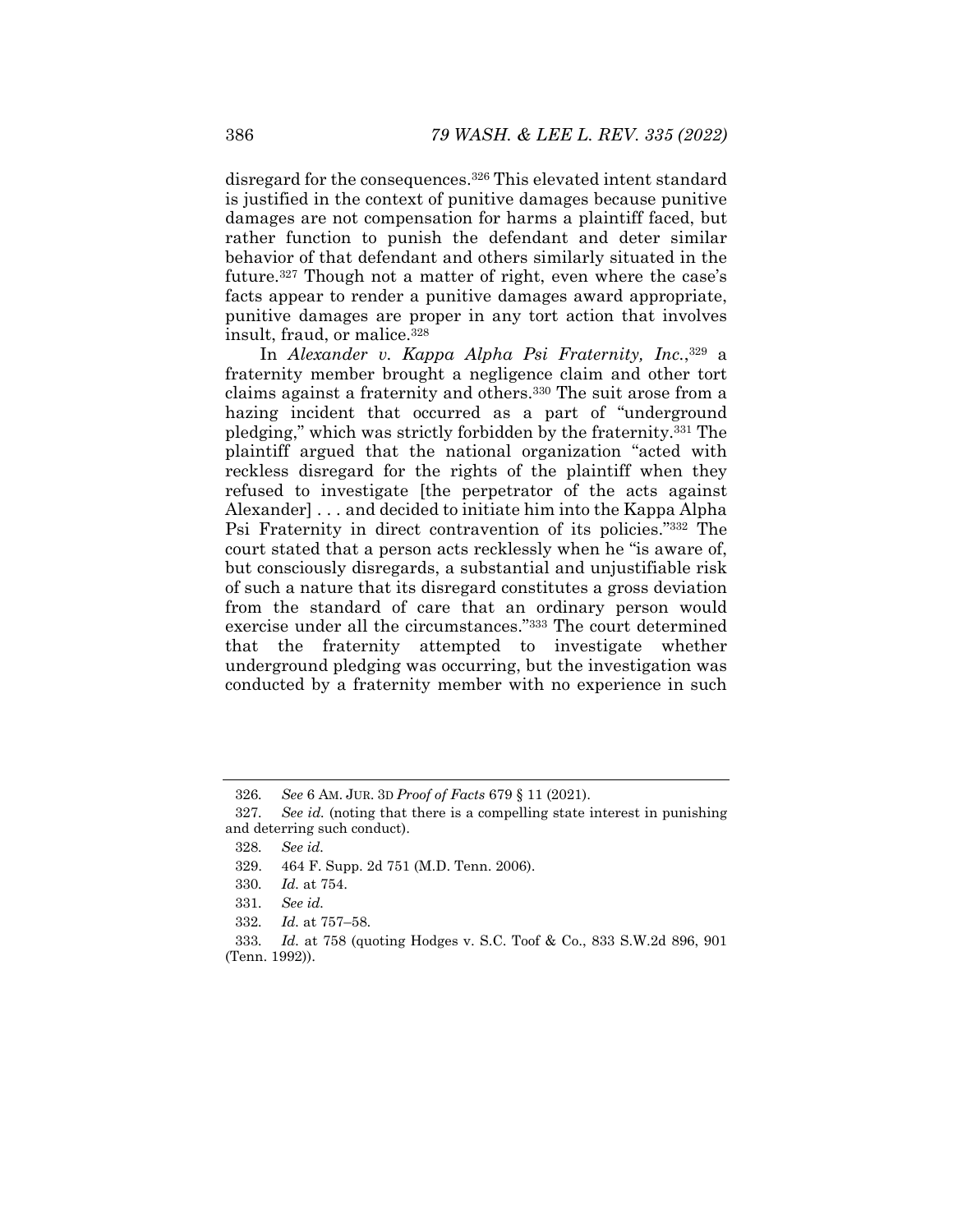matters.334 The court thus stated that the defendants, at worst, delegated the investigation of alleged underground pledging to an untrained alumnus and initiated someone into the fraternity who had been identified as an underground pledging initiate.<sup>335</sup> In the court's view, these actions did not reveal the national headquarters' reckless disregard of the risk of hazing.<sup>336</sup> Thus, the court granted Defendants' motion for summary judgment on the issue of punitive damages, finding no genuine issue of material fact as to whether the actions of the national organization qualified as a gross deviation from the standard of care that an ordinary person would exercise in such circumstances.337

Similarly, the court in *Furek v. University of Delaware*<sup>338</sup> held that a university's conduct did not rise to a level that would have supported an award of punitive damages.<sup>339</sup> The pledge's suit against the university (and others) arose out of a fraternity hazing incident in which he was burned when lye-based liquid oven cleaner was poured over his body.340 The trial court had previously directed a verdict in favor of all defendants on the claim for punitive damages.<sup>341</sup> The court of appeals agreed.<sup>342</sup> It reasoned that the university was on notice of hazing activities

- 339*. See id.* at 523.
- 340*. See id.* at 510.

341*. Id.* at 512*.* The court stated that a jury could find that the university was aware of dangers associated with hazing on account of a prior incident. *Id.*  at 515. It noted that the university did issue a memo banning such activities after the incident. *Id.* But it also observed that their evidence in the record indicated that the university knew fraternities were still hazing at the time of the pledge's incident and prior thereto. *Id.* The court pointed out that there was no evidence of a concerted effort by the university, using the resources available to it, to abolish this activity completely or to effectively monitor the nature of the continued hazing. *Id.* at 520.

342*. See id.* at 523.

<sup>334</sup>*. See id.* at 756–57 (finding that a reasonable jury could conclude that the fraternity breached its duty to prevent hazing-related activities because the fraternity failed to adequately conduct an investigation).

<sup>335</sup>*. See id.* at 758.

<sup>336</sup>*. Id.*

<sup>337</sup>*. See id.* (reasoning that although the steps taken by the fraternity may have been ineffectual, no genuine issue of material fact existed).

 <sup>338. 594</sup> A.2d 506 (Del. 1991).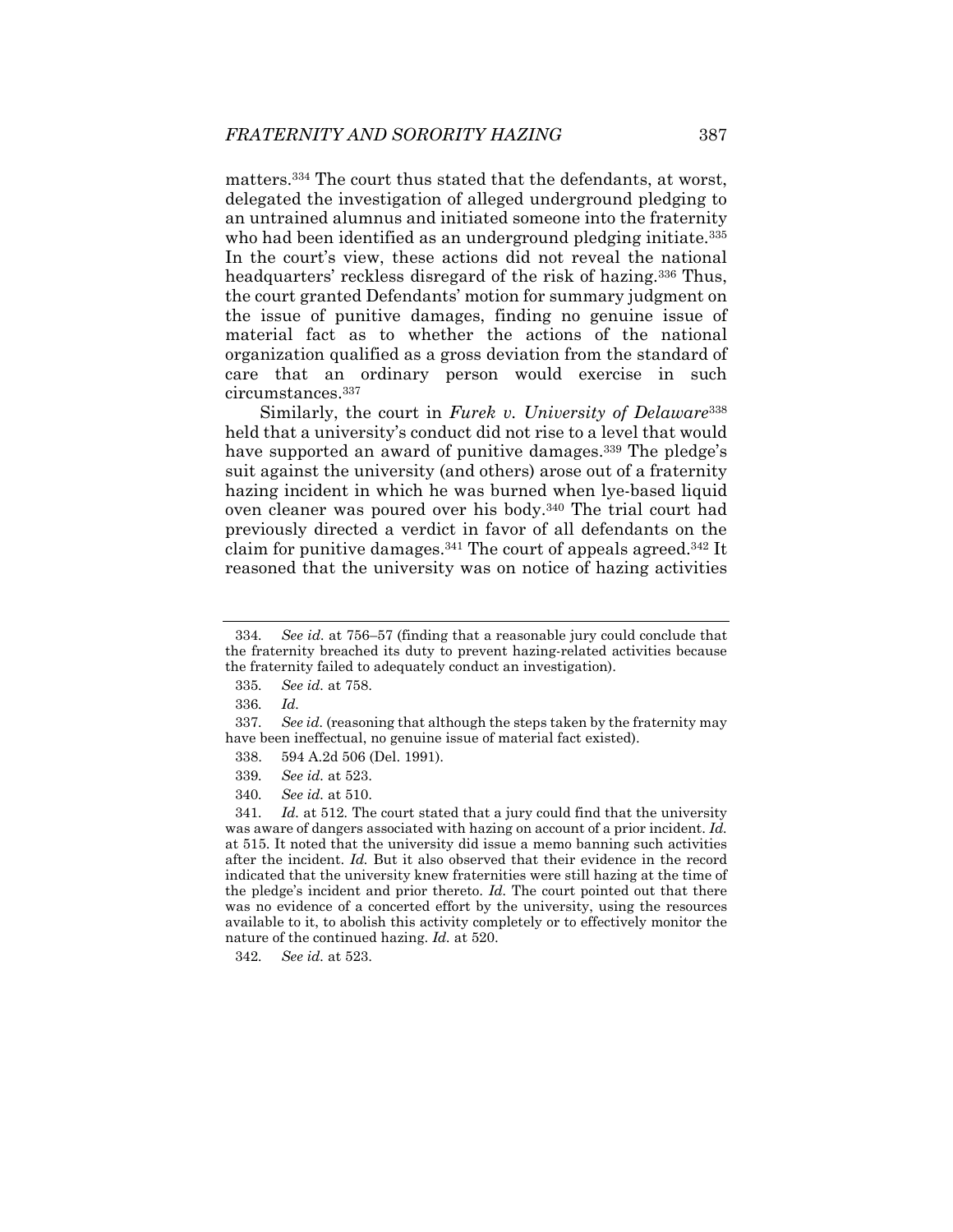on its campus in the years preceding the pledge's injuries.343 However, the university's response was well-intentioned and not characterized by a conscious disregard of a known risk—notwithstanding that a jury could have deemed the university's response ineffectual.344 The court of appeals concluded that a directed verdict in favor of the defendants on the issue of punitive damages was proper.345

## D. *Problems with Collection of Judgment*

Insurance plays a significant role in fraternity and sorority hazing litigation.<sup>346</sup> Sometimes, national organizations use organization assets to satisfy a judgment.347 For example, many fraternity and sorority national organizations have some degree of self-insured retention (SIR), which they use to resolve claims up to their retention limits as determined by the size and loss experience of the national organization.<sup>348</sup> Fraternities and sororities with sound risk management programs can self-insure up to a certain limit—after which catastrophic coverage takes effect—using money saved from paying lower premiums.349 This presents a challenge as plaintiffs struggle to collect judgments while facing the potential shifting of assets that occurs when an organization moves assets to an alter ego of the organization to avoid paying the judgment.

In *Blackston v. Omega Psi Phi*,350 University of Louisville Omega Psi Phi Fraternity members hazed Shawn Blackston.351

349*. See id.* at 469.

 350. No. 97 CI 3463, 1999 KY Trial Ct. Rev. LEXIS 628 (Ky. Cir. Ct. July 30, 1999), https://perma.cc/8HLP-FDYX.

351*. See Student Possibly Paddled in U of L Fraternity Hazing*, LEXINGTON HERALD-LEADER Apr. 11, 1997, at B3, https://perma.cc/C4L8-L7TZ (PDF) (reporting that Shawn Blackston, a University of Louisville freshman, was

<sup>343</sup>*. Id.* 

<sup>344</sup>*. See id.*

<sup>345</sup>*. Id.* 

<sup>346</sup>*. See generally* Kimzey, *supra* note 17.

<sup>347</sup>*. See id.* at 468 (detailing the use of SIR funds by fraternities and sororities).

<sup>348</sup>*. See id.* at 468–69 (noting that the organizations use SIR funds to investigate, defend, and settle claims).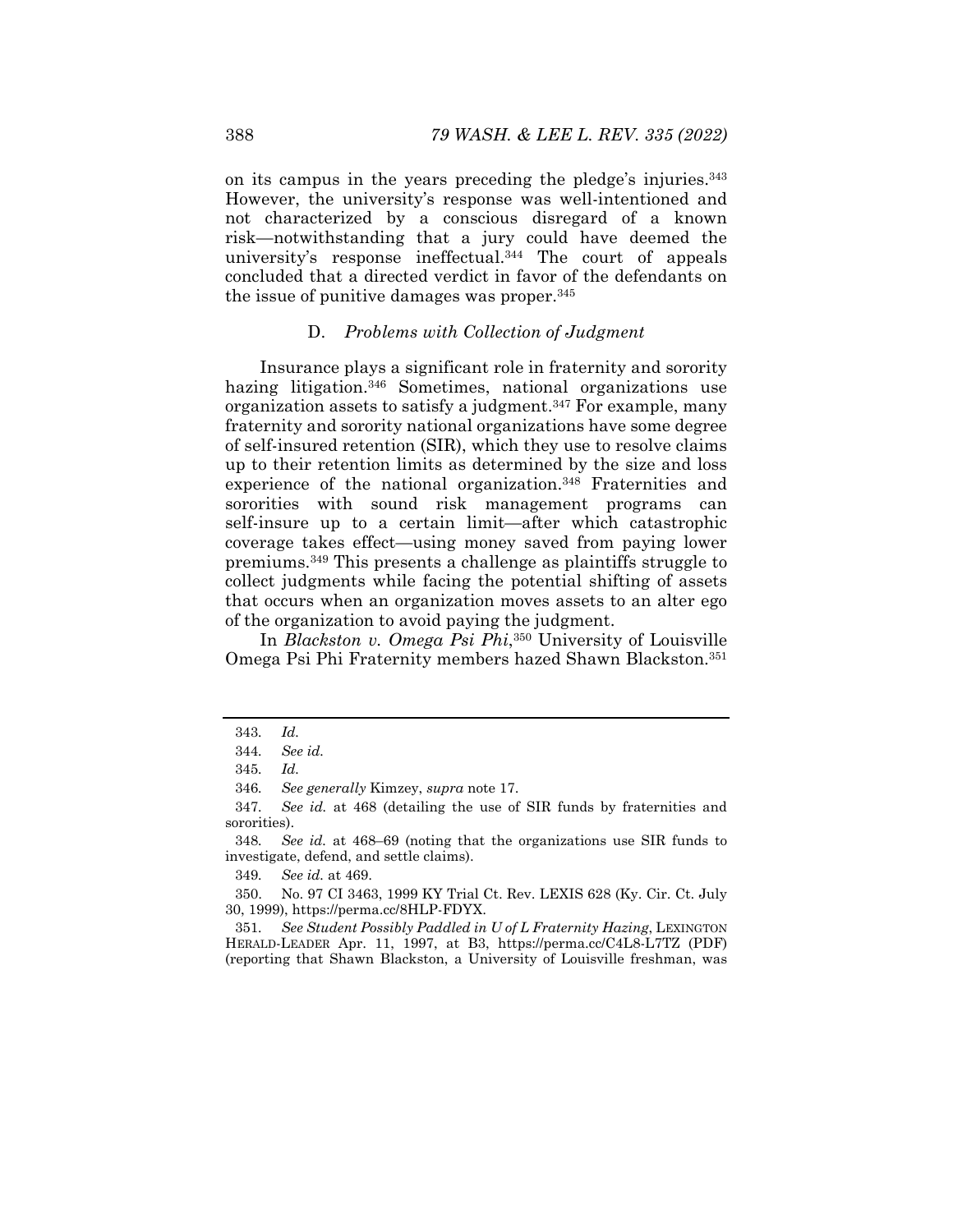Blackston alleged that Omega knew or should have known that the Louisville chapter was hazing—given the awareness of Omega's regional trainer—and sued Omega for \$500,000 in punitive damages.352 The jury found that Omega was negligent but that Blackston was comparatively at fault (5 percent).353 The jury awarded Blackston \$931,428, which included \$750,000 in punitive damages.354 In an effort to collect, Blackston conducted a title search in Georgia, where Omega's world headquarters were located.355 The search revealed that Emerson Carey, Jr.—Omega's attorney—transferred the world headquarters' property to a nonprofit called Friendship Foundation.356 Blackston sued Omega, Friendship Foundation, and Carey, alleging fraudulent conveyance of real property.357 The jury awarded Blackston \$48,895 against Friendship Foundation.358

On the other end of the spectrum, when national organizations and chapters must pay a judgment because of members' actions, plaintiffs may pursue individual fraternity members in further litigation hoping to recover out of those defendants' parents' homeowner's insurance.359 Some may look to recover from the members who personally took part in the acts that led to the finding of liability.360 Thus, homeowner's insurance plays a role in fraternity-related litigation as well, where the individual member is not independently wealthy or otherwise judgment-proof.361 It is important to note that the

354*. Id.*

hospitalized with kidney and spleen damage and in critical condition after a beating at Omega Psi Phi Fraternity).

<sup>352</sup>*. Blackston*, 1999 KY Trial Ct. Rev. LEXIS 628; *see also* Parks et al., *White Boys Drink*, *Black Girls Yell*, *supra* note 3, at 119 (noting that there was evidence that the regional trainer for the fraternity had knowledge of the hazing rituals).

<sup>353</sup>*. See Blackston*, 1999 KY Trial Ct. Rev. LEXIS 628.

 <sup>355.</sup> Blackston v. Friendship Found. Inc, No. 99-CV-10940, 2002 WL 1353906 (Ga. Super. Ct. Feb. 14, 2002), https://perma.cc/743C-NKE6.

<sup>356</sup>*. Id.*

<sup>357</sup>*. Id.* 

<sup>358</sup>*. Id.*

<sup>359</sup>*. See* Kimzey, *supra* note 17, at 480.

<sup>360</sup>*. Id.*

<sup>361</sup>*. See id.* at 489.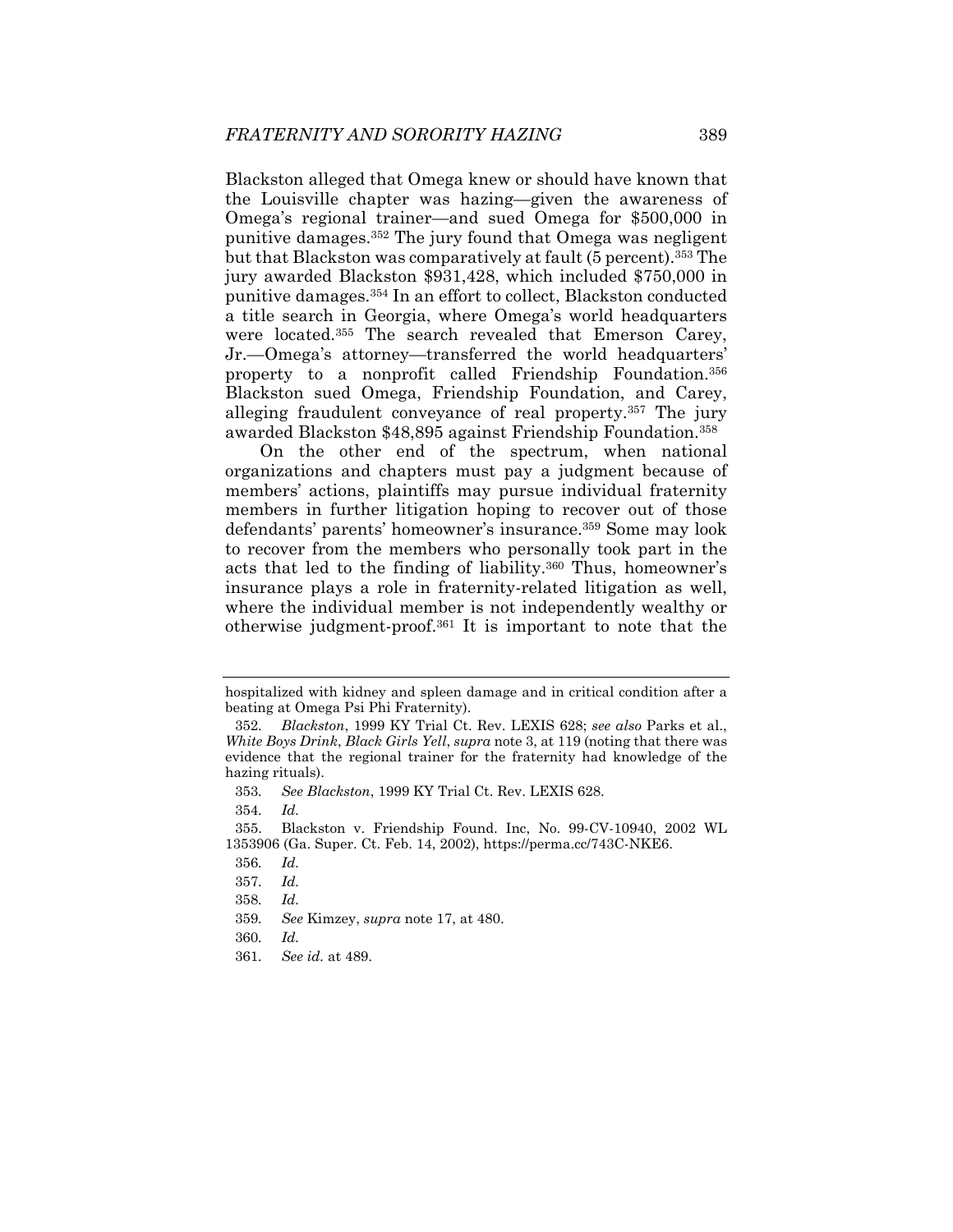typical rules governing cases involving insurance also apply in the fraternity context, as do the typical rules of exclusions.362 Thus, there are several potential issues plaintiffs face when relying on homeowners' policies in hazing litigation. The first issue involves procedural hurdles, as the court must determine whether the student qualifies as an insured person under the parents' homeowner's policy.363 Another issue is that homeowner's insurance policies generally do not provide coverage for intentional injuries—which might include sexual assaults, hazing, fights, or similar injuries.364

An example of the latter issue can be found in *Auto-Owners Insurance Co. v. American Central Insurance Co*.365 That case involves a dispute between insurance carriers over coverage for the parties in the underlying case *Ex parte Barran*.366 In *Ex parte Barran*, a pledge of the Nu Chapter of Kappa Alpha fraternity at Auburn University, filed suit against Barran, Kappa Alpha Order, Inc., and others, alleging that he was subjected to mental and physical abuse during brutal hazing incidents.367 The pledge's allegations included:

(1) having to dig a ditch and jump into it after it had been filled with water, urine, feces, dinner leftovers, and vomit; (2) receiving paddlings to his buttocks; (3) being pushed and kicked, often into walls, pits, and trash cans; (4) eating such foods as peppers, hot sauce, butter, and "yerks" (a mixture of hot sauce, mayonnaise, butter, beans, and other items); (5) doing chores for the fraternity and its members, such as cleaning the fraternity house and yard, serving as designated driver, and running errands; (6) appearing regularly at 2 a.m. "meetings" during which the pledges would be hazed for a couple of hours; and (7) "running the gauntlet," during which the pledges were pushed, kicked,

<sup>362</sup>*. See id.* at 485–86.

<sup>363</sup>*. See id*. at 483. Such policies usually provide that children of the insured are covered through a certain age or until completion of college. *Id.* 

<sup>364</sup>*. See id.* at 482.

 <sup>365. 739</sup> So. 2d 1078 (Ala. 1999).

 <sup>366. 730</sup> So. 2d 203 (Ala. 1998).

<sup>367</sup>*. See id*. at 205.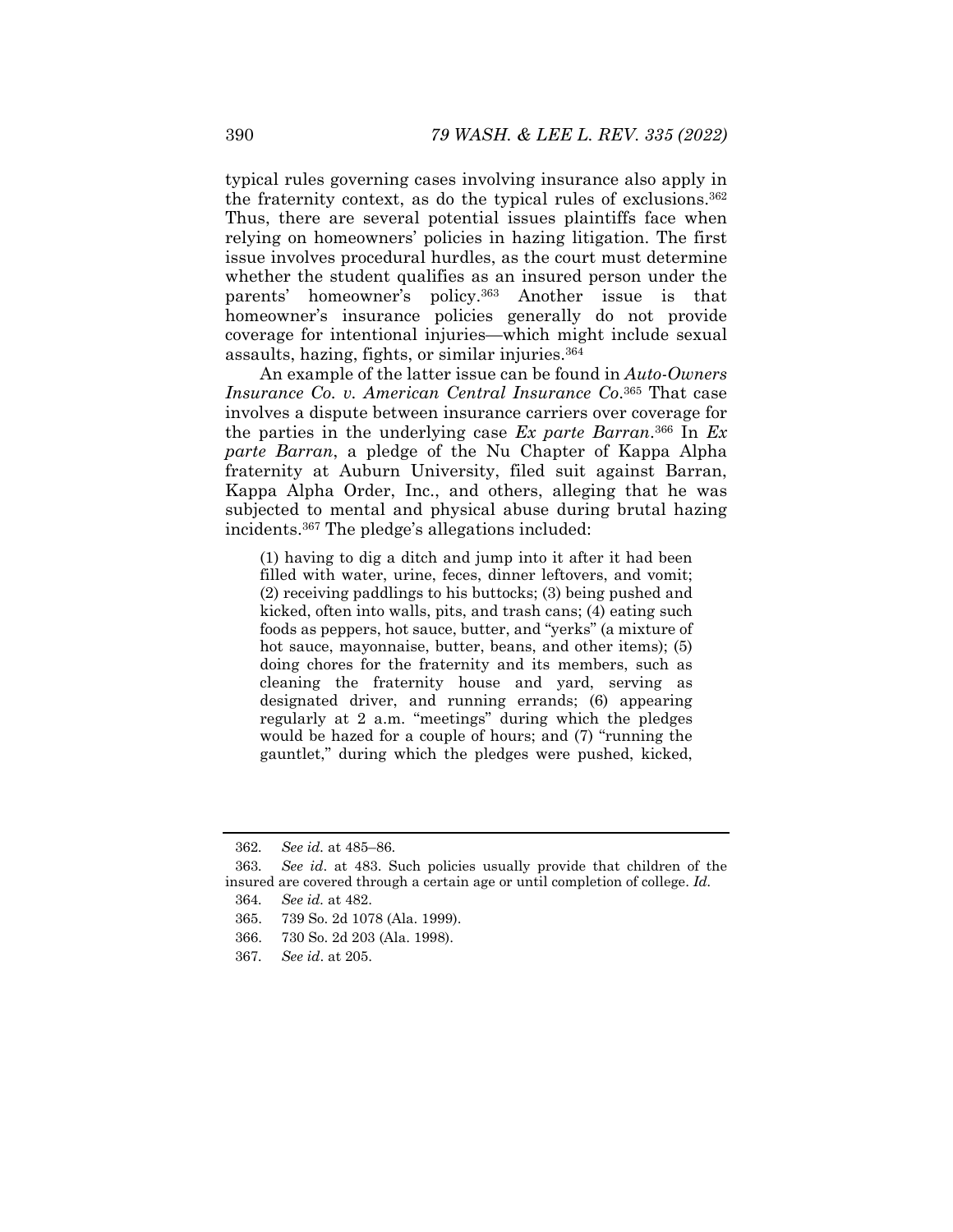and hit as they ran down a hallway and down a flight of stairs.368

Jones argued that Barran and the other defendants participated in and allowed unlawful hazing tactics to be used against him; that they intentionally and recklessly caused him to suffer emotional distress; and that they committed assault and battery against him.369

After Jones sued Barran, Barran sought defense and indemnity from American Central under his father's homeowner's insurance policy.370 American Central denied Barran coverage and refused to indemnify him, claiming that his father's policy excluded coverage for Barran's conduct.<sup>371</sup> American Central pointed to the language in the policy, specifically excluding coverage for "Personal Liability" and "Medical Payments to Others" resulting from "'bodily injury' or 'property damage' . . . . [a]rising out of sexual molestation, corporal punishment or physical or mental abuse."372

Barran's defense was subsequently submitted to Auto-Owners under an umbrella policy that had been issued to Barran's father.373 Auto-Owners agreed to defend Barran.374 Auto-Owners then sought a declaratory judgment to determine its duties and obligations under the umbrella policy, and American Central's duties and obligations under the homeowner's policy, to defend or indemnify Barran in the underlying action filed by Jones against Barran.375 Auto-Owners requested that the trial court hold that American Central owed primary liability coverage for Barran, that American Central reimburse Auto-Owners for all defense costs that it incurred,

- 372*. Id.* at 1080.
- 373*. Id.* at 1079.
- 374*. Id.*
- 375*. Id.*

<sup>368</sup>*. Id.* at 204–05.

<sup>369</sup>*. Id.* at 204, 205 n.1.

<sup>370</sup>*. Auto-Owners Ins. Co.*, 739 So. 2d at 1079.

<sup>371</sup>*. Id.*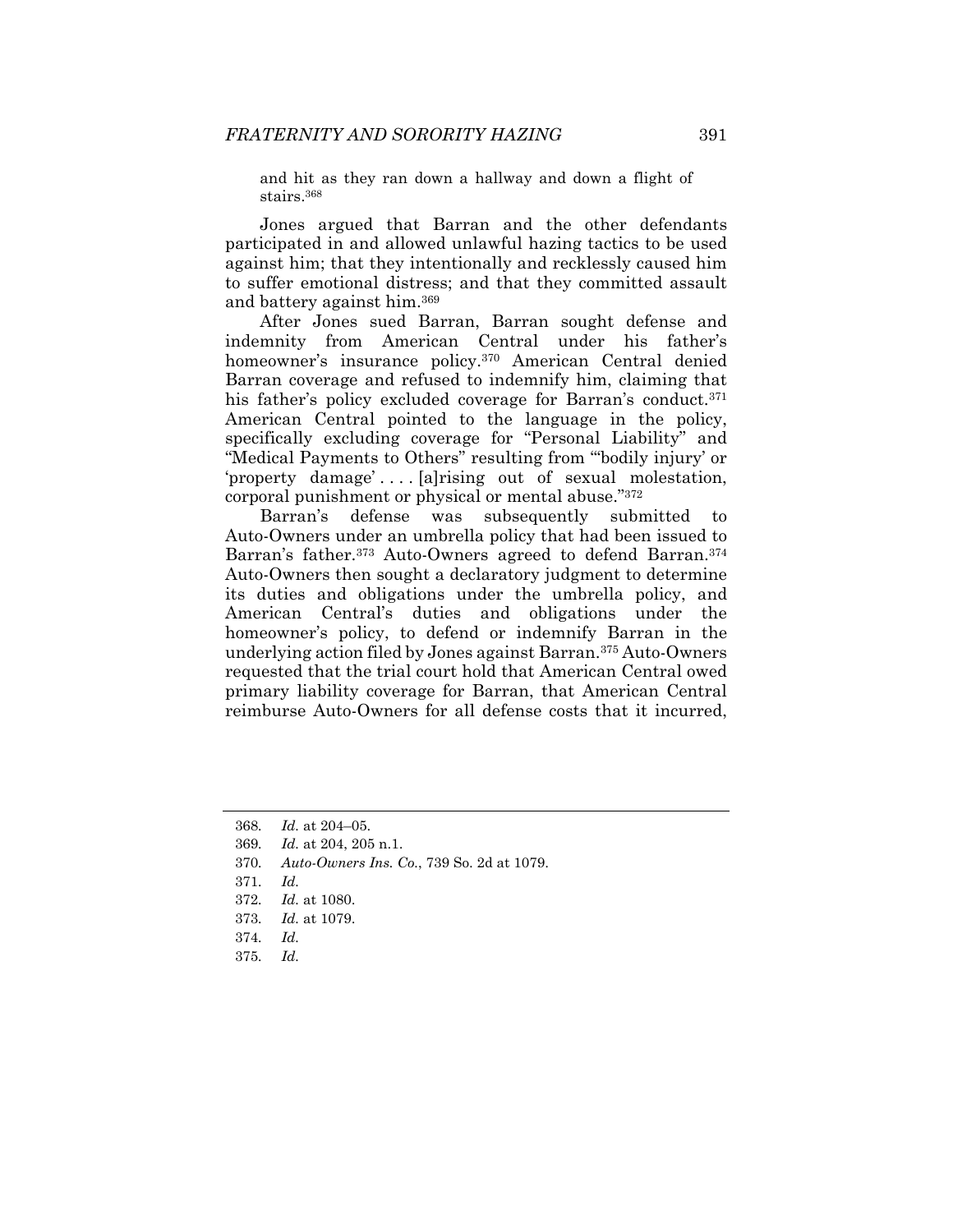and that American Central provide Barran's full and complete defense.376

The question in *Auto-Owners Insurance Co. v. American Central Insurance Co.* thus turned on whether Barran's conduct, as alleged in Jones's complaint in the underlying action, *Ex parte Barran*, fell within the scope of American Central's policy exclusion for injury arising out of "physical or mental abuse."377 The Supreme Court of Alabama ultimately affirmed the trial court's grant of summary judgment in favor of American Central Insurance Company, holding that:

American Central's exclusion 1.k., excluding coverage for injury that arises out of "physical or mental abuse," is unambiguous. The acts of hazing that Jones alleges were committed against him, acts that he described in graphic detail in his complaint, clearly constituted physical and mental abuse. Therefore, any such acts allegedly committed by Barran were excluded from coverage under American Central's policy of insurance.378

*Auto-Owners Insurance Co. v. American Central Insurance Co.* illustrates the potentially limited applicability of homeowner's insurance policies for specific acts of hazing. It highlights the common exclusions of coverage for injuries that are "occurrence-" based or "accident-" based.379 Nonetheless, so long as a complaint contains some allegation of negligence, carriers will generally provide a defense, and this can be a valuable source of recovery for plaintiffs involved in hazing litigation.380

<sup>376</sup>*. See id.* (discussing the trial court's finding in favor of American Central, and concluding that, as a matter of law, Jones's claims against Barran were excluded under American Central's policy).

<sup>377</sup>*. See id.* at 1080.

<sup>378</sup>*. Id.* at 1081–82.

<sup>379</sup>*. See* Kimzey, *supra* note 17, at 483–84.

<sup>380</sup>*. See id.* at 484.